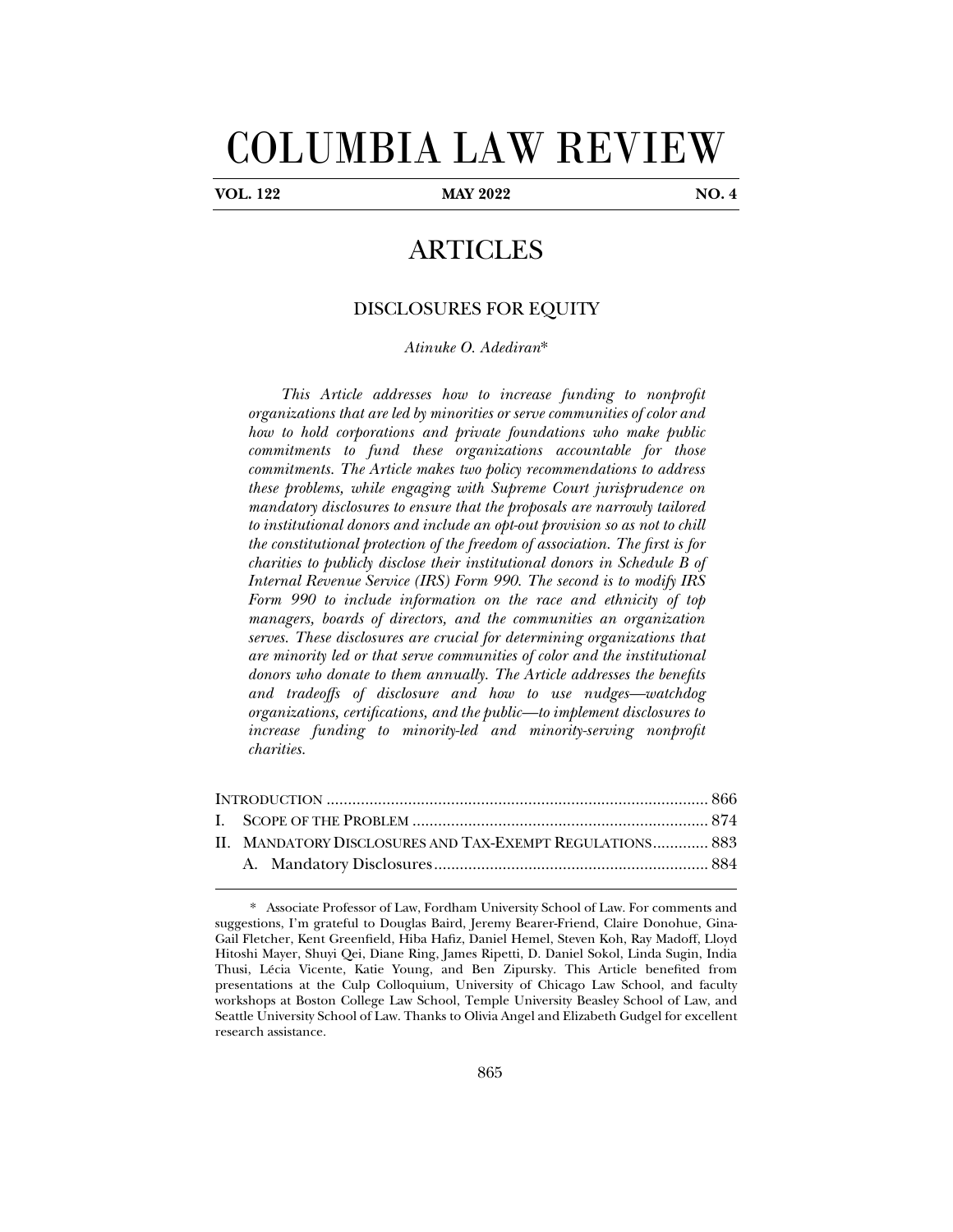866 *COLUMBIA LAW REVIEW* [Vol. 122:865

| В. |                                                               |                                                        | History and Purpose of Tax-Exempt Disclosures in IRS |  |  |  |
|----|---------------------------------------------------------------|--------------------------------------------------------|------------------------------------------------------|--|--|--|
|    |                                                               |                                                        |                                                      |  |  |  |
|    | 1.                                                            |                                                        |                                                      |  |  |  |
|    | 2.                                                            |                                                        |                                                      |  |  |  |
|    |                                                               |                                                        |                                                      |  |  |  |
|    | III. SUPREME COURT JURISPRUDENCE ON MANDATORY DISCLOSURES 894 |                                                        |                                                      |  |  |  |
|    | A. Protecting Racial Minorities and "Controversial"           |                                                        |                                                      |  |  |  |
|    |                                                               |                                                        |                                                      |  |  |  |
|    |                                                               |                                                        |                                                      |  |  |  |
|    | IV. PROPOSALS, COSTS, AND ENFORCEMENT MECHANISMS  904         |                                                        |                                                      |  |  |  |
| A. | Modify Schedule B to Disclose Donor Information  905          |                                                        |                                                      |  |  |  |
| В. | Modify Form 990 to Require Race and Ethnicity Data 907        |                                                        |                                                      |  |  |  |
|    |                                                               |                                                        |                                                      |  |  |  |
|    | $1_{-}$                                                       | Potential Costs of Disclosing Donor and Race Data  908 |                                                      |  |  |  |
|    | $2_{-}$                                                       |                                                        |                                                      |  |  |  |
|    | 3.                                                            |                                                        |                                                      |  |  |  |
|    |                                                               | a.                                                     |                                                      |  |  |  |
|    |                                                               | b.                                                     |                                                      |  |  |  |
|    |                                                               | $\mathcal{C}$ .                                        |                                                      |  |  |  |
|    |                                                               |                                                        |                                                      |  |  |  |
|    |                                                               |                                                        |                                                      |  |  |  |

#### **INTRODUCTION**

Charitable contributions to nonprofit organizations amount to over  $$400$  billion annually. $^1$  In recent years, foundations and corporations have made public commitments to advance racial equity through donations to organizations that are led by racial and ethnic minorities or that serve communities of color (minority led and minority serving).2

 <sup>1.</sup> Charitable Giving Statistics, Nat'l Philanthropic Tr., https://www.nptrust.org/ philanthropic-resources/charitable-giving-statistics/ [https://perma.cc/6RML-DE23] (last visited Jan. 25, 2022) (noting that Americans donated \$471.44 billion in charitable contributions during 2020).

 <sup>2.</sup> Corporate public commitments to social goals have increased in recent decades. Lisa M. Fairfax, Easier Said Than Done? A Corporate Law Theory for Actualizing Social Responsibility Rhetoric, 59 Fla. L. Rev. 771, 774 (2007). Since June 2020, at least fifty-five companies, from Walmart to Warby Parker, and dozens of private foundations, including Ford and Mellon, have made commitments to financially support nonprofit organizations addressing racial justice. This is distinct from commitments to support minority-owned businesses. See Alex Daniels, California Endowment Doubles Its Support for Asian American Groups to \$100 Million, Chron. of Philanthropy (Apr. 12, 2021), https://www.philanthropy.com/article/california-endowment-doubles-its-support-to-asianamerican-groups-to-100-million (on file with the *Columbia Law Review*) (noting that the California Endowment recently doubled its pledge to \$100 million to nonprofits led by Asian Americans and Pacific Islanders); Alex Daniels, Foundations Pool \$36 Million for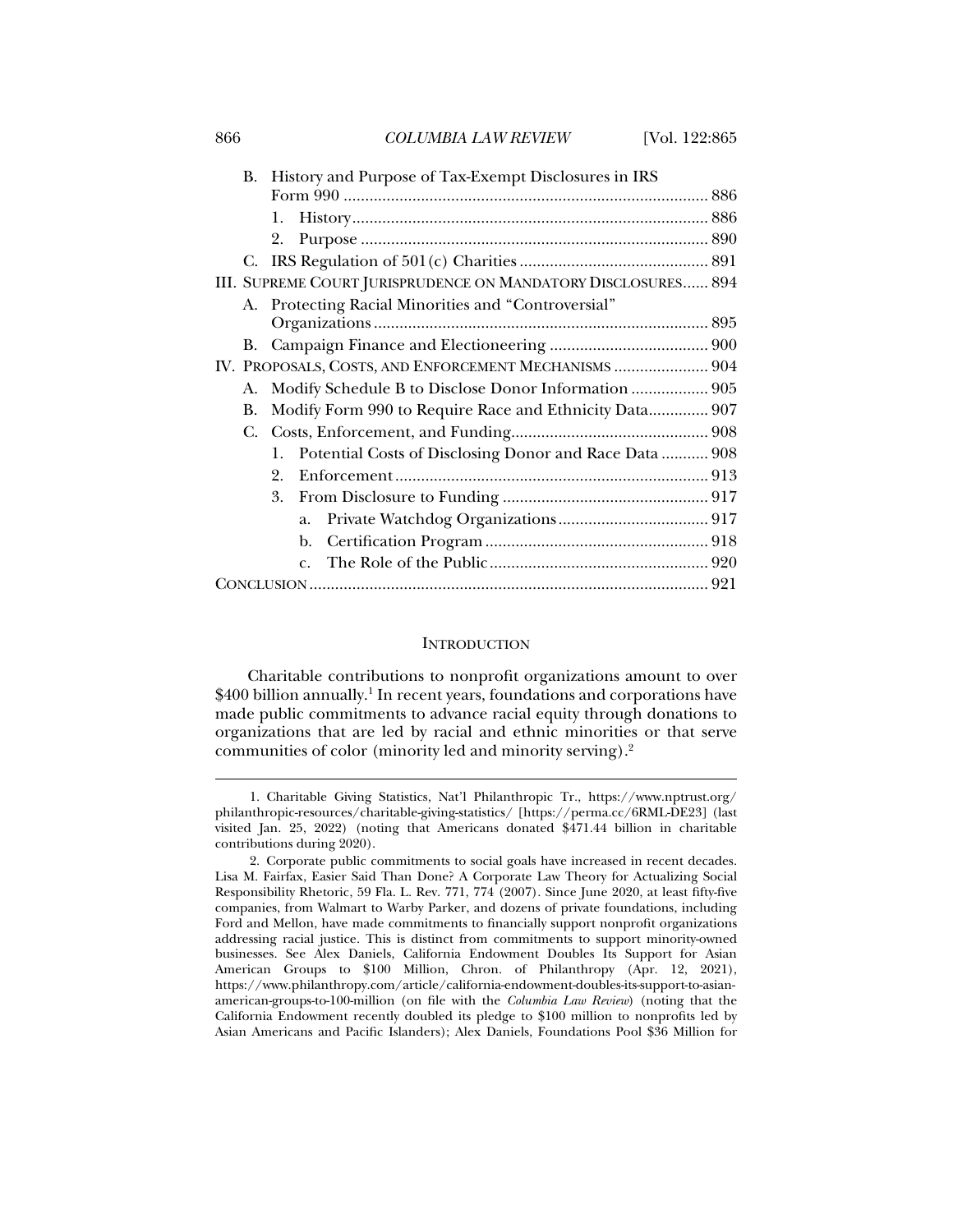This is an important move, since available research suggests that, in comparison to white-led nonprofit organizations, organizations led by or serving communities of color are chronically underfunded.<sup>3</sup> Increased funding for minority-led or minority-serving organizations can have a profound positive impact on criminal justice, healthcare, environmental justice, housing, labor, and employment.4 Indeed, it would be difficult to

in-the-wake-of-george-floyds-death/ (on file with the *Columbia Law Review*) ("Numerous companies have made public statements against racism and injustice and announced donations and other displays of support since the death of George Floyd unleashed protests across the United States starting on May 26th."); Press Release, MacArthur Found., Five Foundations Commit \$1.7+ Billion to Nonprofit Organizations in Wake of Pandemic (June 11, 2020), https://www.macfound.org/press/press-releases/five-foundations-commit-18 billion-nonprofit-organizations-wake-pandemic [https://perma.cc/T27Y-TCX5] (noting five foundations "announced a joint commitment to increase their payouts to nonprofit organizations with more than \$1.7 billion within the next three years to help stabilize and sustain a nonprofit sector facing devastating economic effects due to the global pandemic and the epidemic of social injustice"); Reuters, Factbox: Corporations Pledge \$1.7 Billion to Address Racism, Injustice, U.S. News & World Rep. (June 9, 2020), https://www.usnews.com/news/top-news/articles/2020-06-09/factbox-corporationspledge-17-billion-to-address-racism-injustice (on file with the *Columbia Law Review*) (noting

that corporations have donated more than \$1.7 billion to social justice causes in the wake of George Floyd's murder); 23 Large Brands That Have Pledged More Than \$1M to Social Justice Causes, Grant News (June 10, 2020), https://www.grantwatch.com/grantnews/23 large-brands-that-pledge-more-than-1m-to-social-justice-causes/ [https://perma.cc/A5PA-9W7C] (noting an increase in the number of companies donating to social justice causes and organizations); see also Veronica Root Martinez & Gina-Gail S. Fletcher, Equality Metrics, 130 Yale L.J. Forum 869, 873 (2021) ("[C]orporations' willingness to engage with the [Black Lives Matter] movement during the summer of 2020 was unusually swift . . . ."). For a discussion of the nexus between corporate donations and operations, see, e.g., Einer Elhauge, Sacrificing Corporate Profits in the Public Interest, 80 N.Y.U. L. Rev. 733, 843–47 (2005).

 3. See, e.g., Cheryl Dorsey, Jeff Bradach & Peter Kim, Echoing Green, Racial Equity and Philanthropy: Disparities in Funding for Leaders of Color Leave Impact on the Table 11 (2020), https://www.bridgespan.org/bridgespan/Images/articles/racial-equity-and-philanthropy/ racial-equity-and-philanthropy.pdf [https://perma.cc/C8K3-TRLE] [hereinafter Dorsey et al., Racial Equity and Philanthropy] (presenting research findings that "on average the revenues of the Black-led organizations are [24%] smaller than the revenues of their white-led counterparts"); Cheryl Dorsey, Jeff Bradach & Peter Kim, The Racial Funding Gap Can't Continue in the Pandemic, Chron. of Philanthropy (June 2, 2020), https://www.philanthropy.com/article/the-racial-funding-gap-cant-continue-in-the-pandemic (on file with the *Columbia Law Review*) (noting funding disparities by race); Cheryl Dorsey, Peter Kim, Cora Daniels, Lyell Sakaue & Britt Savage, Overcoming the Racial Bias in Philanthropic Funding, Stan. Soc. Innovation Rev. (May 4, 2020), https://ssir.org/articles/ entry/overcoming\_the\_racial\_bias\_in\_philanthropic\_funding [https://perma.cc/Y5XL-GHQJ] (same).

 4. Inequalities based on race do not only impact nonprofit organizations; they also extend to individual taxation. The collection and analysis of race-based tax data for

Black-Led Organizing Groups, Chron. of Philanthropy (Sept. 17, 2020), https://www.philanthropy.com/article/foundations-pool-36-million-for-black-led-organizinggroups (on file with the *Columbia Law Review*) (noting that a group of grant makers pledged a total of \$36 million to Black-led organizing groups); David Hessekiel, Companies Taking a Public Stand in the Wake of George Floyd's Death, Forbes (June 4, 2020), https://www.forbes.com/sites/davidhessekiel/2020/06/04/companies-taking-a-public-stand-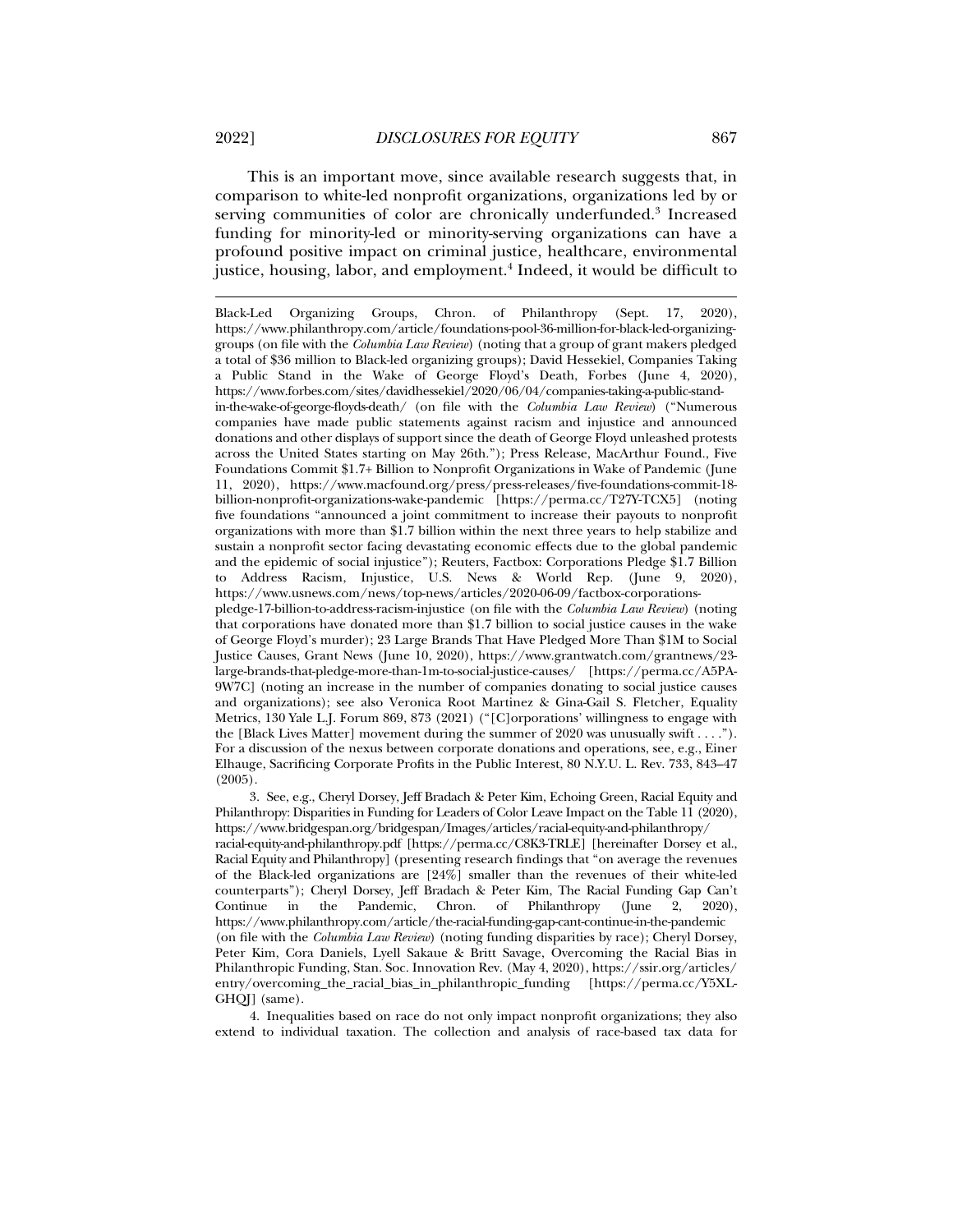fight mass incarceration without the work of nonprofit charities like Bryan Stevenson's preeminent organization, the Equal Justice Initiative (EII).<sup>5</sup>

Corporate philanthropists and foundations have been lauded for, and are benefiting from, their responses.<sup>6</sup> A recent survey reveals that people are more likely to use or stop using a brand because of a corporation's response to calls for racial justice.<sup>7</sup> This is a form of racial commodification and capitalism that benefits wealthy corporations.<sup>8</sup> Similar to corporations,

 5. See About EJI, Equal Just. Initiative, https://eji.org/about/ [https://perma.cc/ E6VX-9X53] [hereinafter About EJI] (last visited Jan. 24, 2022) (describing the Equal Justice Initiative's commitment "to ending mass incarceration and excessive punishment in the United States, to challenging racial and economic injustice, and to protecting basic human rights for the most vulnerable people in American society").

 6. See, e.g., Matteo Tonello, Making the Business Case for Corporate Philanthropy, Harv. L. Sch. F. on Corp. Governance (Aug. 20, 2011), https://corpgov.law.harvard.edu/ 2011/08/20/making-the-business-case-for-corporate-philanthropy/ [https://perma.cc/ QR4H-CALP] (footnote omitted) ("Corporate giving programs can provide a competitive advantage when they are well designed and carefully executed. For example, charitable contributions can increase the name recognition and reputation of a brand or company among consumers."); Chuck Robbins (@ChuckRobbins), Twitter (June 1, 2020), https://twitter.com/ChuckRobbins/status/1267570257952043008 [https://perma.cc/ 2N7H-TECB] (showing the CEO of Cisco publicly announcing a \$5 million corporate commitment to various organizations dedicated to racial justice, which was liked and shared by social media users).

 7. Edelman, Special Report: Brands and Racial Justice in America 6 (2020), https://www.edelman.com/sites/g/files/aatuss191/files/2020-06/2020%20Edelman%20 Trust%20Barometer%20Specl%20Rept%20Brands%20and%20Racial%20Justice%20in%20 America.pdf [https://perma.cc/H6AG-K62X] (finding that 60% of the U.S. general population agreed with the statement that how a brand responds to protests against racial injustice will influence their purchase and boycott behaviors); Nat Ives, Consumers Are More Likely to Use or Drop Brands Based on Racial Justice Response, Survey Finds, Wall St. J. (May 6, 2021), https://www.wsj.com/articles/consumers-are-more-likely-to-use-or-dropbrands-based-on-racial-justice-response-survey-finds-11620333257 (on file with the *Columbia Law Review*) (reporting on the results of a survey by the public relations firm Edelman that found "[p]eople have become more likely to use a new brand or stop using one because of its response to calls for racial justice"); see also Geeta Menon & Tina Kiesler, When a Brand Stands Up for Racial Justice, Do People Buy It?, Harv. Bus. Rev. (July 31, 2020), https://hbr.org/2020/07/when-a-brand-stands-up-for-racial-justice-do-people-buy-it [https://perma.cc/HHC7-FSXJ] (discussing how corporations can act authentically to ensure corporate actions that express solidarity with the Black Lives Matter movement

 8. See Nancy Leong, Racial Capitalism, 126 Harv. L. Rev. 2151, 2153–54 (2013) (identifying racial capitalism as a systemic phenomenon in which white people and predominantly white institutions derive social and economic value from nonwhiteness).

resonate with consumers).

individuals is currently a live issue that scholars and policymakers are debating as a way to shine some light on who is disproportionately benefiting from tax breaks or bearing the brunt of IRS enforcement. See, e.g., Dorothy A. Brown, The Whiteness of Wealth: How the Tax Code Impoverishes Black Americans—And How We Can Fix It 202–03 (2021) (proposing the IRS publish race-inclusive tax data to better address wealth inequality); Lydia O'Neal & Allyson Versprille, Tax Code Inequities Fuel Call for IRS to Collect Race-Based Data, Bloomberg Tax (Aug. 18, 2020), https://news.bloombergtax.com/daily-tax-report/ tax-code-inequities-fuel-call-for-irs-to-collect-race-based-data (on file with the *Columbia Law Review*) (discussing the absence of race-based tax data from the IRS).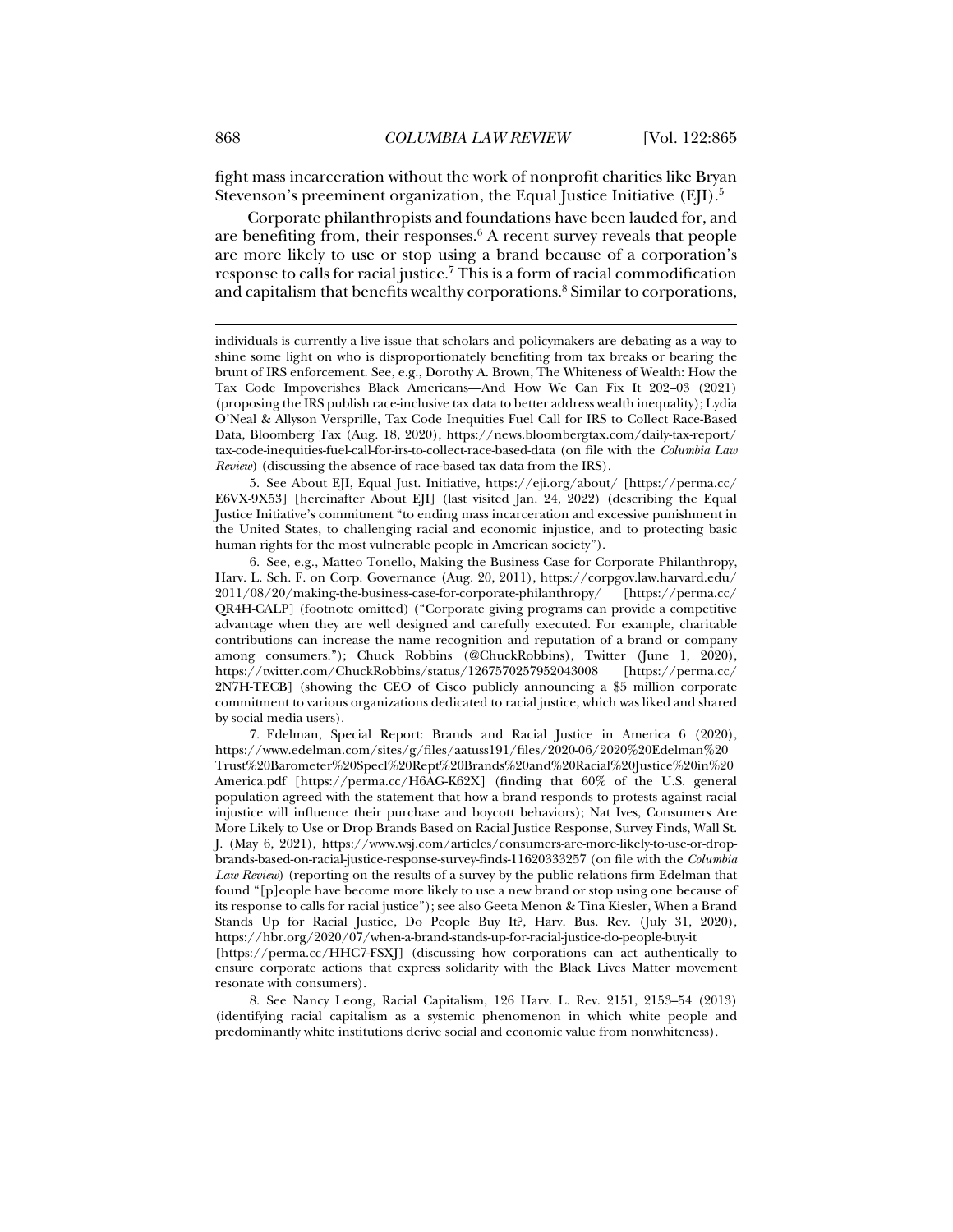private foundations, which are run by wealthy families or institutions, can benefit from public goodwill.9

Yet corporations and private foundations may benefit from public commitments to advance racial justice without supporting minority-led and minority-serving nonprofits. There are two reasons for this. First, there is currently no systematic data to determine whether a nonprofit organization is minority led or minority serving.10 Not knowing whether a nonprofit is minority led or serving communities of color may prevent financial support from going to underfunded organizations and also may exacerbate existing inequalities, such as when only a few well-known or national organizations receive funding or when some minority groups are unrecognized in philanthropical giving.<sup>11</sup> It can also stymie individual giving because individuals may be less likely to have the resources to find minority-led or minority-serving nonprofits to which they wish to donate.

Second, there is no systematic way to determine whether these corporations and foundations that hold themselves out to fund underserved organizations are following through on their commitments,

 <sup>9.</sup> See Steven Heydemann & Stefan Toepler, Foundations and the Challenge of Legitimacy in Comparative Perspective, *in* The Legitimacy of Philanthropic Foundations: United States and European Perspectives 3–4 (Kenneth Prewitt, Mattei Dogan, Steven Heydemann & Stefan Toepler eds., 2006) (explaining the importance of public legitimacy to private foundations); Tanya D. Marsh, A Dubious Distinction: Rethinking Tax Treatment of Private Foundations and Public Charities, 22 Va. Tax Rev. 137, 148 (2002) (noting that private foundations were established by wealthy individuals and families).

 <sup>10.</sup> See infra notes 15–21 and accompanying text.

 <sup>11.</sup> See, e.g., Glenn Gamboa, Billions Pledged for Racial Equity Giving Not Necessarily Adding Up to Systemic Change, Chron. of Philanthropy (June 2, 2021), https://www.philanthropy.com/article/billions-pledged-for-racial-equity-giving-notnecessarily-adding-up-to-systemic-change? (on file with the *Columbia Law Review*) (explaining that many organizations have yet to receive funding pledged to them); Julianne McShane, Beyond Crisis Funding: Black-Led Organizations that Saw a Surge in Donations Look for Lasting Impact, NBC News (Dec. 31, 2020), https://www.nbcnews.com/news/ nbcblk/beyond-crisis-funding-black-led-organizations-saw-surge-donations-look-n1252539 [https://perma.cc/RYM4-LPWB] (explaining that even as relatively well-known organizations continue to receive funding, funding for organizations that are not well known has begun to dry up). Projects such as the Backing the Fight Fund were established to reach and support Black and Brown communities during the pandemic and the recent racial justice movement. But efforts are focused only on a single city. See Investing in Bold Actions for Black and Brown Lives, Chi. Beyond, https://chicagobeyond.org/ backingthefightfund/ [https://perma.cc/57RY-B7LL] (last visited Jan. 24, 2022); see also Ctr. for Soc. Innovation, State of Philanthropy Among Asian Americans and Pacific Islanders: Findings and Recommendations to Strengthen Visibility and Impact 2 (2020), https://aapidata.com/wp-content/uploads/2020/09/aapi-state-of-philanthropy-2020-

report.pdf [https://perma.cc/J3AT-5C8Y] (observing that Asian Americans and Pacific Islanders are calling for more visibility through timely, accurate, and detailed data on grantmaking and staff diversity, equity, and inclusion). For more information on diversity in the nonprofit realm, see generally Atinuke O. Adediran, Racial Allies, 90 Fordham L. Rev. 2151 (2022) [hereinafter Adediran, Racial Allies] (describing the importance of data on race and ethnicity in public interest law as a starting point towards addressing the lack of diversity among CEOs and board directors).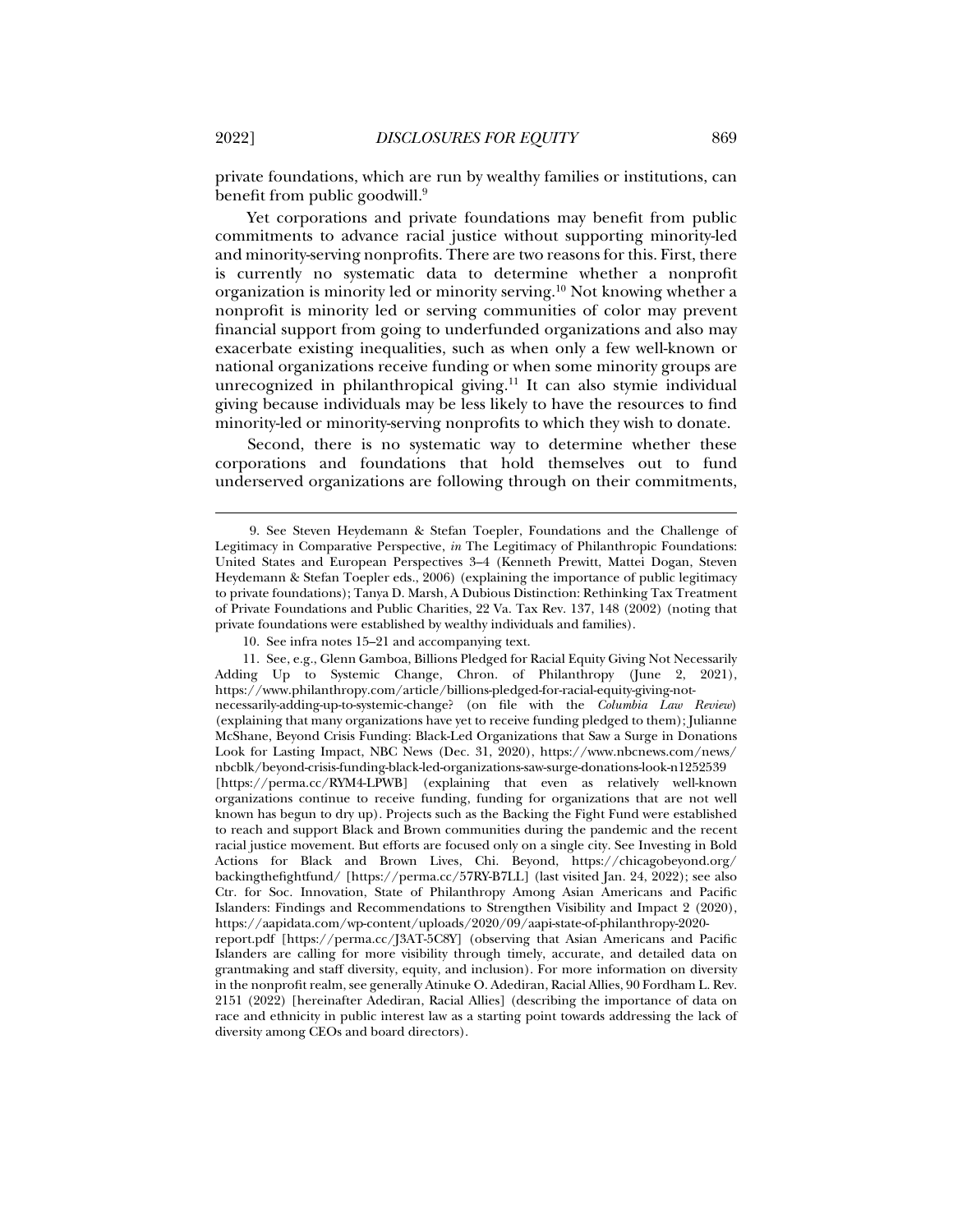especially over time.12 For example, the California Endowment has pledged to give \$100 million to nonprofits led by Asian Americans and Pacific Islanders over a ten-year period.<sup>13</sup> The Endowment did not specify how it would actually do so, nor would the public know whether it actually does so. $^{14}$ 

To currently determine whether a nonprofit is minority led or minority serving, or who its contributors are, one must wade through a range of data, including individual private foundations' tax filings; $^{15}$  corporate or nonprofit organizations' annual reports that are either selective, unavailable, or not up to date; $^{16}$  studies conducted by individual researchers or private institutions focused on organizations in some industries, $^{17}$  a

 16. See, e.g., Financial Disclosures, NAACP, https://naacp.org/resources/financialdisclosures [https://perma.cc/5LWS-2UWG] (last visited Feb. 16, 2022) (listing several reports, none of which disclose donors).

 <sup>12.</sup> There are already early signs that corporations may not be following through on their commitments. See, e.g., Ifeoma Ajunwa, Can We Trust Corporate Commitments to Racial Equity?, Forbes (Feb. 23, 2021), https://www.forbes.com/sites/ifeomaajunwa/2021/ 02/23/can-we-trust-corporate-commitments-to-racial-equity/?sh=564a32424222/ (on file with the *Columbia Law Review*) (commenting on Google's claim to have distributed almost all of the \$12 million pledged to support "racial justice organizations" by October 2020).

 <sup>13.</sup> The California Endowment Commits \$100 Million to Asian American and Pacific Islander Communities Across California, The Cal. Endowment, https://www.calendow.org/ the-california-endowment-commits-100-million-to-asian-american-and-pacific-islandercommunities-across-california/ [https://perma.cc/6NHQ-6NPL] (last visited Jan. 25, 2022).

 <sup>14.</sup> Id. Similarly, Warner Brothers and Sony did not name a single organization they planned to contribute to, and Universal named only a handful. None of them specified when, exactly, the millions of dollars they promised to donate would be awarded. Drew Schwartz, A Year Ago, the 'Big Three' Record Companies Pledged \$225 Million to Racial Justice. Where Did It Go?, Vice (May 25, 2021), https://www.vice.com/en/article/88ngp5/ what-happened-to-the-money-record-companies-universal-sony-and-warner-pledged-toracial-justice [https://perma.cc/EEC3-AM5C].

 <sup>15.</sup> Private foundations are required to disclose their grantees or donees on IRS Form 900-PF. In addition, foundations routinely provide grantee lists on their websites and other avenues. See, e.g., Sixteen Major Donors and Foundations Commit Unprecedented \$156 Million to Support Black, Latinx, Asian and Indigenous Arts Organizations, Ford Found. (Sept. 24, 2020), https://www.fordfoundation.org/the-latest/news/sixteen-major-donorsand-foundations-commit-unprecedented-156-million-to-support-black-latinx-asian-andindigenous-arts-organizations/ [https://perma.cc/P8E7-SHAZ] (providing a list of twenty grantee organizations).

 <sup>17.</sup> See, e.g., BoardSource, Leading With Intent: BoardSource Index of Nonprofit Board Practices 7 (2021), https://leadingwithintent.org/wp-content/uploads/2021/06/ 2021-Leading-with-Intent-Report.pdf?hsCtaTracking=60281ff7-cadf-4b2f-b5a0-94ebff5a2c2 5%7C428c6485-37ba-40f0-a939-aeda82c02f38 [https://perma.cc/QCF8-WYNC] (examining the composition, practices, performance, and culture of nonprofit boards across more than twelve industries); Rick Cohen, Data Snapshot on Racial Justice Grantmaking, 5 Critical Issues Forum 38, 38–42 (2014), https://racialequity.org/wp-content/uploads/2018/11/ CIF5Data-Snapshot-.pdf [https://perma.cc/MEZ9-CKFE] (reporting on foundation giving to communities of color and to civil rights and social action organizations); Christian González-Rivera, Courtney Donnell, Adam Briones & Sasha Werblin, Greenlining Inst., Funding the New Majority: Philanthropic Investment in Minority-Led Nonprofits 4 (2008), http://greenlining.org/wp-content/uploads/2013/02/FundingtheNewMajority.pdf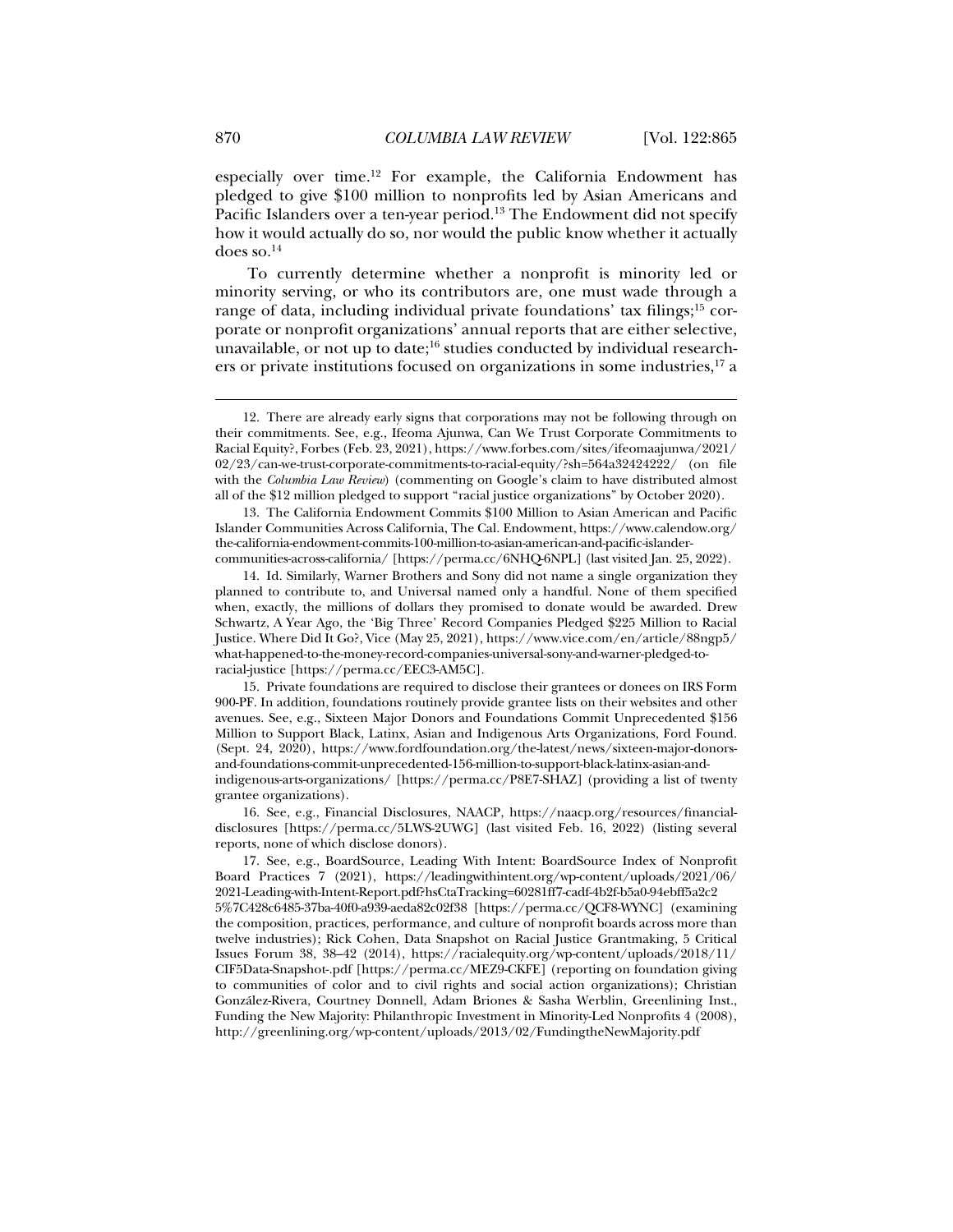particular sector,<sup>18</sup> or a single industry;<sup>19</sup> or information found through social networks<sup>20</sup> or social media.<sup>21</sup>

This patchwork system is both surprising and avoidable because taxexempt nonprofits, including Internal Revenue Code (IRC) section  $501(c)(3)$  nonprofit organizations, are some of the most regulated entities in the United States.<sup>22</sup> Because of their tax-exempt status,  $501(c)(3)$ organizations are required to disclose a barrage of financial and organizational data to the IRS and to the public annually through IRS Form 990, which is intended to help the IRS detect tax abuse.<sup>23</sup>

Form 990 contains information such as the full names of top managers and board directors and their compensation. However, it does not include information on race or ethnicity.<sup>24</sup> Form 990 also includes a range of attachments called Schedules. Schedule B in particular requires a list of major donors. While Form 990 is made publicly available to the general public, the IRC, motivated by a desire to protect donor privacy,

 21. See, e.g., Kalhan Rosenblatt, On Social Media, Donation Matching Raises Millions for George Floyd Protesters, NBC News (June 1, 2020), https://www.nbcnews.com/news/ us-news/social-media-donation-matching-raises-millions-george-floyd-protesters-n1221301 [https://perma.cc/97UW-Y8CD] (discussing the \$1.8 million dollars raised by individual donors on Twitter for the Brooklyn Community Bail Fund).

 22. See Daniel J. Hemel, Tangled Up in Tax: The Nonprofit Sector and the Federal Tax System, *in* The Nonprofit Sector: A Research Handbook 144, 144 (Walter W. Powell & Patricia Bromley eds., 3d ed. 2020).

23. See infra notes 124–131 and accompanying text.

<sup>[</sup>https://perma.cc/GPG6-U5W6] (studying grants and dollars awarded by the largest foundations to minority-led nonprofit organizations).

 <sup>18.</sup> See, e.g., Adediran, Racial Allies, supra note 11, at 2155–58 (studying the public interest law sector). In contrast to research on specific industries, BoardSource has examined a range of industries. See BoardSource, supra note 17, at 7 (examining more than twenty industries).

 <sup>19.</sup> See, e.g., Shena Ashley & Claire Boyd, Addressing Racial Funding Gaps in the Nonprofit Sector Requires New Data Approaches, Urb. Inst.: Urb. Wire (Mar. 11, 2021), https://www.urban.org/urban-wire/addressing-racial-funding-gaps-nonprofit-sector-requiresnew-data-approaches [https://perma.cc/ZW4P-NXJ9] (focusing on arts organizations of color).

 <sup>20.</sup> See, e.g., Alex Daniels, How One Family Foundation Is Evolving to Refocus on Racial Equity, Chron. of Philanthropy (Mar. 15, 2021), https://www.philanthropy.com/article/theperils-and-promise-of-transforming-a-family-foundation-to-focus-on-racial-equity (on file with the *Columbia Law Review*) (noting that the Satterberg Foundation gives its staff members discretion on organizations to fund); Starbucks Coffee (@Starbucks), Twitter (June 4, 2020), https://twitter.com/Starbucks/status/1268513794172411905 [https://perma.cc/5PRGhttps://twitter.com/Starbucks/status/1268513794172411905 KSAP] (stating that Starbucks's partners would nominate organizations for funding as part of its support for Black Lives Matter); Mark Zuckerberg, Facebook (May 31, 2020), https://www.facebook.com/zuck/posts/10111969612272851 (on file with the *Columbia Law Review*) (claiming that Mark Zuckerberg and Facebook worked with "civil rights advisors and [Facebook] employees to identify organizations locally and nationally that could most effectively use" Facebook's financial support for organizations that serve communities of color).

 <sup>24.</sup> Hemel, supra note 22, at 156–57.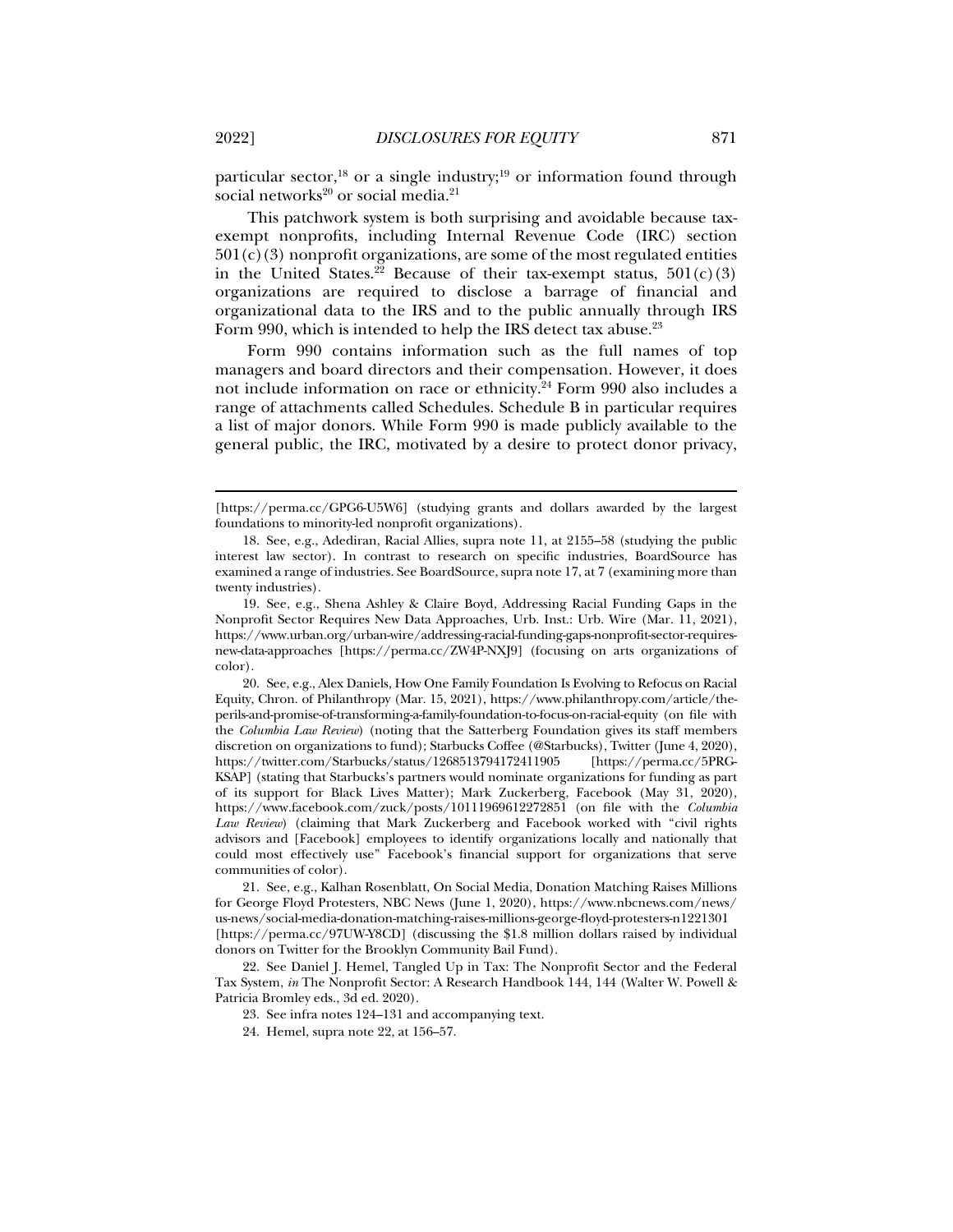prohibits public disclosure of Schedule B. This prohibition makes donor information unknown.25

The lack of information on donors and on the race and ethnicity of top executives and board members is a major flaw that calls for an overhaul in order to address racial disparities in philanthropy and charitable contributions.26

Scholars have been enthusiastic about mandatory disclosures in areas ranging from corporate to employment law.27 There is also extensive scholarship on government regulation of tax-exempt nonprofit organizations.28 In the context of nonprofit disclosures, scholars have called for greater publicity and transparency in IRS filings to improve public knowledge and transparency, to monitor nonprofit organizations and the government, to protect the integrity of the electoral process, to help donors make better informed philanthropic choices, and to

 27. See infra note 96; see also Cynthia Estlund, Just the Facts: The Case for Workplace Transparency, 63 Stan. L. Rev. 351, 355 (2011) (arguing that mandatory disclosures can improve labor markets by better informing employees' bargaining choices); Merritt B. Fox, Civil Liability and Mandatory Disclosure, 109 Colum. L. Rev. 237, 273–79 (2009) (proposing a civil liability design for mandatory securities disclosures violations); Merritt B. Fox, Randall Morck, Bernard Yeung & Artyom Durnev, Law, Share Price Accuracy, and Economic Performance: The New Evidence, 102 Mich. L. Rev. 331, 368–80 (2003) (examining mandatory disclosures' impact on the real economy and price share accuracy).

 <sup>25.</sup> For further discussion about Supreme Court precedent prohibiting the disclosure of donor information to protect their privacy, see infra Part III. The exception to this protection is for private foundations that are required to publicly identify their significant donors on Schedule B to Form 990-PF. About Schedule B (Form 990, 990-EZ, 990-PF), Schedule of Contributors, IRS, https://www.irs.gov/forms-pubs/about-schedule-b-form-990-990-ez-or-990-pf [https://perma.cc/9BG3-EQUV] [hereinafter IRS, About Schedule B] (last updated June 17, 2021).

 <sup>26.</sup> To address existing wealth inequality among households across racial lines, Professor Dorothy Brown has proposed publishing tax data by race as the IRS already does for gender and age. Brown, supra note 4, at 202–03. Others have argued for mandatory disclosures of philanthropical donations in other contexts. See, e.g., Faith Stevelman Kahn, Pandora's Box: Managerial Discretion and the Problem of Corporate Philanthropy, 44 UCLA L. Rev. 579, 675–76 (1997) (arguing for disclosures of corporate charitable contributions for the benefit of shareholders); Note, The Political Activity of Think Tanks: The Case for Mandatory Contributor Disclosure, 115 Harv. L. Rev. 1502, 1515–24 (2002) (arguing for mandatory disclosure of contributors for think tanks).

 <sup>28.</sup> See, e.g. Eric C. Chaffee, Collaboration Theory: A Theory of the Charitable Tax-Exempt Nonprofit Corporation, 49 U.C. Davis L. Rev. 1719, 1734 (2016); Developments in the Law: Nonprofit Corporations, 105 Harv. L. Rev. 1578, 1612–13 (1992); Henry Hansmann, The Rationale for Exempting Nonprofit Organizations From Corporate Income Taxation, 91 Yale L.J. 54, 55 (1981); Henry B. Hansmann, Unfair Competition and the Unrelated Business Income Tax, 75 Va. L. Rev. 605, 606–07 (1989); Richard L. Hasen, The Surprisingly Complex Case for Disclosure of Contributions and Expenditures Funding Sham Issue Advocacy, 48 UCLA L. Rev. 265, 268–69 (2000); Jill R. Horwitz, Why We Need the Independent Sector: The Behavior, Law, and Ethics of Not-for-Profit Hospitals, 50 UCLA L. Rev. 1345, 1347–48 (2003); Oliver A. Houck, With Charity for All, 93 Yale L.J. 1415, 1419–20 (1984); Donald B. Tobin, Political Campaigning by Churches and Charities: Hazardous for 501(c)(3)s, Dangerous for Democracy, 95 Geo. L.J. 1313, 1319 (2007).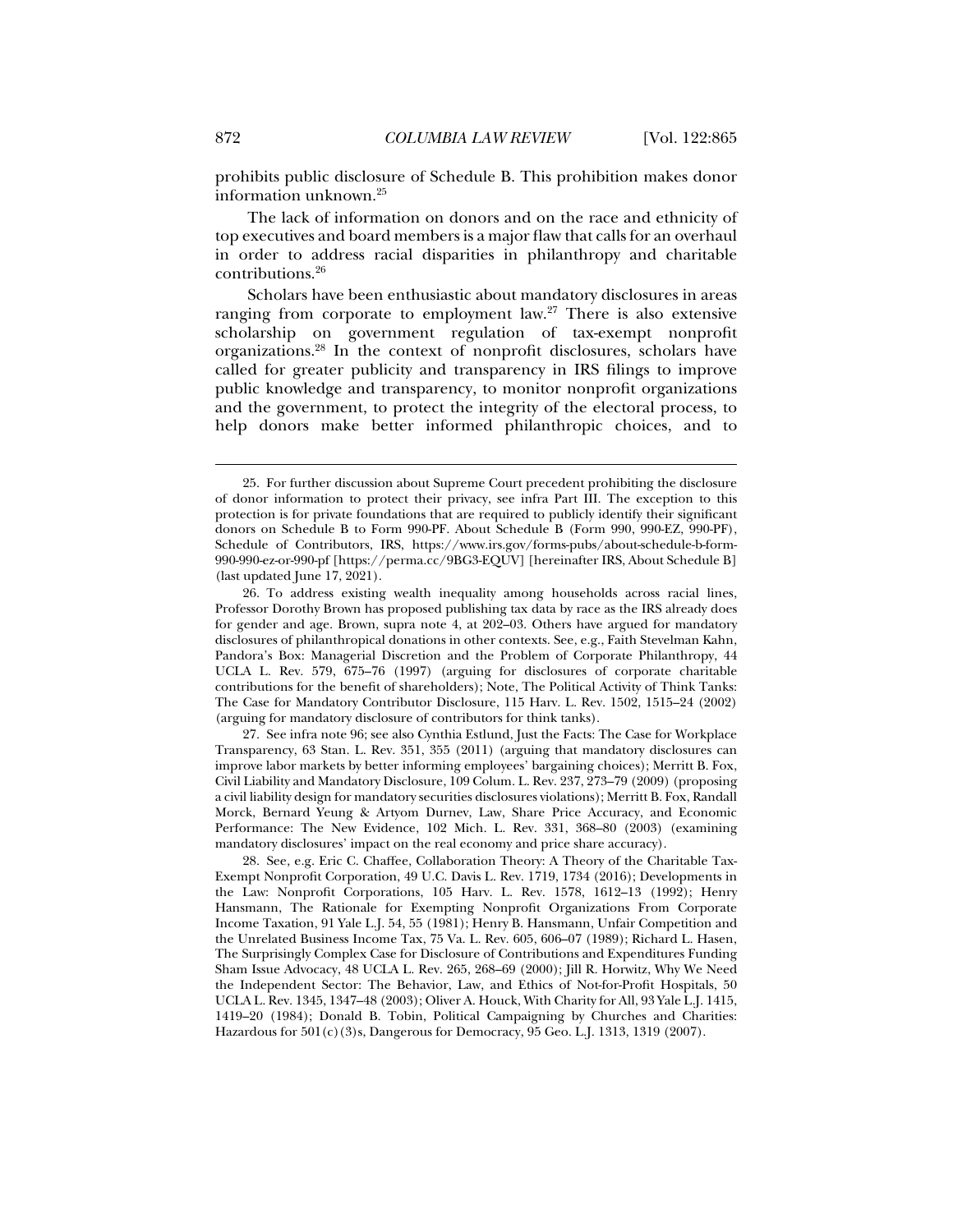strengthen innovation in nonprofit charities.29 Scholars have also called for the disclosure of race data in individual tax filings.<sup>30</sup> It is surprising then that scholars have yet to propose the mandatory disclosure of race and donor data for carefully articulated purposes, such as for social or racial justice purposes in nonprofit law. Supreme Court jurisprudence permits the public disclosure of donor information—against the constitutional protection of the freedom to associate—when the interests served by the disclosure are especially significant, such as to advance transparency and accountability.<sup>31</sup>

This Article argues for expanding the use of mandatory disclosures in nonprofit law. The mandatory disclosure of donor and race data can play a significant role in increasing funding to underfunded minority-led and minority-serving nonprofit charities. The Article makes two specific proposals. The first is for the IRS to require charities to disclose their institutional donors in Schedule B of IRS Form 990 and make the information publicly available. To prevent a violation of the First Amendment's right to freedom of association as defined by Supreme Court precedent, particularly the *Americans for Prosperity Foundation v. Bonta*<sup>32</sup> case, the donor disclosure requirement would be narrowly tailored to apply only to institutional donors—corporations, foundations, and the government—rather than individuals. As seen from public disclosures of pledges to donate, corporations and foundations already publicly announce their donees, so it is hardly the case that disclosing these donors on Schedule B would chill the freedom to associate, unless donations are made to organizations that are considered controversial. For organizations that consider themselves to be controversial and believe public disclosure would prevent institutional donors from donating to them, there should be an opt-out option from public disclosure of their Schedule Bs after a showing that disclosure can result in reprimand. Disclosing government donors is like disclosing other institutional donors since government

 <sup>29.</sup> See, e.g., Lloyd Hitoshi Mayer, Nonprofits, Politics, and Privacy, 62 Case W. Rsrv. L. Rev. 801, 805 (2012) (arguing for mandatory disclosure of donors in organizations that engage in political activities but are not political organizations already subject to mandatory donor disclosures); David M. Schizer, Enhancing Efficiency at Nonprofits With Analysis and Disclosure, 11 Colum. J. Tax L. 76, 122 (2020) (arguing for nonprofits to disclose a program analysis to the public in order to improve oversight monitoring); George K. Yin, Reforming (and Saving) the IRS by Respecting the Public's Right to Know, 100 Va. L. Rev. 1115, 1119 (2014) (urging increased publicity for the public to monitor the government).

 <sup>30.</sup> Brown, supra note 4, at 202–03 (discussing the need for race-coded tax data to improve understandings of the code's impact). See generally Jeremy Bearer-Friend, Should the IRS Know Your Race? The Challenge of Colorblind Tax Data, 73 Tax L. Rev. 1 (2019) (arguing that tax data should include race and ethnicity to meet goals of transparency).

 <sup>31.</sup> See, e.g., McCutcheon v. Fed. Election Comm'n, 572 U.S. 185, 205 (2014) (holding that aggregate limits on political contributions restricted an individual's right to participate in the political process); Doe v. Reed, 561 U.S. 186, 195 (2010) (holding that disclosure of referendum petitions does not violate the First Amendment).

 <sup>32. 141</sup> S. Ct. 2373, 2383 (2021).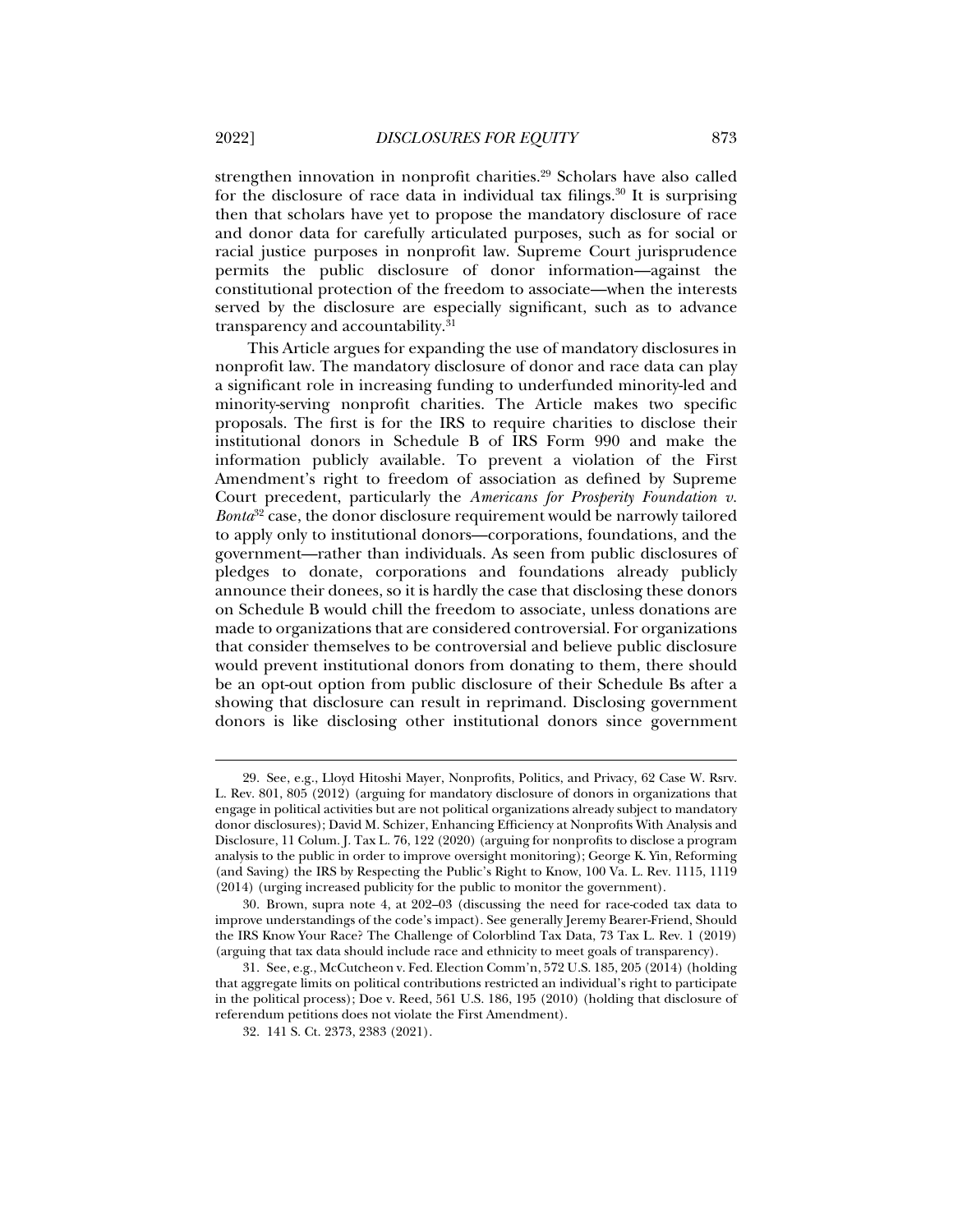agencies similarly publicly disclose their grantees.<sup>33</sup> These proposals ensure that the law, while being protective of the freedom of association, does not impede disclosure for donors that want publicity, such as the many foundations and corporations that already announce or want to announce their contributions and commitments.

The second proposal is a modification of IRS Form 990 to include data on race and ethnicity. Form 990 already requires charities to provide the names of top managers and board directors. This proposal would add the race and ethnicity of each listed top executive or board member as well as information on the race and ethnicity of communities served.

Nevertheless, disclosure alone is not enough to increase funding to minority-led and minority-serving nonprofit charities. The government, through the IRS, can require disclosure but cannot ultimately require donors to fund certain organizations. Private enforcement mechanisms can be created to nudge—preserving freedom of choice but also steering donors—towards funding and sustaining funding to minority-led and minority-serving charities.34

The Article proceeds as follows. Part I defines the scope of the problem; that is, how the lack of donor and race data exacerbates inequalities. It also addresses why the IRS is the favored entity for collecting this information. Part II discusses the literature on mandatory disclosures, the history and purpose of IRS Form 990, and  $501(c)$ regulations. Part III discusses Supreme Court jurisprudence on mandatory disclosures to show how current law would not impede the disclosure mandates proposed in Part IV. Part IV makes proposals to modify Schedule B to disclose institutional donors and Form 990 to disclose race and ethnicity data. It also addresses the costs and benefits of disclosure, enforcement concerns, and the role of nudges to increase funding through watchdog organizations, certifications, and the general public.

#### I. SCOPE OF THE PROBLEM

The history of American philanthropy dates back to the arrival of Christopher Columbus in America and the philanthropical largesse of the Indigenous Americans who received him and other white Europeans and helped them adjust to the new world.<sup>35</sup> Over the course of American

 <sup>33.</sup> See, e.g., Ryan Tarinelli, NY Court System Details Funding to Civil Legal Service Providers, N.Y. L.J. (Sept. 8, 2021), https://www.law.com/newyorklawjournal/2021/ 09/08/ny-court-system-details-funding-to-civil-legal-service-providers/?slreturn= 20211015143206 (on file with the *Columbia Law Review*) (outlining state funding to dozens

of civil legal services nonprofit organizations).

 <sup>34.</sup> See Cass R. Sunstein & Lucia A. Reisch, Trusting Nudges: Toward a Bill of Rights for Nudging 1 (2019) (defining nudges as "interventions that steer people in particular directions but that also allow them to go their own way").

 <sup>35.</sup> Robert H. Bremner, American Philanthropy: The Chicago History of American Civilization 5 (Daniel J. Boorstin ed., 2d ed. 1988).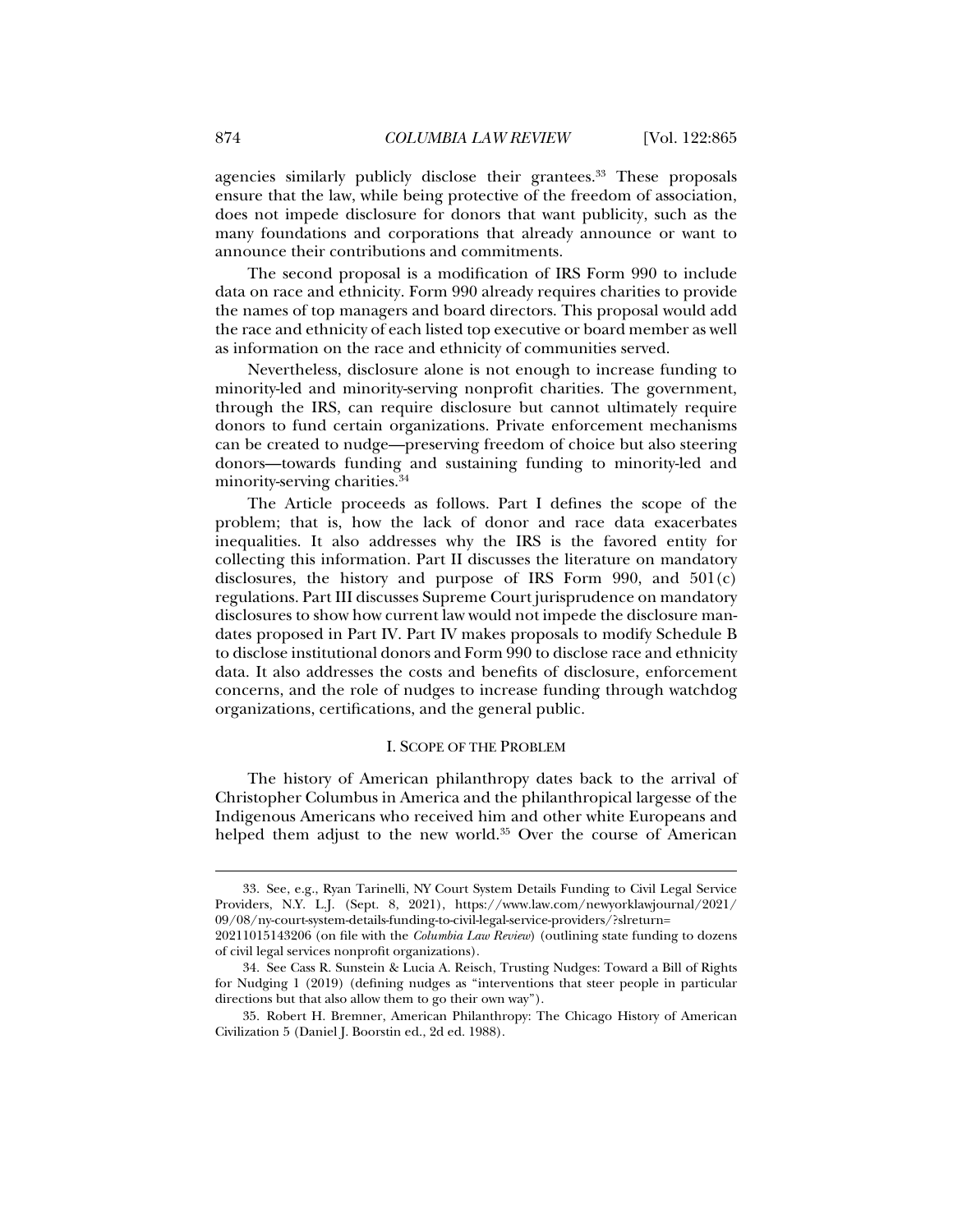and influence.36 Philanthropic largesse has played a powerful role in shaping civil life and political affairs and has contributed immensely to social advancement.<sup>37</sup>

For a long time, however, philanthropists have been heavily criticized by academics, the press, and the public.<sup>38</sup> Despite the criticisms, nonprofit charities rely on private sources of funding to carry out their missions. This reliance on private sources of funding has consequences not only for board and organizational diversity but also for nonprofit priorities.39 Private contributions are highly coveted because private funding often has few restrictions on how organizations can use funds compared to government grants.40 In contrast, government grants often come with an extensive list of compliance and reporting requirements. It can be difficult for nonprofits to allocate staff time and resources to manage these obligations, and the attached strings reduce their flexibility in programming.<sup>41</sup> Private funding can come with donor priorities or restrictions but less

 39. Atinuke O. Adediran, Nonprofit Board Composition, 83 Ohio St. L.J. (forthcoming 2022) (manuscript at 29–56), https://ssrn.com/abstract=3755034 [https://perma.cc/ VD64-DNYM] [hereinafter Adediran, Nonprofit Board] (examining data on racial and gender compositions of nonprofit boards and discussing its impact on nonprofit decision making); Adediran, Racial Allies, supra note 11, at 2171–87 (describing the importance of data on race and ethnicity in public interest law as a starting point towards addressing the lack of diversity among CEOs and board directors).

40. Adediran, Nonprofit Board, supra note 39 (manuscript at 22).

 <sup>36.</sup> Aaron Horvath & Walter W. Powell, Seeing Like a Philanthropist: From the Business of Benevolence to the Benevolence of Business, *in* The Nonprofit Sector: A Research Handbook 81, 81–83 (Walter W. Powell & Patricia Bromley eds., 3d ed. 2020) (describing the growing influence of American philanthropy, beginning in the late nineteenth century).

 <sup>37.</sup> Id. at 81 (examining the reciprocal dynamic between philanthropy and political systems); Bremner, supra note 35, at 1, 2 (describing American philanthropy as one of the "principal methods of social advance").

 <sup>38.</sup> See, e.g., Atinuke O. Adediran, The Relational Costs of Free Legal Services, 55 Harv. C.R.-C.L. L. Rev. 357, 378 (2020) [hereinafter Adediran, Relational Costs] (arguing that lawyer pro bono work sometimes neglects the needs of poor people); Kate Andrias & Benjamin I. Sachs, Constructing Countervailing Power: Law and Organizing in an Era of Political Inequality, 130 Yale L.J. 546, 599–600 (2021) (noting that, when organizations that serve low-income people receive most of their funding from elite donors, the democratic character of such organizations can be undermined). See generally Anand Giridharadas, Winners Take All: The Elite Charade of Changing the World 24 (2018) (criticizing philanthropists for their rhetoric of wanting to "change the world," despite preserving the status quo and obscuring their role in causing the problems they later seek to solve); Zoë Beery, The Rich Kids Who Want to Tear Down Capitalism, N.Y. Times (Nov. 27, 2020), https://www.nytimes.com/2020/11/27/style/trust-fund-activism-resouce-generation.html (on file with the *Columbia Law Review*) (critiquing traditional forms of charity and discussing the growing movement towards wealth redistribution as a form of philanthropy).

 <sup>41.</sup> Hee Soun Jang & Richard C. Feiock, Public Versus Private Funding of Nonprofit Organizations: Implications for Collaboration, 31 Pub. Performance & Mgmt. Rev. 174, 177 (2007).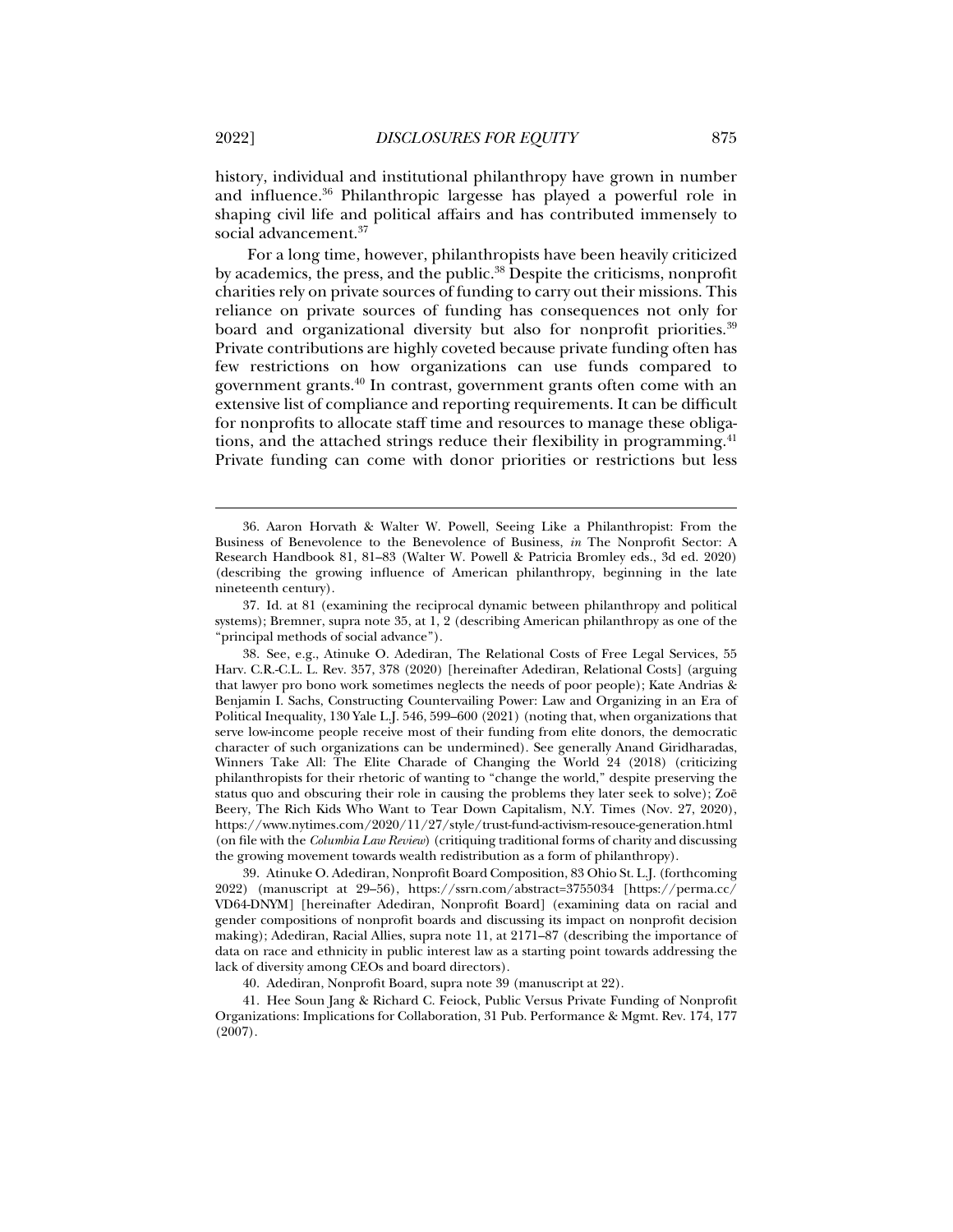frequently includes the extensive obligations of government funding.42 Foundations and corporations are important sources of funding for charities, accounting for about 22% of funding in 2019.43

There is no comprehensive or national data on funding for nonprofit organizations in general, which limits the available data on funding for minority-led and minority-serving organizations.

Publicly available government data is crucial to not only understanding racial and ethnic disparities but also to establishing laws and policies to address these disparities head-on. In January 2021, President Biden signed the "Executive Order on Advancing Racial Equity and Support for Underserved Communities Through the Federal Government."44 Section 9 of the executive order established an "Equitable Data Working Group,"45 co-chaired by the chief statistician of the United States. The administration created the working group because "[m]any [f]ederal datasets are not disaggregated by race, ethnicity,  $\dots$  or other key demographic variables."46 "This lack of data has cascading effects and impedes efforts to measure and advance equity."47 The administration recognized that the first step to promoting equity was to gather the data necessary to inform that effort.48

There is also no clear definition of a minority-led or minority-serving organization. Advocacy groups have attempted to define a minority-led nonprofit organization as one whose board of directors comprises at least  $50\%$  racial or ethnic minorities<sup>49</sup> or one with a CEO who is a racial or ethnic minority.50 A nonprofit that serves communities of color has been defined as one whose mission statement and charitable programs aim to serve and empower minority communities.<sup>51</sup>

Compare this to minority-serving colleges and universities. There is a federal standard for designation as a minority-serving institution,<sup>52</sup> and the

j

- 47. Id.
- 48. Id.
- 49. González-Rivera et al., supra note 17, at 5.

 50. Phila. Afr. Am. Leadership F., How African American-Led Organizations Differ From White-Led Organizations: Research Report on African American Non-Profit Organizations in Philadelphia 7 (2015), https://issuu.com/urbanaffairscoalition/docs/ paalf-executive-summary-web [https://perma.cc/W4XB-PWVV].

51. See González-Rivera et al., supra note 17, at 5.

 52. Institutions are classified as minority-serving based on either one of two separate criteria: legislation or the percentage of minority student enrollment. In terms of legislation, in Title III of the Higher Education Act of 1965, Congress identified a specific set of accredited institutions that had been founded prior to 1964 and whose primary mission was

 <sup>42.</sup> See, e.g., ChiaKo Hung & Jessica Berrett, Service Delivery Under Pressure: The Effect of Donor-Imposed Financial Restrictions, 44 Pub. Performance & Mgmt. Rev. 580, 582–83 (2021).

 <sup>43.</sup> Nat'l Philanthropic Tr., supra note 1.

 <sup>44.</sup> Exec. Order No. 13,985, 86 Fed. Reg. 7009, 7009–13 (Jan. 20, 2021).

 <sup>45.</sup> Id. at 7011.

 <sup>46.</sup> Id.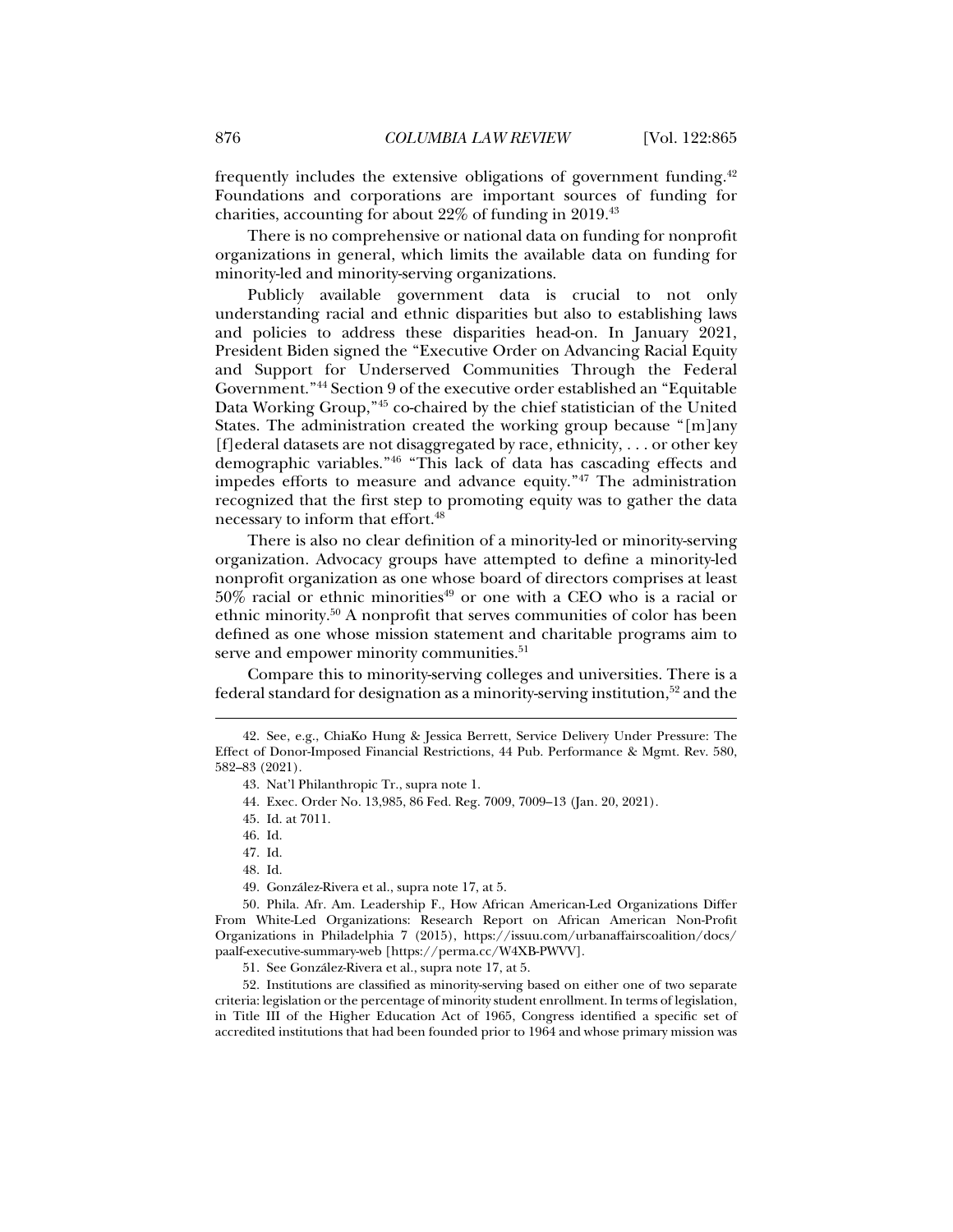U.S. Department of Education provides lists of postsecondary institutions enrolling significant percentages of minority students.53 Michael Bloomberg recently made a \$150 million gift to Johns Hopkins University to facilitate targeted recruitment from historically Black colleges and other minority-serving institutions to diversify their doctorate programs.<sup>54</sup> With the gift, Johns Hopkins "plans to create about 100 new slots for students who earned bachelor's degrees from historically Black colleges and universities and hundreds of other schools that meet a federal standard for designation as minority-serving institutions" in order to improve the lack of racial and ethnic minorities at the doctorate level.55 There is a federal standard making both the giving and the monitoring of the Bloomberg gift a possibility. This is not the case for certain nonprofit charities, particularly those that serve low-income people.

Corporate commitments have largely focused on minority-serving nonprofits, while commitments made by private foundations have generally—although not exclusively—focused on minority-led organizations.<sup>56</sup> Corporations and private foundations are distinct, and the benefits that accrue to them in making public commitments are also distinct. Corporations are publicly held, for-profit entities whose primary purpose is profit maximization.<sup>57</sup> Private foundations are nonprofit organizations

 53. Lists of Postsecondary Institutions Enrolling Populations With Significant Percentages of Undergraduate Minority Students, U.S. Dep't of Educ., https://www2.ed.gov/ about/offices/list/ocr/edlite-minorityinst.html#ftn1 [https://perma.cc/4J9J-MR7Q] (last visited Jan. 25, 2022).

 54. Nick Anderson, Bloomberg Is Giving Johns Hopkins \$150 Million to Diversify Science PhD Programs, Wash. Post (May 11, 2021), https://www.washingtonpost.com/ education/2021/05/11/bloomberg-john-hopkins-phd-diversity/ (on file with the *Columbia Law Review*).

55. Id.

56. See supra note 2 and accompanying text.

 57. See Kenneth E. Scott, Corporation Law and the American Law Institute Corporate Governance Project, 35 Stan. L. Rev. 927, 927 (1983). A growing area of corporate law emphasizes corporate purpose beyond profit maximization to include protecting the interests of a broad range of stakeholders—including employees, suppliers, and communities. See, e.g., Ofer Eldar, Designing Business Forms to Pursue Social Goals, 106 Va. L. Rev. 937, 939 (2020); Stavros Gadinis & Amelia Miazad, Corporate Law and Social Risk, 73 Vand. L. Rev. 1401, 1404 (2020); Oliver Hart & Luigi Zingales, Companies Should Maximize Shareholder Welfare Not Market Value, 2017 J.L. Fin. & Acct. 247, 248; David Benoit, Move Over, Shareholders: Top CEOs Say Companies Have Obligations to Society,

the education of African Americans as Historically Black Colleges and Universities (HBCUs). Tribal Colleges and Universities (TCUs) are also designated by law as minorityserving institutions. Enrollment-based criteria were used to identify institutions that served substantial proportions of minority students but did not have legal status as an HBCU or TCU. Institutions that enroll at least 25% of a specific minority group are designated as "minority-serving" for that group. As enrollment patterns change over time, and as the population of minority students grows overall, the number of minority-serving institutions that are identified through enrollment-based criteria also changes. Nat'l Ctr. for Educ. Stat., Characteristics of Minority-Serving Institutions and Minority Undergraduates Enrolled in These Institutions: Postsecondary Education Descriptive Analysis Report 6–8 (2007), https://nces.ed.gov/pubs2008/2008156.pdf [https://perma.cc/YP35-MX8S].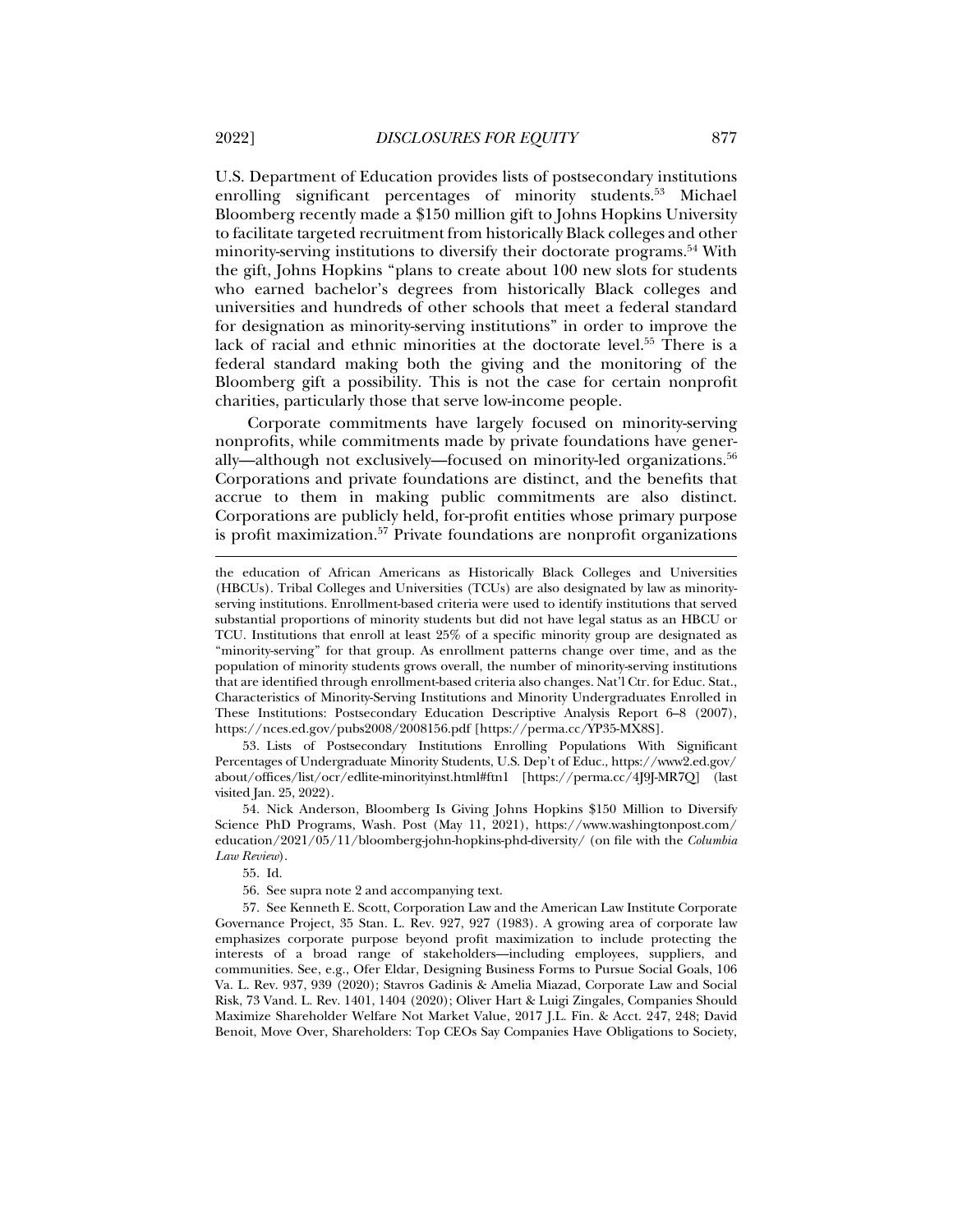controlled by wealthy entities with privately controlled endowments whose assets are held for the benefit of current and future public charities.<sup>58</sup> Private foundations act as a conduit to transfer private wealth to charitable beneficiaries "in a way that generates current charitable contribution deductions . . . and future virtually tax-exempt investment returns."59

But corporations and private foundations are similar in that they are controlled by wealthy families and institutions and have much to gain from making public commitments to support racial justice. Corporations gain profits from the increased purchase of their goods or services and public goodwill from being seen as do-gooders in the eyes of the public, while private foundations gain overall legitimacy and public goodwill. $60$  This Article therefore treats corporations and foundations similarly in their support for minority-led or minority-serving organizations.

Limited available research reveals that minority-led and minorityserving nonprofit organizations are underfunded, smaller in terms of staff and volunteers, disproportionately likely to have higher amounts of restricted assets from government grants, $61$  more dependent on government grants, and more likely to be impacted by economic downturns in comparison to organizations with white individuals at the helm.62 Minority-

 59. Id.; see also David C. Hammack, American Debates on the Legitimacy of Foundations, *in* The Legitimacy of Philanthropic Foundations: United States and European Perspectives, supra note 9, at 49 (defining philanthropic foundations as large stocks of wealth controlled by independent boards of trustees committed to general charitable purposes).

 60. See Heydemann & Toepler, supra note 9, at 4 (discussing the challenges of legitimacy for foundations).

 61. Unrestricted funds allow nonprofit organizations the flexibility to cover unexpected costs, plan for the longer term, or pay for operational expenses that may not be covered by government funding or other sources. See Gina Lobaco, Going Hollywood, Daily J. (May 2, 2007), https://www.dailyjournal.com/articles/258318-going-hollywood [https://perma.cc/3XS5-R33L] (explaining the advantages of unrestricted funding for legal services and advocacy organizations).

 62. The definition of minority-led and minority-serving organizations varies, but the conclusions are the same in terms of relative disadvantage to white-led organizations. See, e.g., Marla Cornelius, Rick Moyers & Jeanne Bell, Daring to Lead 2011: A National Study of Nonprofit Executive Leadership 8 (2011), http://daringtolead.org/wp-content/uploads/ Daring-to-Lead-2011-Main-Report-online.pdf [https://perma.cc/3D9M-BY8C] (noting that more minority-led nonprofits than white-led nonprofits were severely impacted by the 2008 recession); Dorsey et al., Racial Equity and Philanthropy, supra note 3, at 11, 13 (showing that average revenues of Black-led organizations are 24% smaller than those of their whiteled counterparts); Phila. Afr. Am. Leadership F., supra note 50, at 10 (finding organizations led by Black individuals are smaller, have fewer cash reserves, are more likely to rely on government grants, and are more vulnerable to recessions than their white-led counterparts); Sean Thomas-Breitfeld & Frances Kunreuther, Bldg. Movement Project,

Wall St. J., https://www.wsj.com/articles/business-roundtable-steps-back-from-miltonfriedman-theory-11566205200 (on file with the *Columbia Law Review*) (last updated Aug. 19, 2019).

 <sup>58.</sup> Richard Sansing & Robert Yetman, Governing Private Foundations Using the Tax Law, 41 J. Acct. & Econ. 363, 364 (2006) (delineating the differences between private foundations and public charities).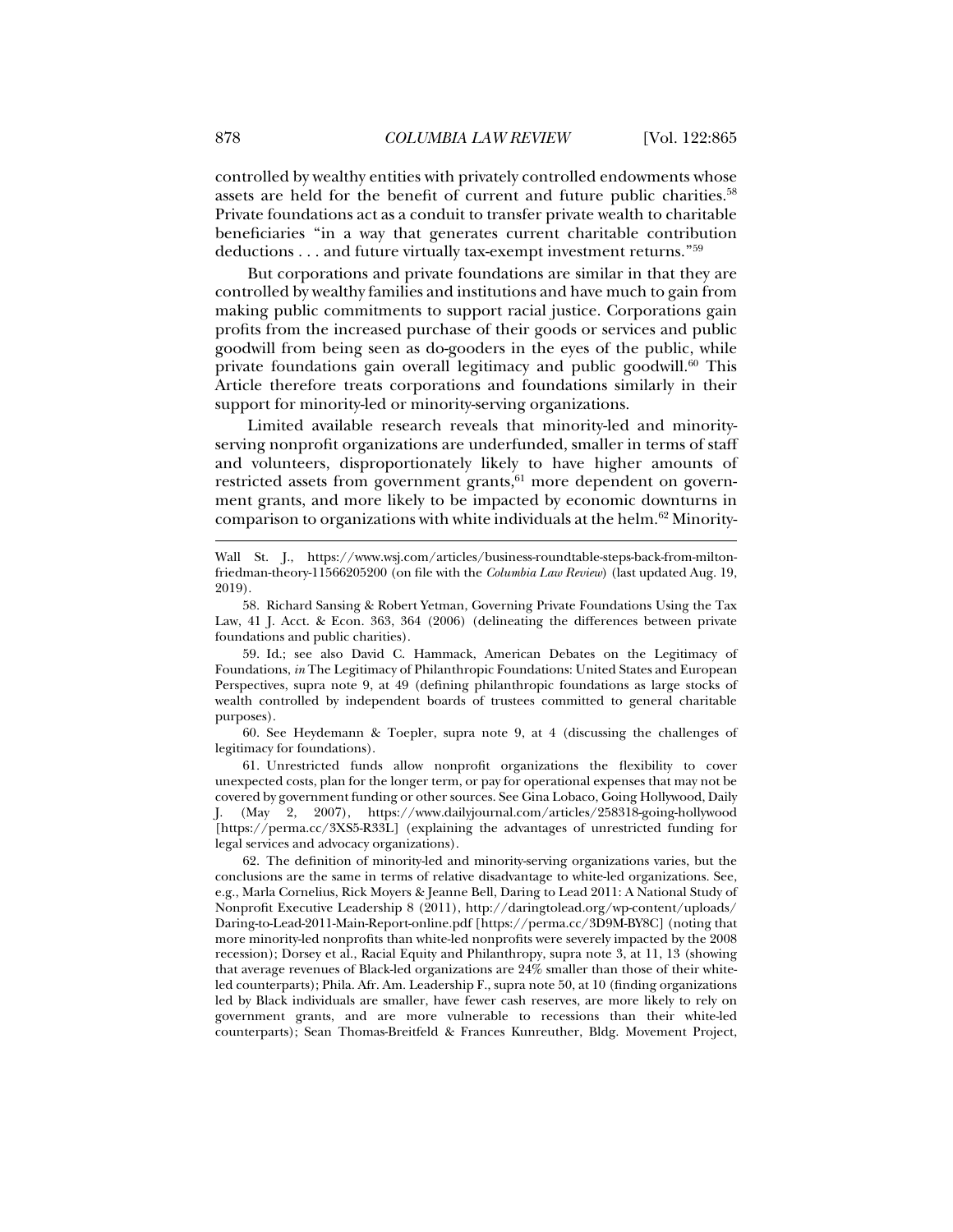led and minority-serving organizations are therefore more vulnerable to recessions and changes in government policies and more financially precarious than white-led organizations.63 Research also suggests that minority-led and minority-serving organizations often struggle to raise funds in comparison to their white counterparts because of limited access to institutions and other networks that can provide financial support. $64$ These disparities exist despite the fact that minority and white leaders often have similar educational backgrounds and fundraising skills.<sup>65</sup>

In July 2007, the U.S. House Committee on Ways and Means, Subcommittee on Oversight held hearings to examine whether private foundations serve the needs of diverse communities.<sup>66</sup> At the time, over one-third of the nation was from a minority group, and more than half of the poor, particularly the underserved poor, were minorities.<sup>67</sup> Experts testified that support for minority communities was small and not growing in pace with overall charitable giving.<sup>68</sup> Greenlining, a policy institute, testified that the top fifty foundations invested only about 3% of charitable giving in minority-led organizations.69

The Foundation Center conducted a longitudinal study from 1994 to 2001 based on 747 foundations and estimates of giving to communities of

j Nonprofit Executives and the Racial Leadership Gap: A Race to Lead Brief 3 (2019), https://racetolead.org/wp-content/uploads/2019/05/ED.CEO-Race-to-Lead-Brief.pdf

<sup>[</sup>https://perma.cc/7E95-6EKU] (showing smaller budget sizes for minority-led nonprofits as compared to white-led nonprofits); Paul Sullivan, In Philanthropy, Race Is Still a Factor in Who Gets What, Study Shows, N.Y. Times (May 1, 2020), https://www.nytimes.com/ 2020/05/01/your-money/philanthropy-race.html (on file with the *Columbia Law Review*) (last updated May 5, 2020) (discussing a report showing that nonprofit groups led by Black and Latinx directors lag behind organizations with white leaders in funding).

 <sup>63.</sup> See supra note 62.

 <sup>64.</sup> See Thomas-Breitfeld & Kunreuther, supra note 62, at 7.

 <sup>65.</sup> See id. at 3, 7 ("[D]ifferences between people of color and white respondents in traditional measures of readiness for senior positions were generally small and not significant.").

 <sup>66.</sup> Tax-Exempt Charitable Organizations: Hearing Before the Subcomm. on Oversight of the H. Comm. on Ways & Means, 110th Cong. 172 (2007) [hereinafter Tax-Exempt Charitable Organizations Hearing].

 <sup>67.</sup> See Suzanne Macartney, Alemayehu Bishaw & Kayla Fontenot, U.S. Census Bureau, Poverty Rates for Selected Detailed Race and Hispanic Groups by State and Place: 2007– 2011, at 13 (2013), https://www2.census.gov/library/publications/2013/acs/acsbr11-17.pdf [https://perma.cc/F6GT-XG5F] (estimating minorities to account for roughly 36% of the total U.S. population but roughly 56% of those living in poverty in the country); Karen R. Humes, Nicholas A. Jones & Roberto R. Ramirez, Race and Hispanic Origin and the 2010 Census, U.S. Census Bureau (Mar. 24, 2011), https://www.census.gov/newsroom/ blogs/random-samplings/2011/03/race-and-hispanic-origin-and-the-2010-census.html [https://perma.cc/V5EJ-GL8U] (noting that minorities make up the fastest growing demographic in the United States).

 <sup>68.</sup> See, e.g., Tax-Exempt Charitable Organizations Hearing, supra note 66, at 171–73 (statement of Greenlining Institute) (reporting statistics indicating that, "[e]ven though grant giving as a whole has increased, grants to minority communities have decreased").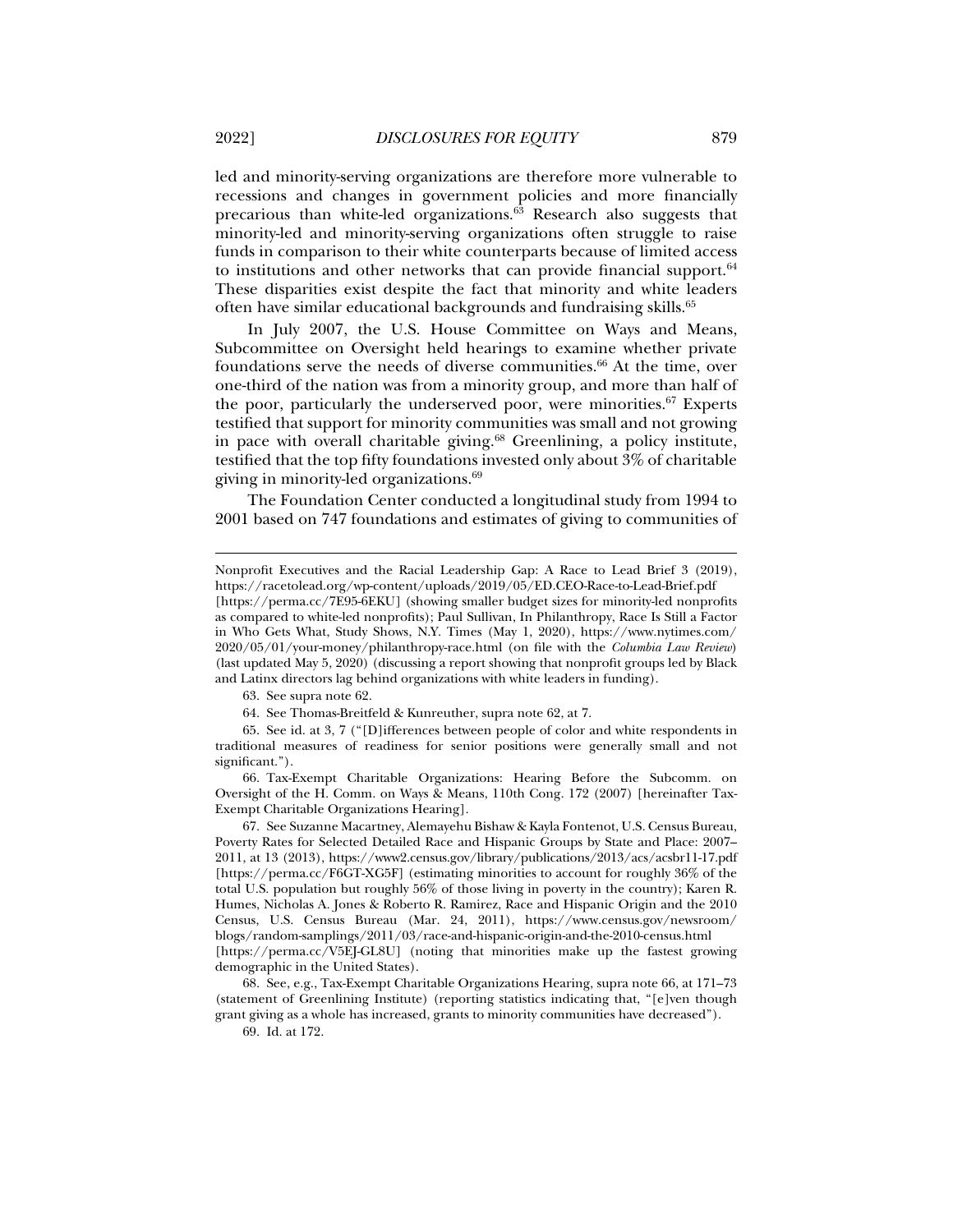color, defined as "groups that could be identified as serving specific populations or grants whose descriptions specified a benefit for a specific population."70 Despite the shortcomings in estimating giving data based on a definition that probably under- or overestimates funding to communities of color, the study's findings revealed that foundation giving to communities of color had not kept pace with overall increases in philanthropic support.71

In 2020, the National Committee for Responsive Philanthropy, an advocacy and watchdog organization that monitors charitable spending in the United States, examined the latest available data on twenty-five community foundations from 2016 to 2018.72 It found that only 1% of the funding by the twenty-five foundations it studied was specifically designated for Black communities, even though 15% of the populations in the twenty-five cities studied were Black.73

Comprehensive data would show the prevalence of this funding disparity on an annual basis. Therefore, the first problem that this Article attempts to address is the lack of a clear definition of what a minority-led or minority-serving nonprofit is. This Article defines a minority-led public charity as one in which a substantial percentage of its board of directors includes racial or ethnic minorities or the CEO is a racial or ethnic minority.74 This Article defines a minority-serving organization as one with a substantial percentage of clients who are racial or ethnic minorities or one that focuses on issues that disproportionately impact communities of color.75

 <sup>70.</sup> Will Pittz & Rinku Sen, Applied Rsch. Ctr., Short Changed: Foundation Giving and Communities of Color 3 (2004), https://www.raceforward.org/sites/default/files/pdf/ 273bpdf.pdf [https://perma.cc/E2MB-NFK8]. The Foundation Center is now Candid, a nonprofit organization that gathers data and conducts research on the nonprofit sector. Candid, https://candid.org/ [https://perma.cc/C8V9-4DX6] (last visited Jan. 26, 2022).

 <sup>71.</sup> See id. at 7.

 <sup>72.</sup> Ben Barge, Brandi Collins-Calhoun, Elbert Garcia, Jeanné Lewis, Janay Richmond, Ryan Schlegel, Spencer Ozer & Stephanie Peng, Black Funding Denied: Community Foundation Support for Black Communities, Nat'l Comm. for Responsive Philanthropy (Aug. 26, 2020), https://www.ncrp.org/2020/08/black-funding-denied.html [https://perma.cc/ ABK8-EVFB].

 <sup>73.</sup> Id. Corporate giving is often combined with foundation giving in analysis. Before 2020, 6% of grants awarded for racial equity came from foundations or corporate giving. See Anna Koob, What Does Candid's Grants Data Say About Funding for Racial Equity in the United States?, Candid (July 24, 2020), https://blog.candid.org/post/what-doescandids-grants-data-say-about-funding-for-racial-equity-in-the-united-states/

<sup>[</sup>https://perma.cc/W6UU-A2KE] (tracking corporate and foundation pledges for racial equity since 2020).

 <sup>74.</sup> See supra note 50 and accompanying text.

 <sup>75.</sup> This Article does not provide a specific percentage of what would constitute minority led or minority serving because it would vary across public charities and localities. Others have, however, defined a minority-led or minority-serving nonprofit around the 50% range. A substantial percentage should not be less than 30% of the board population. See supra note 52 and accompanying text.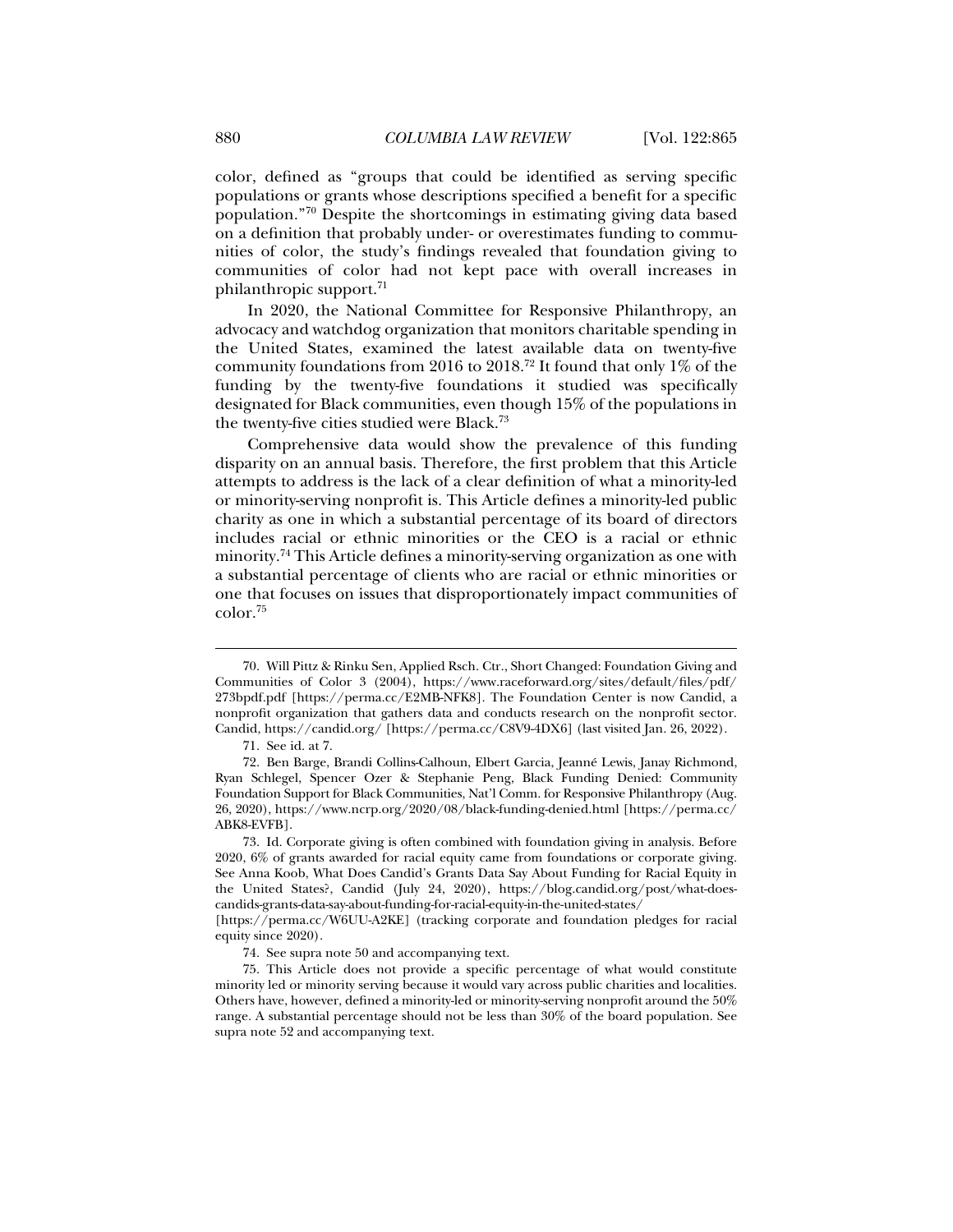The current lack of clarity on minority-led and minority-serving organizations can mean that only a few well-known, often national, organizations receive philanthropical support, leaving relatively unknown nonprofit organizations underfunded.<sup>76</sup> It can also reduce individual giving—which constitutes a significant portion of philanthropical giving to nonprofits that serve communities of color.77

To illustrate the gravity of this problem with real examples, take the nonprofit organization, EJI, which is one of the most well-known criminal justice organizations in the United States. EJI challenges the death penalty and excessive punishment and provides reentry assistance to formerly incarcerated people.78 In its Form 990, it describes itself as working to "expose and correct racial bias in the criminal justice system for nearly 30 years" and providing "firsthand exposure to racially-biased mass incarceration as a major institutional system of racial inequality."79

In June 2020, Amazon announced a \$10 million donation to EJI and nine other organizations, including the ACLU Foundation, Black Lives Matter, and the NAACP.<sup>80</sup> Amazon then decided to match its employees' donations, adding an additional \$17 million for a total of \$27 million to the ten organizations selected by Amazon's Black Employee Network.<sup>81</sup> Indeed, Amazon's selection of large, national organizations appears to mirror those of other similar corporations who have recently made pledges to fund racial equity, including multiple other pledges to EJI.82

 <sup>76.</sup> See supra note 11 and accompanying text.

 <sup>77.</sup> See supra note 12 and accompanying text. In the United States, individuals generally give substantially more—70% of all giving—than corporations and foundations. See Giving Statistics, Charity Navigator, https://www.charitynavigator.org/index.cfm?bay= content.view&cpid=42 [https://perma.cc/Y488-PRX5] (last visited Jan. 25, 2022).

 <sup>78.</sup> About EJI, supra note 5.

 <sup>79.</sup> Equal Just. Initiative, Schedule O: Supplemental Information to Form 990 or 990- EZ (Jan. 22, 2020), https://projects.propublica.org/nonprofits/display\_990/631135091/ 10\_2020\_prefixes\_61-68%2F631135091\_201909\_990\_2020101917388143 [https://perma.cc/ JPN9-8DE9] [hereinafter EJI, Form 990].

 <sup>80.</sup> Amazon Donates \$10 Million to Organizations Supporting Justice and Equity, Amazon, https://www.aboutamazon.com/news/policy-news-views/amazon-donates-10-millionto-organizations-supporting-justice-and-equity [https://perma.cc/EMW3-RJQD] (last updated July 14, 2020).

 <sup>81.</sup> Id.

 <sup>82.</sup> For example, Cisco also made a pledge of \$5 million to EJI, Black Lives Matter, and the NAACP LDF. See Janice Bitters, San Jose-Based Cisco Promises \$5M for Charities Fighting Racism, Discrimination, San José Spotlight (June 2, 2020), https://sanjosespotlight.com/sanjose-based-cisco-promises-5m-for-charities-fighting-racism-discrimination/

<sup>[</sup>https://perma.cc/G9AW-J8U3]. Coca-Cola also made a pledge of \$2.5 million to EJI, the NAACP LDF, and the Center for Civil and Human Rights. See James Quincey, Where We Stand on Social Justice, Coca-Cola Co. (June 4, 2020), https://www.coca-colacompany.com/ news/where-we-stand-on-social-justice [https://perma.cc/VE8C-QCH9].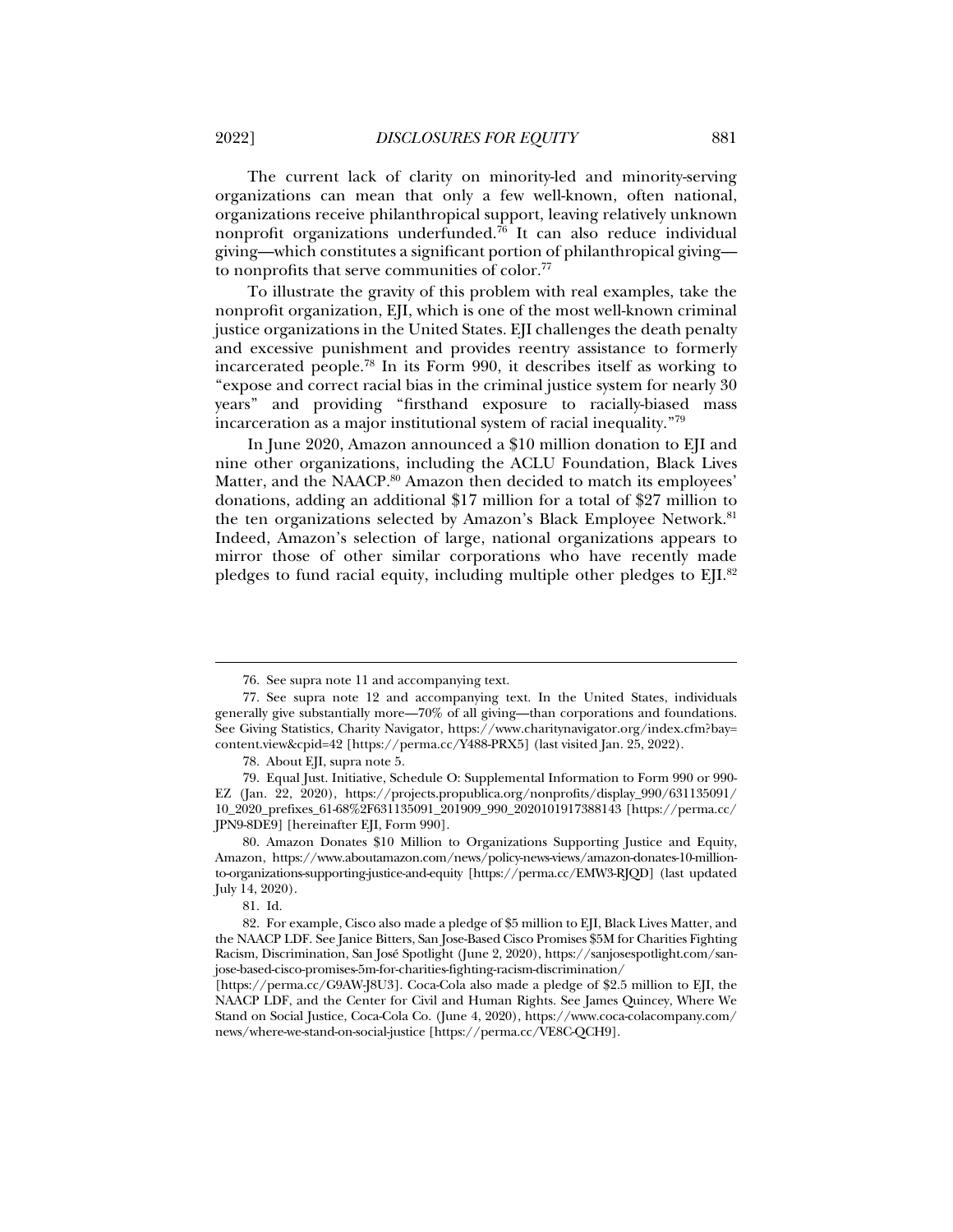Corporate internal and social networks are more likely to be familiar with organizations that are large, prestigious, or have a national reach.83

Now, take a nonprofit organization such as Coalition for the Homeless, a  $501(c)(3)$  public charity in New York City. Its Form 990 indicates that it "provides crises services to over 14,000 households—both homeless and at imminent risk of homelessness—annually."84 The organization provides food, clothing, diapers, school supplies, and assistance with obtaining documentation, government benefits, housing applications, and mental health and substance abuse treatment.85 It also provides one-time emergency grants for individuals who have significant rent arrears, which allows families and individuals on the edge of homelessness to remain stably housed.<sup>86</sup> There is nothing in its Form 990 that indicates that Coalition for the Homeless is a minority-serving organization dedicated to addressing the current eviction crises. Its Form 990 does not include any mention of the race of the communities served, even in its description of its mission and history.

However, Coalition for the Homeless is rightfully an organization that serves communities of color. In April 2021, it issued a report titled "State of the Homeless 2021."87 The report notes that the majority of homeless single adults in its service areas are people of color and people living with disabilities.88 Indeed, in 2021, the percentage of homeless adults and households who are racial or ethnic minorities in New York City is at least 89%, up to a maximum of  $93\%$ .<sup>89</sup> These individuals frequently cycle through "the criminal justice system, hospitals, nursing homes, the streets, and shelters."90 In providing these individuals with a variety of essential goods and services, Coalition for the Homeless rightfully should be considered a minority-serving organization.

But the fact that Coalition for the Homeless is a minority-serving organization is hidden in this annual report on the state of homelessness.

 <sup>83.</sup> See Marc Gunther, Rich Charities Keep Getting Richer. That Means Your Money Isn't Doing as Much Good as It Could., Vox (Apr. 24, 2017), https://www.vox.com/the-bigidea/2017/4/24/15377056/big-charities-best-charities-evaluation-nonprofit

<sup>[</sup>https://perma.cc/AX2S-3GG3] (explaining that well-resourced nonprofit organizations are more likely to be funded than smaller ones with fewer resources).

 <sup>84.</sup> Coal. for the Homeless Inc, Return of Organization Exempt From Income Tax (Form 990) (May 14, 2019), https://projects.propublica.org/nonprofits/display\_990/ 133072967/06\_2019\_prefixes\_06-16%2F133072967\_201806\_990\_2019061516417862 [https://perma.cc/4T3Y-AVRE].

 <sup>85.</sup> Id.

 <sup>86.</sup> Id.

 <sup>87.</sup> Coal. for the Homeless, State of the Homeless 2021 (2021), https://www.coalitionforthehomeless.org/wp-content/uploads/2021/04/ StateOfTheHomeless2021.pdf [https://perma.cc/V9WL-XU97].

 <sup>88.</sup> Id. at 19.

 <sup>89.</sup> See id. at 27 (showing the race and ethnicity of adults and family households sleeping in New York City homeless shelters).

 <sup>90.</sup> Id. at 19.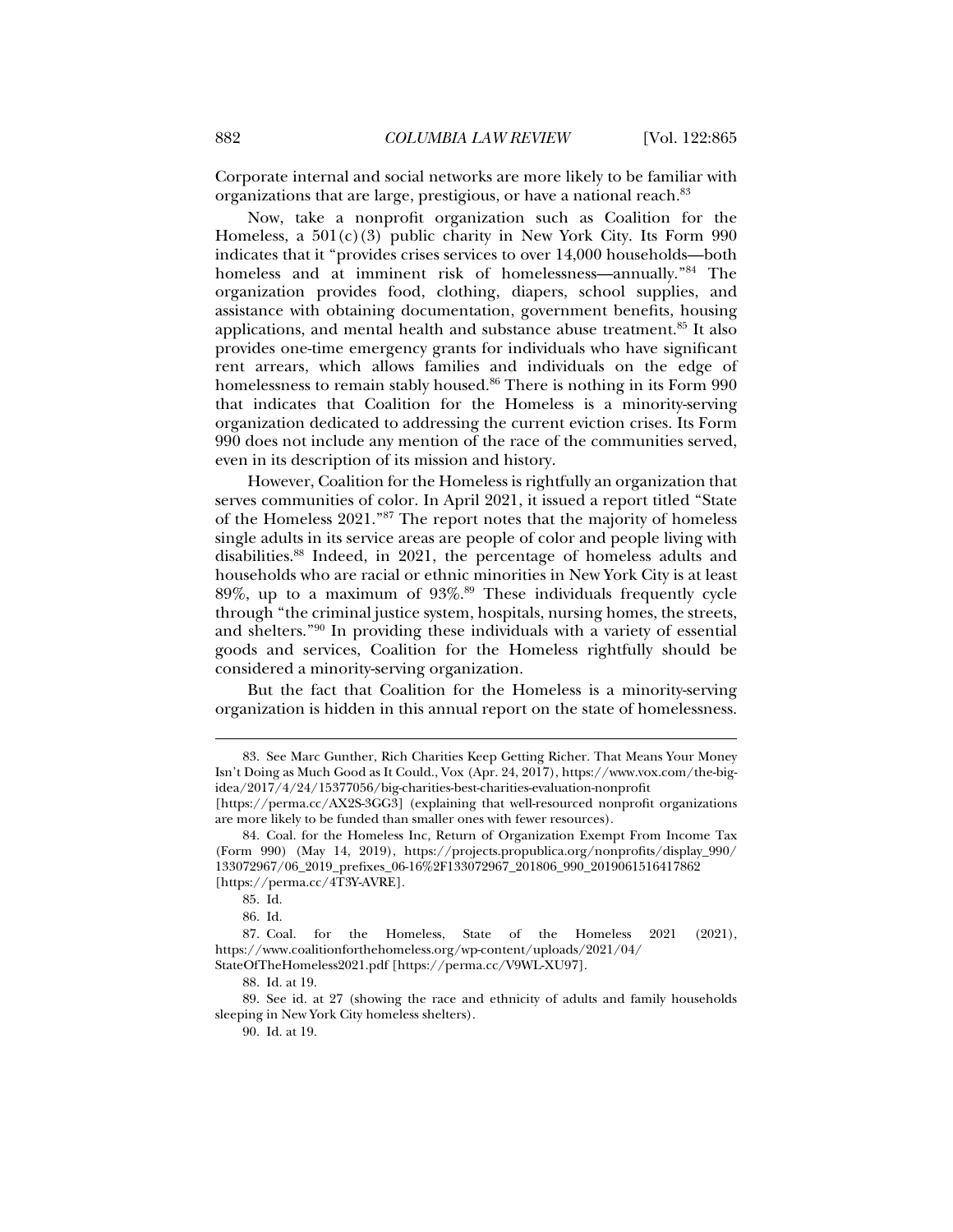Because the annual report only looks at a single year and the website does not provide reports from previous years, the public would not be able to track changes in its client communities.

The second problem this Article addresses is the lack of any measure of accountability for corporations and foundations who hold themselves out as supporters of minority-led or minority-serving organizations, especially over time. $91$ 

Accountability is complicated by the way in which the media including Forbes and U.S. News & World Report—have blurred several distinctions in reporting corporate commitments, including (1) whether support is to minority-owned, for-profit businesses or minority-led nonprofit organizations; and (2) whether the commitment is to specific organizations, such as EII, or particular goals, such as racial justice.<sup>92</sup> Foundation commitments to minority-led nonprofits have been much clearer, although there can still be a blurring of the identified causes and foundation funds.93

The results of a lack of accountability are already evident. In June 2020, Warner Music Group, Sony Music Group, and Universal Music Group announced they would donate \$225 million to racial and social justice organizations.94 Since then, it has not been clear which nonprofit organizations have received funding from any of these organizations or how much funding they've received.<sup>95</sup>

This information would require a year-by-year analysis, which can be obtained reliably from disclosure modifications that this Article proposes in Part IV. Donor and race-related data would not only raise the chance of increasing funding to minority-led and minority-serving public charities but also create an avenue of accountability for private funders who benefit from public commitments to support minority organizations.

#### II. MANDATORY DISCLOSURES AND TAX-EXEMPT REGULATIONS

This Part provides an overview of the posture of mandatory disclosures, the history and purpose of IRS tax-exempt disclosures, and disclosure benefits to  $501(c)(3)$  charities, which is important for an understanding of why the disclosure of race and donor data through the IRS is a viable approach for increasing corporate and foundation funding to minority-led and minority-serving nonprofits.

 <sup>91.</sup> See supra note 12 and accompanying text.

 <sup>92.</sup> See supra note 2 and accompanying text.

 <sup>93.</sup> See supra note 2 and accompanying text.

 <sup>94.</sup> Schwartz, supra note 14.

 <sup>95.</sup> Id.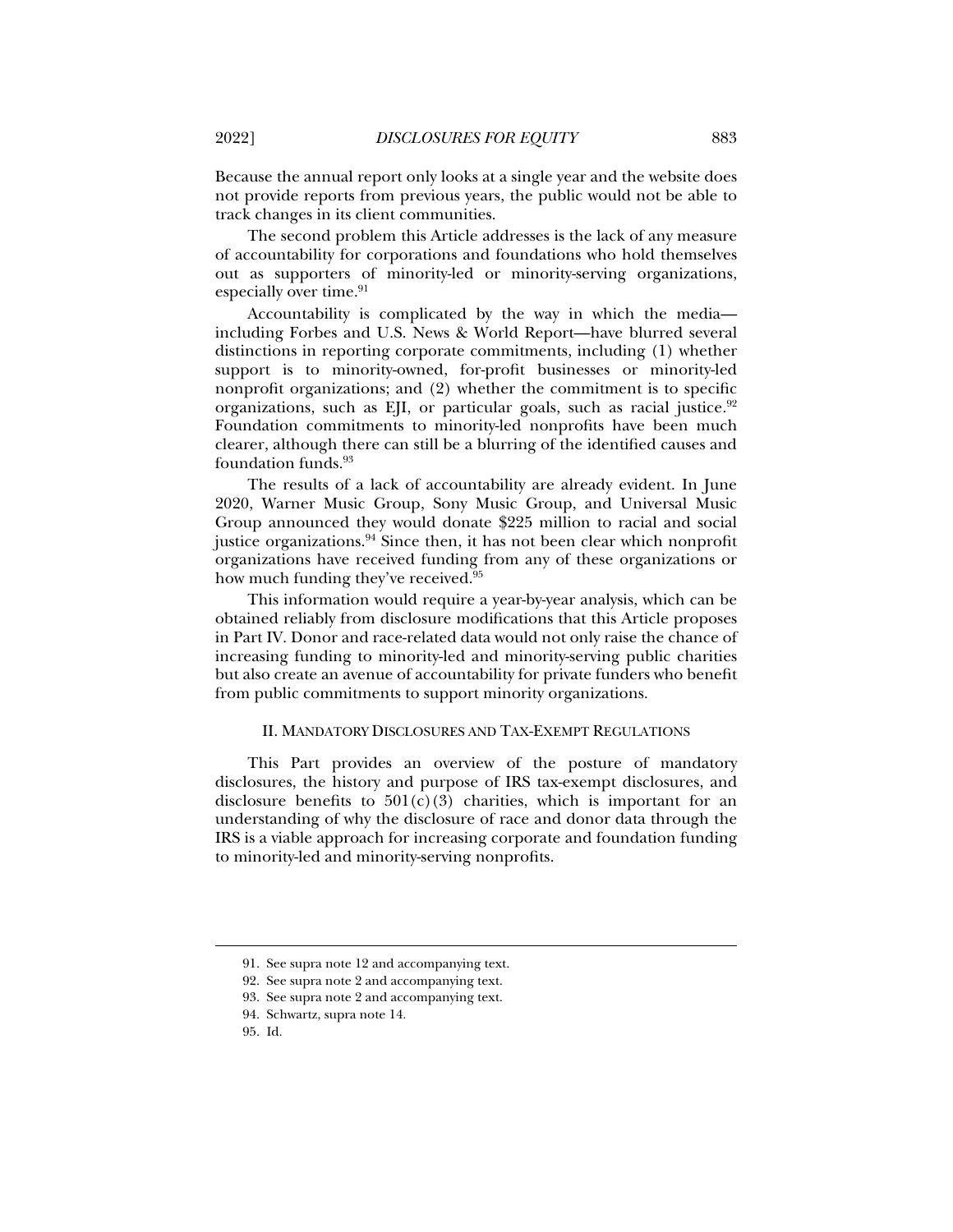#### A. *Mandatory Disclosures*

The literature on government-mandated disclosures in both the forprofit and nonprofit sectors generally favors disclosure.<sup>96</sup>

For tax-exempt charities, scholars have argued for mandatory disclosures to improve public knowledge, accountability, and transparency; to monitor nonprofit organizations and the government; to protect the integrity of the electoral process; to help donors make better informed philanthropic choices; to strengthen innovation in nonprofit charities; and to assist the IRS in its regulatory role.<sup>97</sup>

Major scandals have raised public skepticism about the methods, motives, and performance of nonprofit organizations, which has called for more stringent regulation and detailed information disclosure.98 Professor Daniel Hemel has argued, for example, that the disclosure of compensation of top managers on Form 990 relieves some of the pressure on the IRS to enforce excess benefit rules.99 Since the data is public, the IRS can focus on ensuring that organizations accurately disclose the executive director's compensation and can then rely on donors, the media, and others to judge whether compensation was excessive.100

 <sup>96.</sup> See, e.g., Caroline Mala Corbin, Compelled Disclosures, 65 Ala. L. Rev. 1277, 1308– 39 (2014) (discussing disclosures in the contexts of tobacco warnings, abortion, and crisis pregnancy centers); Estlund, supra note 27, at 355 (arguing that mandatory disclosures can improve labor markets by better informing employee's bargaining choices); Fox et al., supra note 27, at 355 (discussing mandatory disclosures in the context of securities laws); Geoffrey A. Manne, The Hydraulic Theory of Disclosure Regulation and Other Costs of Disclosure, 58 Ala. L. Rev. 473, 508 (2007) (criticizing expansive disclosure regulations); Christopher J. Morten & Amy Kapczynski, The Big Data Regulator, Rebooted: Why and How the FDA Can and Should Disclose Confidential Data on Prescription Drugs and Vaccines, 109 Calif. L. Rev. 493, 541 (2021) (urging the FDA to proactively disclose all safety and efficacy data for vaccines); Thomas J. Schoenbaum, The Relationship Between Corporate Disclosure and Corporate Responsibility, 40 Fordham L. Rev. 565, 587 (1972) (suggesting certain categories of corporate disclosure requirements under the federal securities laws); Cynthia A. Williams, The Securities and Exchange Commission and Corporate Social Transparency, 112 Harv. L. Rev. 1197, 1207 (1999) (arguing for SEC mandates of social disclosures). But see Joshua D. Blank, The Timing of Tax Transparency, 90 S. Cal. L. Rev. 449, 455–57 (2017) (advocating for public disclosure of ex ante individual tax disclosure while noting some reservations to ex post tax disclosure).

 <sup>97.</sup> See, e.g., supra notes 27–29 and accompanying text; see also Hemel, supra note 22, at 158 (arguing that mandatory disclosure requirements for tax-exempt organizations assist the IRS in enforcement). See generally Dana Brakman Reiser, There Ought to Be a Law: The Disclosure Focus of Recent Legislative Proposals for Nonprofit Reform, 80 Chi.-Kent L. Rev. 559 (2005) (evaluating disclosure requirements as a method to increase nonprofit accountability).

 <sup>98.</sup> See, e.g., Karen A. Froelich, The 990 Return: Beyond the Internal Revenue Service, 8 Nonprofit Mgmt. & Leadership 141, 144 (1997).

 <sup>99.</sup> Hemel, supra note 22, at 158.

 <sup>100.</sup> Id.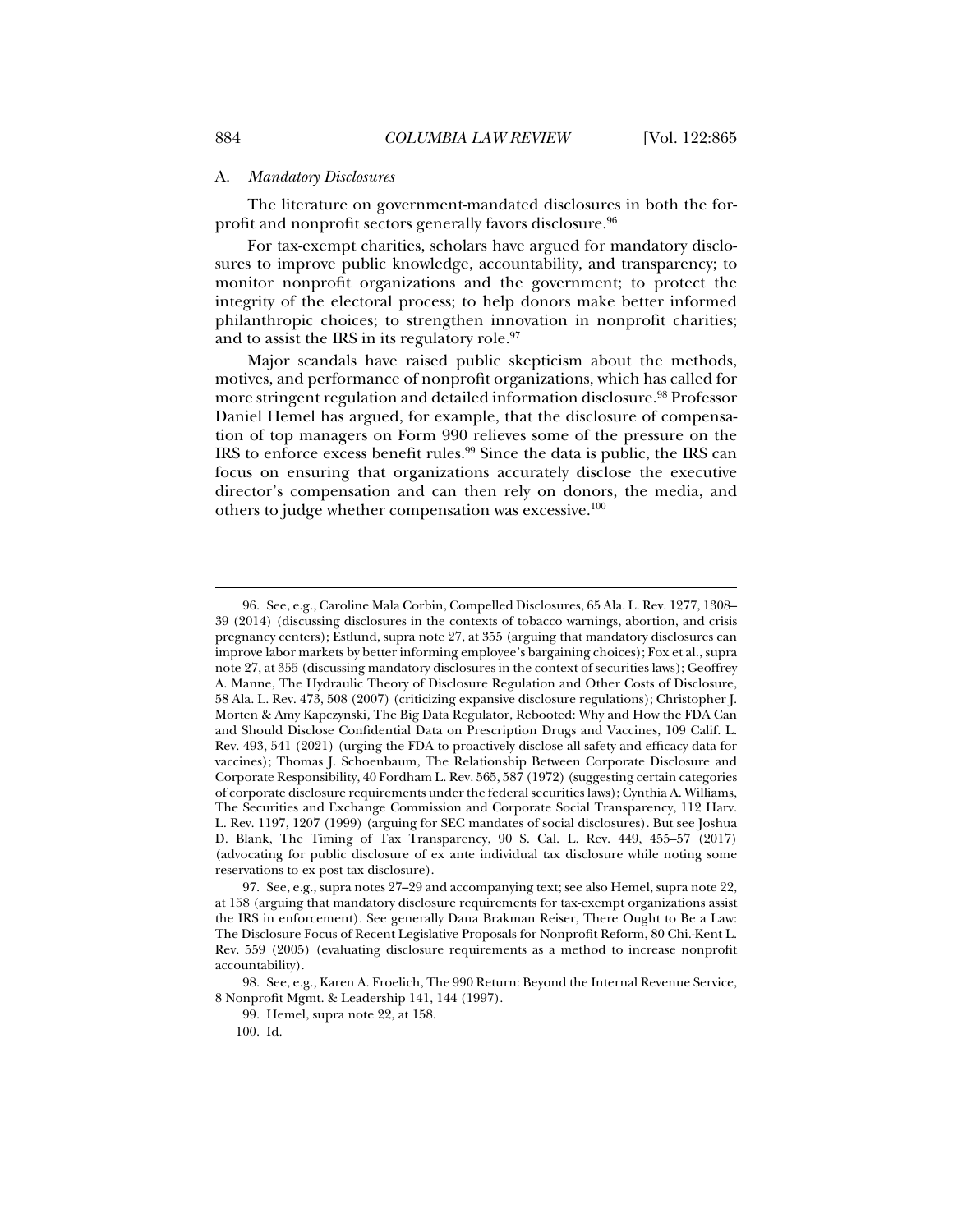Despite the general scholarly enthusiasm for mandatory disclosures, some scholars have questioned their efficacy in a range of contexts.<sup>101</sup> Yet most of these criticisms have been limited to disclosures made by individuals rather than entities or when disclosures are seen as an end rather than a means to make meaningful change. $102$ 

However, none of the academic scholarship in support of or criticizing mandatory disclosures has been in the context of the disclosure of donor or race data in nonprofit law. This is the first scholarly article addressing both claims. Though this is not the first article to argue for the disclosure of race data in tax law, scholarship on the disclosure of race data in tax law has primarily been about individual tax law. Professors Dorothy A. Brown and Jeremy Bearer-Friend have been major advocates for the mandatory disclosure of race and ethnicity data to address racial bias in individual taxation.<sup>103</sup> They too, however, have limited their arguments to the individual tax context.

The only exception is outside of the academic context. The Urban Institute has advocated for imputing racial identifiers in Form 990 to analyze racial gaps in financial outcomes for nonprofit organizations.104 Yet the Urban Institute stops short of proposing ways to go about obtaining race data in Form 990, nor does it address the disclosure of donor data.105 More importantly, the Urban Institute does not address how to get from disclosure to increased funding for nonprofit charities.

Therefore, neither scholars nor advocates have addressed the disclosure of donor or race and ethnicity data in nonprofit organizations to serve as a catalyst to increase funding for nonprofit organizations led by or serving communities of color. Importantly, the disclosures proposed here—which are generally favorable to the institutional parties being

j

104. Ashley & Boyd, supra note 19.

 <sup>101.</sup> See, e.g., Omri Ben-Shahar & Carl E. Schneider, The Failure of Mandated Disclosure, 159 U. Pa. L. Rev. 647, 651 (2011) (criticizing the efficacy of disclosures made by businesses, governments, and regulators to help individuals make well-reasoned decisions); Frank H. Easterbrook & Daniel R. Fischel, Mandatory Disclosure and the Protection of Investors, 70 Va. L. Rev. 669, 681 (1984) (arguing that mandatory disclosures may not bar fraud); David Hess, The Transparency Trap: Non-Financial Disclosure and the Responsibility of Business to Respect Human Rights, 56 Am. Bus. L.J. 5, 9 (2019) (arguing disclosures in their current form do not encourage positive organizational change).

 <sup>102.</sup> See supra note 101.

 <sup>103.</sup> Brown, supra note 4, at 202–03 (proposing the IRS publish tax data by race to better address wealth inequality); Bearer-Friend, supra note 30, at 37 (arguing that tax data should include race and ethnicity in order to meet transparency goals). In another context, Professors Veronica Root Martinez and Gina-Gail Fletcher recently argued for the disclosure of race data in securities law to provide institutional investors with information on race diversity and to serve as an avenue to measure corporate racial equity goals. See Martinez & Fletcher, supra note 2, at 905.

 <sup>105.</sup> See id. (concluding that "political and administrative challenges" would make it unlikely to find a solution to the lack of race data in Form 990).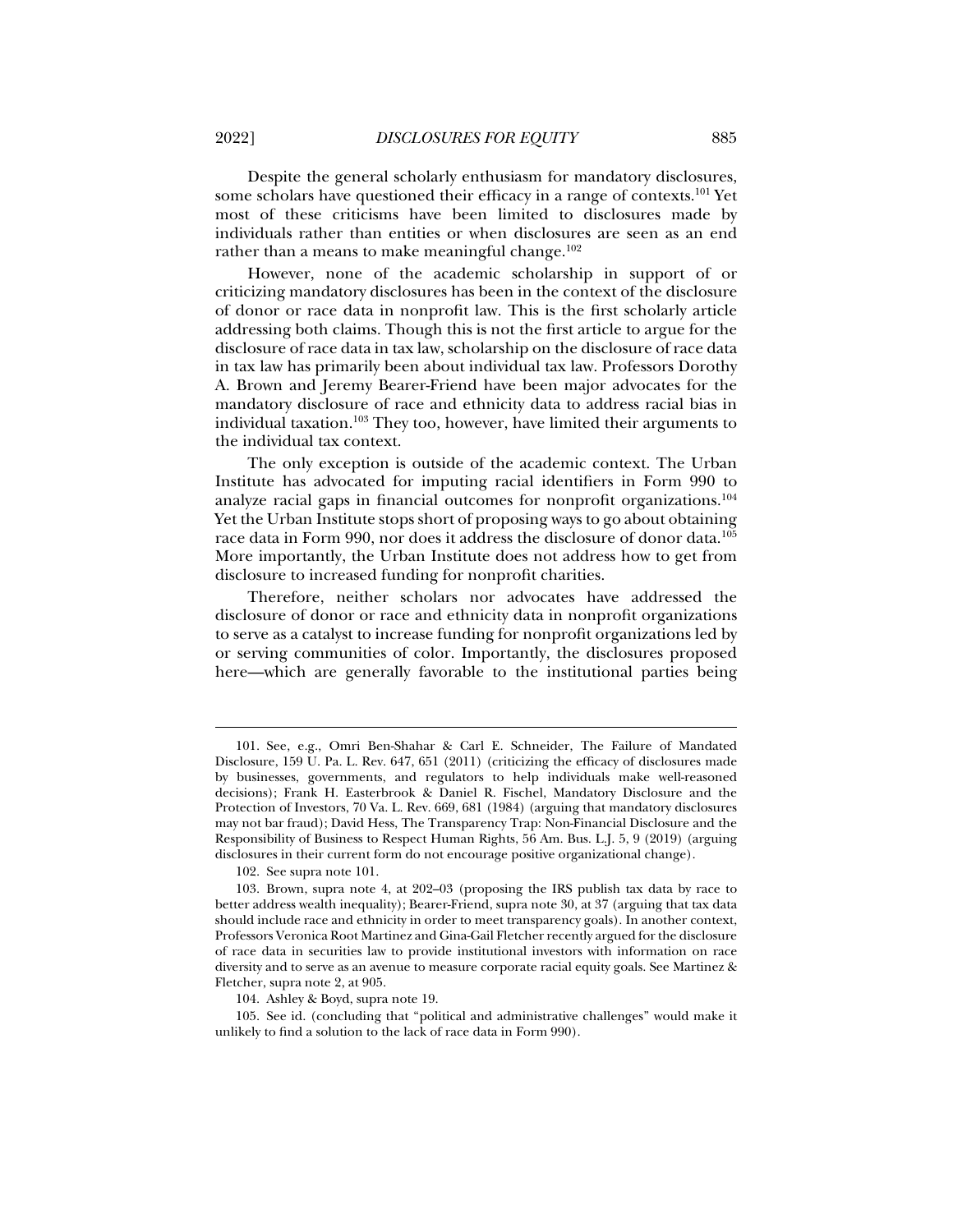compelled to disclose and will likely be supported rather than opposed differ from disclosures that parties may generally oppose.<sup>106</sup>

#### B. *History and Purpose of Tax-Exempt Disclosures in IRS Form 990*

1. *History*. — Filing requirements for tax-exempt organizations are set forth in IRC  $6033(a)(1)$ . Unless specifically excused, all  $501(c)$  tax-exempt organizations must file an annual Form 990.107 Form 990 was the first comprehensive effort of the government to gather statistical data on taxexempt organizations through the Revenue Act of 1943, which required filings with the IRS.108 The primary purpose of the 1943 Act was to provide Congress with sufficient data to determine the need for restrictions on charitable organizations through annual tax filings.109 The legislature was concerned that many tax-exempt nonprofit organizations were engaging in for-profit ventures, such as operating apartments, office buildings, and other businesses in direct competition with individuals and corporations that had to pay taxes, which was a loophole for tax evasion.110 Requiring tax-exempt organizations to file returns "stating specifically the items of gross income, receipts, and disbursements and such other information, and [to] keep such records" was the first step toward "closing this existing loophole and requiring the payment of tax, and the protection of legitimate companies against this unfair competitive situation."111 The organizations that were mostly concerning to the legislature at the time were private foundations.<sup>112</sup>

The 1943 Act excluded religious, educational, and charitable organizations and organizations for the prevention of cruelty to children or animals from the filings requirement.<sup>113</sup> For those organizations required to file Form 990, returns were subject to the same disclosure rules

 <sup>106.</sup> See, e.g., Cydney Posner, SEC Approves Nasdaq "Comply-or-Explain" Proposal for Board Diversity, Harv. L. Sch. F. on Corp. Governance (Aug. 26, 2021), https://corpgov. law.harvard.edu/2021/08/26/sec-approves-nasdaq-comply-or-explain-proposal-for-boarddiversity/ [https://perma.cc/W78E-V73G] (describing opposition to a disclosure mandate for public companies to report board diversity information).

 <sup>107.</sup> IRS, Instructions for Form 990 Return of Organization Exempt From Income Tax 2 (2021), https://www.irs.gov/pub/irs-pdf/i990.pdf [https://perma.cc/54TV-G3SD] [hereinafter IRS, Form 990 Instructions]. Organizations with gross receipts less than \$200,000 and totals less than \$500,000 can file Form 990-EZ, Short Form Return of Organization Exempt From Income Tax, and are excluded from the proposals in this Article. Id. at 3.

 <sup>108.</sup> Paul Arnsberger, Melissa Ludlum, Margaret Riley & Mark Stanton, A History of the Tax-Exempt Sector: An SOI Perspective, Stat. Income Bull. 105, 106 (2008), https://www.irs.gov/pub/irs-soi/tehistory.pdf [https://perma.cc/JQ23-Z953].

 <sup>109.</sup> H.R. Rep. No. 78-871, at 24 (1943).

 <sup>110.</sup> Id. (stating concerns that large numbers of exempt organizations are avoiding tax payments).

 <sup>111.</sup> Id. at 24–25.

 <sup>112.</sup> Id. at 24.

 <sup>113.</sup> Revenue Act of 1943, Pub. L. No. 78-235, § 117, 58 Stat. 21, 36–37 (1944).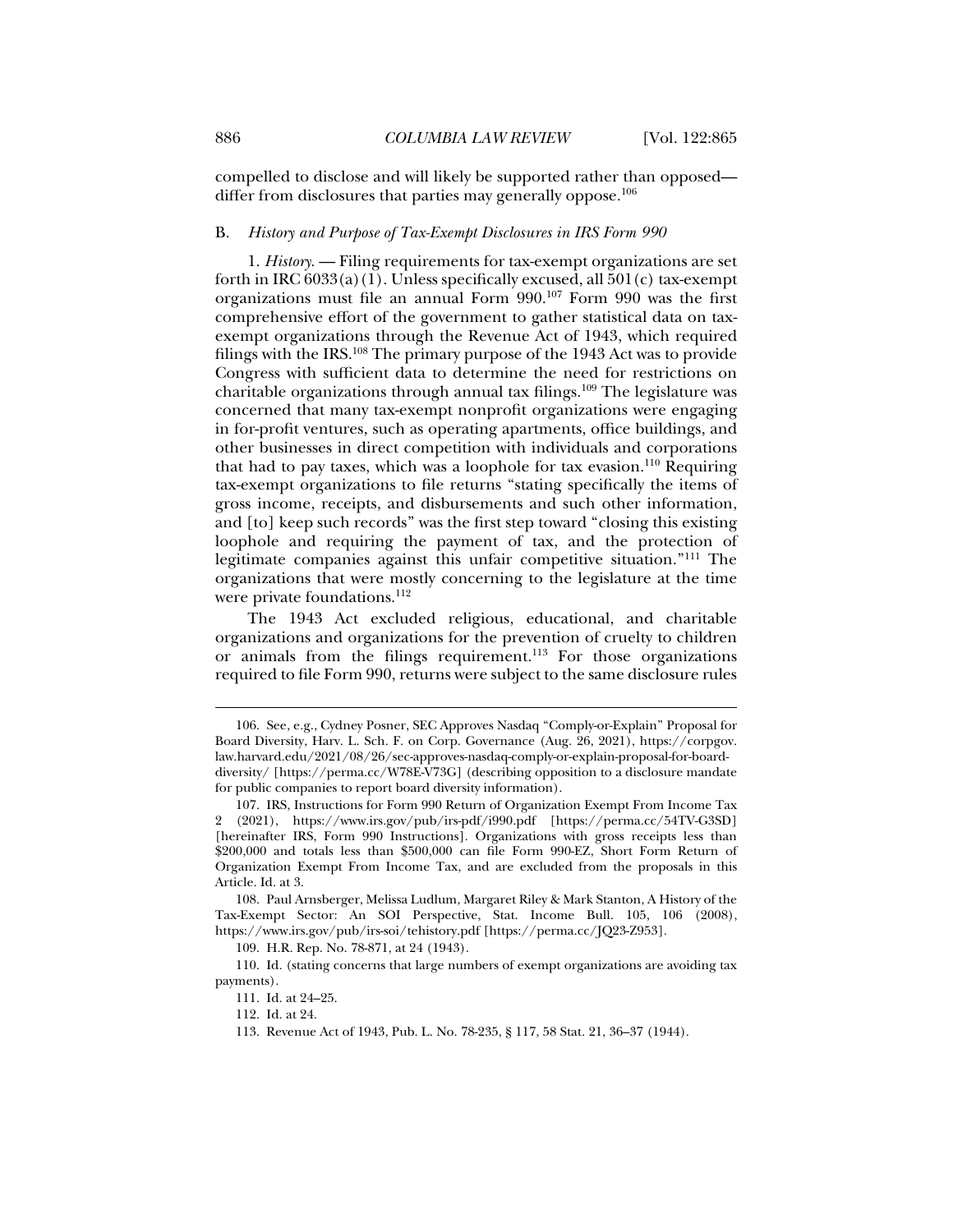applicable to all taxpayers at the time and treated as public records accessible by those authorized by order of the President.114 The Form 990 at the time was only two pages long and included only three questions, an income statement, and a balance sheet.<sup>115</sup> It also included attached Schedules for the names and addresses of individuals paid a salary of  $$4,000$  or more and donors who contributed more than  $$4,000$ .<sup>116</sup>

By December 1944, a total of 102,155 Form 990 returns had been filed.<sup>117</sup> The U.S. Treasury Department put together a detailed report of the activities and resources of these nonprofits and determined that despite the exemptions from filing, a considerable number—8,901—of charitable, scientific, educational, and similar organizations nevertheless filed Form 990s.<sup>118</sup> The report concluded that further studies were needed to decide whether the exemption provisions were a "loophole for tax evasion and avoidance."119

In 1950, President Harry S. Truman noted the need for reform of taxexempt organizations in his address to Congress.<sup>120</sup> His remarks made clear that the problems in the pre-1943 Act were still an issue because "[t]here are also instances where the exemption accorded charitable trust funds has been used as a cloak for speculative business ventures, and the funds intended for charitable purposes, buttressed by tax exemption, have been used to acquire or retain control over a wide variety of industrial enterprises."121 Following President Truman's message, the House Committee on Ways and Means conducted extensive hearings on various abuses involving tax-exempt organizations, focusing on abuses by private foundations.122 Several witnesses supported the expansion of reporting and disclosure requirements for tax-exempt organizations.<sup>123</sup>

The 1950 Act added the first public disclosure requirement of Form 990, but it had to be done through written request to the IRS.<sup>124</sup> The Act

j

118. Id. at 17.

119. Id. at iii.

 120. Harry S. Truman, President, Special Message to the Congress on Tax Policy. (Jan. 23, 1950), https://www.presidency.ucsb.edu/documents/special-message-the-congress-taxpolicy [https://perma.cc/W7LF-ULXG].

121. Id.

 122. Thomas A. Troyer, The 1969 Private Foundation Law: Historical Perspective on Its Origins and Underpinnings, 27 Exempt Org. Tax Rev. 52, 53 (2000) ("The present law permits the transfer of business investments to tax-exempt trusts and foundations for these purposes without payment of estate or gift taxes.").

123. Id.

 <sup>114.</sup> See I.R.C. § 55(a)(1) (1940).

 <sup>115.</sup> Cheryl Chasin, Debra Kawecki & David Jones, G. Form 990, at 1, https://www.irs.gov/pub/irs-tege/eotopicg02.pdf [https://perma.cc/T8XM-8FA5] (last visited Jan. 26, 2022).

 <sup>116.</sup> Id.

 <sup>117.</sup> The Tech. Staffs of the Joint Comm., the Treasury & the Bureau of Internal Revenue, 79th Cong., Preliminary Rep. on Tax-Exempt Organizations, at iii (1945).

 <sup>124.</sup> Revenue Act of 1950, Pub. L. No. 81-814, sec. 341, § 153, 64 Stat. 906, 960.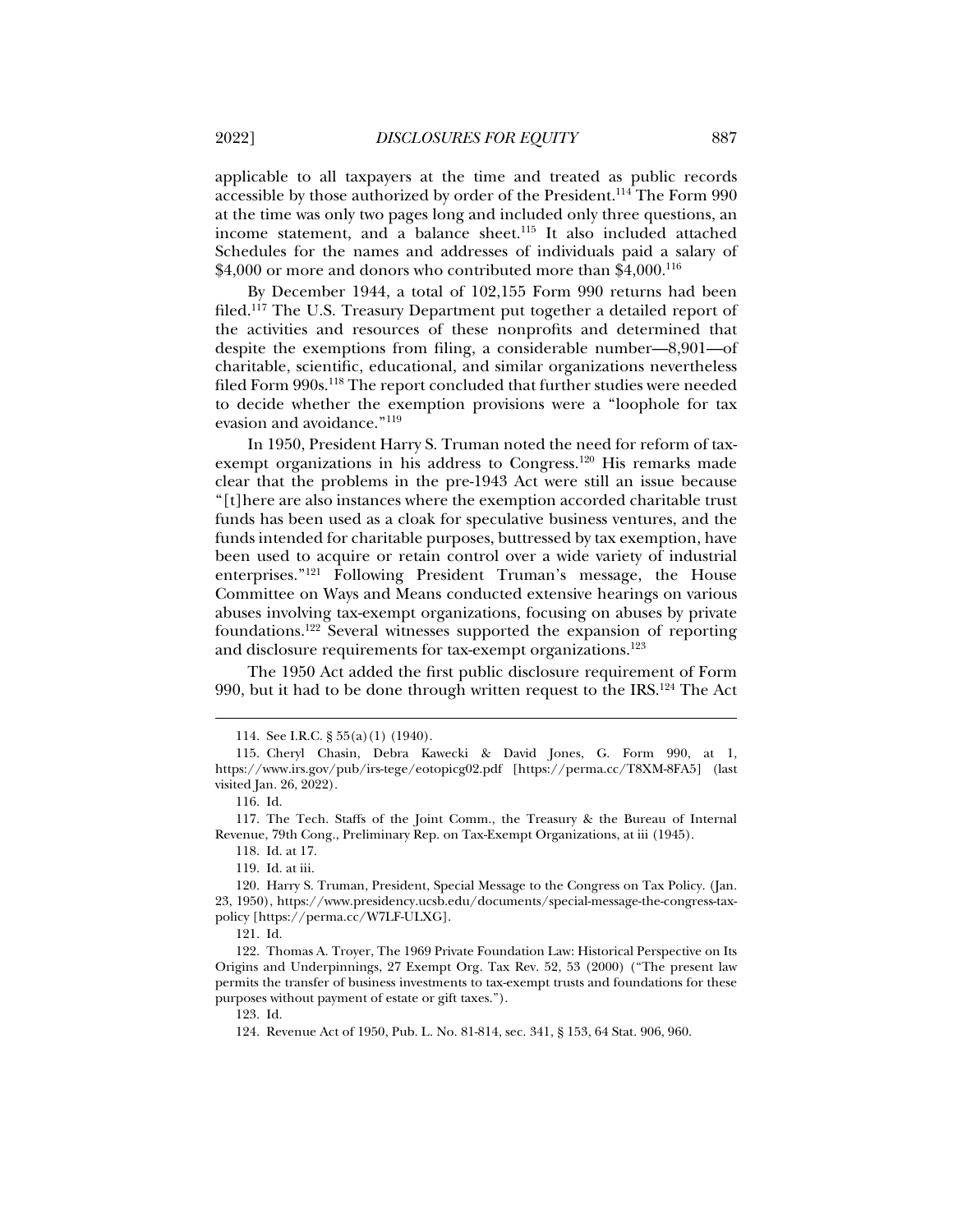also expanded what needed to be disclosed to address abusive transactions, requiring extensive financial information, including annual furnishing of gross income, expenses, accumulated income within the year, accumulated income as of the beginning of the year, disbursements from principal in the current and prior years for exempt-purpose activities, and a balance sheet.125 The 1950 Act continued to exclude religious, scientific, and charitable organizations from Form 990 filing requirements.<sup>126</sup> The rules designed to prevent abuses, expand reporting, and require disclosure focused largely on private foundations because of the belief that such entities were more likely to be involved in prohibited transactions since they were often controlled by a single family or donor.<sup>127</sup> Public charities possessed "inherent checks" against abuses flowing from being controlled by boards of directors who were independent of any one donor and who would review and take possible action against abuse if necessary.128

That changed in 1958 when Congress passed the Technical Amendments, which expanded the disclosure rules.<sup>129</sup> The Amendments expanded the requirement of public inspection to organizations described in section  $501(c)$  and (d), which included public charities.<sup>130</sup> It also amended section 6104, relating to the publicity of information required from exempt organizations, by making an organization's Form 990 and other documents "open to public inspection at the national office of the Internal Revenue Service" or "at the appropriate field office of the Internal Revenue Service."131 Anything that would reveal trade secrets or information that could adversely affect national defense were withheld from public inspection.<sup>132</sup>

The Tax Reform Act of 1969 expanded the reach and types of disclosures required in Form 990.133 With limited exceptions, the 1969 Act required all tax-exempt organizations to file Form 990.134 The only organizations that did not need to file were churches and church-related entities, organizations with gross receipts of \$5,000 or less, and organizations exempted from filing requirements by the Secretary of the

 <sup>125.</sup> Id.

 <sup>126.</sup> Id. sec. 331, § 3813(a), 64 Stat. at 957.

 <sup>127.</sup> S. Rep. No. 81-2375, at 38 (1950); Marsh, supra note 9, at 148 (stating that initial nonprofit regulations were intended to address concerns about individual family-controlled foundations).

 <sup>128.</sup> Troyer, supra note 122, at 63–64.

 <sup>129.</sup> Technical Amendments Act of 1958, Pub. L. No. 85-866, § 75, 72 Stat. 1606, 1660– 61.

 <sup>130.</sup> Id.

 <sup>131.</sup> Id.

 <sup>132.</sup> Id.

 <sup>133.</sup> Tax Reform Act of 1969, Pub. L. No. 91-172, 83 Stat. 487.

 <sup>134.</sup> Id. § 508, 83 Stat. at 494–95.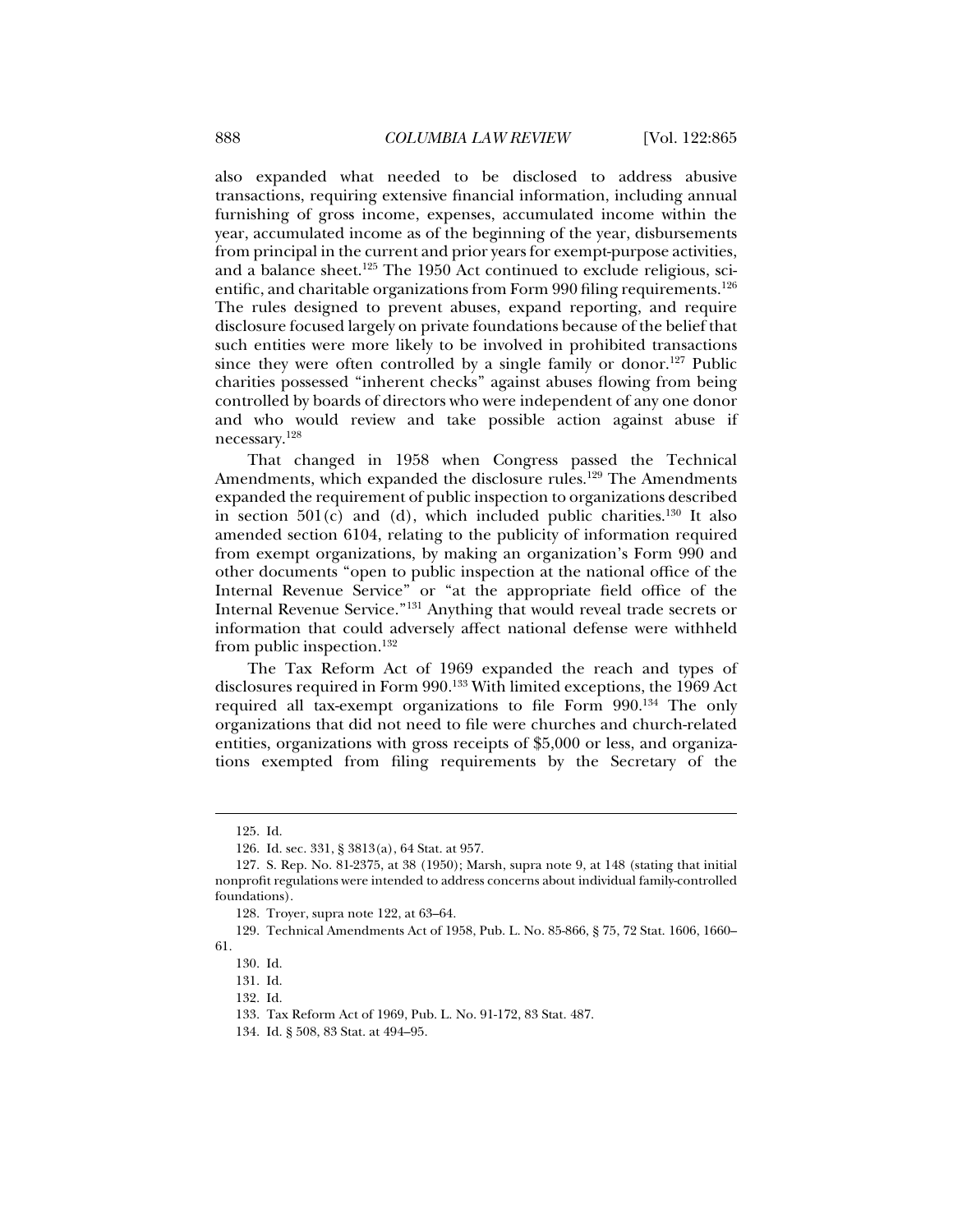Treasury.135 The 1969 Act also provided that returns filed by tax-exempt organizations must be provided to appropriate state officials, that annual Form 990s filed by private foundations must be made available at the foundation's office for at least 180 days, and that the foundation was required to publicize their availability.136

The 1969 Act also added a key provision that the names and addresses of top managers must be disclosed.137 Notably, it included a provision barring the public disclosure of the names and addresses of donors except for contributors to private foundations, which must be disclosed.<sup>138</sup> The purpose of the additional disclosure requirements was to provide the IRS with information needed to enforce tax laws.139 The 1969 Finance Committee Report to Congress revealed that Congress included the nondisclosure of donor information because "some donors prefer to give anonymously" and "[t]o require public disclosure . . . might prevent the gifts." $140$ 

The Omnibus Budget Reconciliation Act of 1987 created more public transparency—although it did not outright require public distribution by requiring tax-exempt organizations to make copies of their three most recent Forms 990 available for public inspection at the organization's offices, rather than submitting a request to the IRS.<sup>141</sup> The rationale behind additional public transparency was to enforce tax laws so that only eligible organizations took advantage of tax exemptions and for public accountability "because most such charities regularly solicit contributions or receive other support from the public" and "the public should have ready access to current information about the activities of these organizations."142

Transparency continued into the 1990s. In 1996, the Taxpayer Bill of Rights 2 added the requirement that any tax-exempt organization (other than a private foundation) that files a Form 990 is required to make copies of its Form 990 available in person or in writing or otherwise make copies "widely available."143 Before the legislation was passed, the House Committee on Ways and Means Report explained that part of the legislative intent was to enhance the oversight and public accountability of nonprofit organizations and increase public access to documents filed by

 <sup>135.</sup> Id.

 <sup>136.</sup> Id. § 6056, 83 Stat. at 523–24.

 <sup>137.</sup> Id. § 6684, 83 Stat. at 521.

 <sup>138.</sup> Id. § 6056, 83 Stat. at 523.

 <sup>139.</sup> S. Rep. No. 91-552, at 53 (1969).

 <sup>140.</sup> Id.

 <sup>141.</sup> See Omnibus Budget Reconciliation Act of 1987, Pub. L. No. 100-203, § 10702, 101 Stat. 1330, 1330-459 to -460.

 <sup>142.</sup> H.R. Rep. No. 100-391, at 1612 (1987).

 <sup>143.</sup> Taxpayer Bill of Rights 2, Pub. L. No. 104-168, § 1313, 110 Stat. 1452, 1479-80 (1996).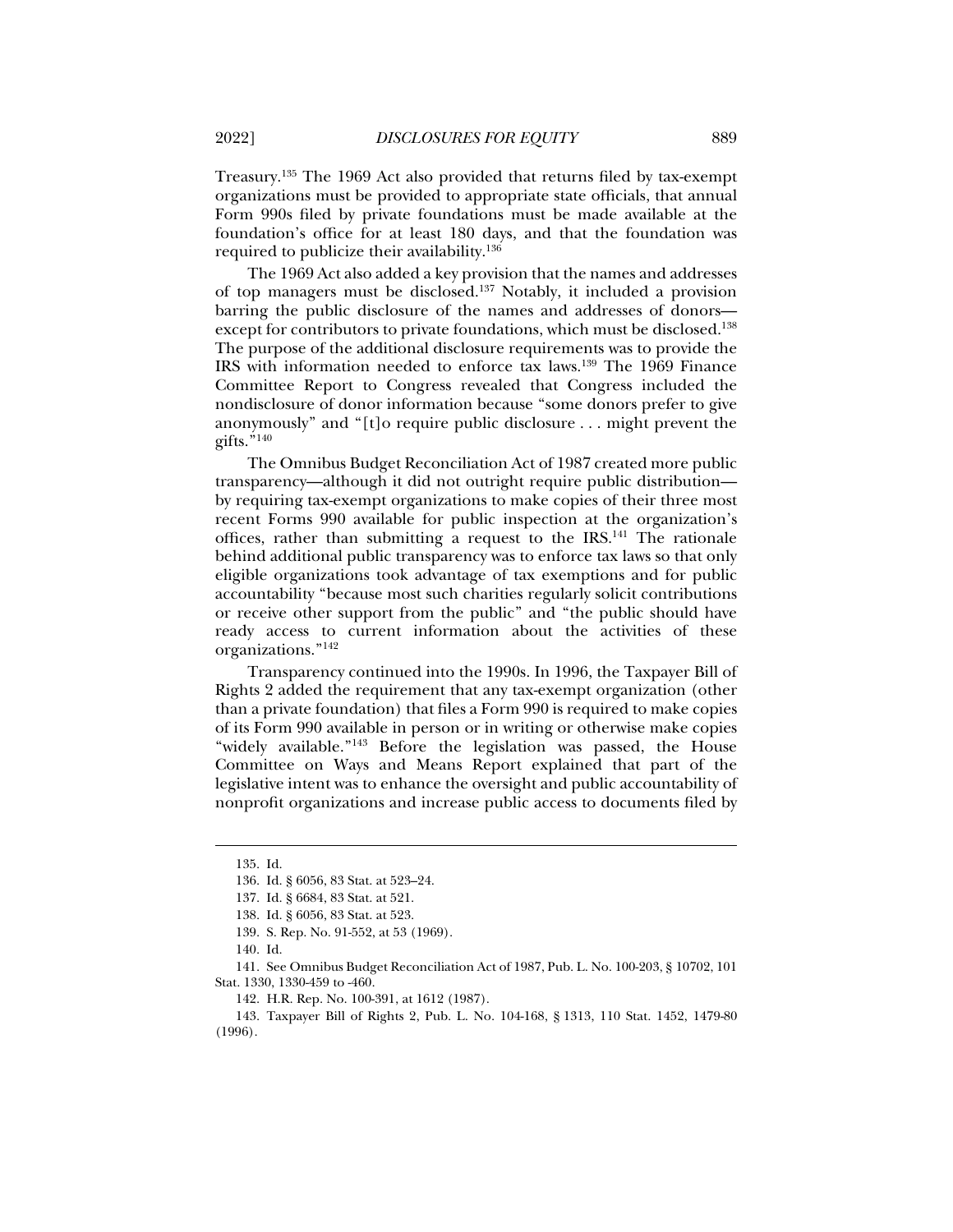such organizations.144 In 2007, the IRS revised Form 990 for the first time in about twenty-five years. One of the central goals of the revisions was to enhance transparency to both the IRS and the public.<sup>145</sup>

2. *Purpose*. — IRS Form 990 is the primary document that presents a financial portrait of a charity to interested members of the public, including prospective donors. It is not a mere information return filed with the IRS but one of the most important financial reporting, marketing, and public relations documents for tax-exempt organizations.146 Form 990 is the most readily available data source for potential donors, state regulators, the media, and researchers, as well as a charity's governing board, staff, and volunteers.147 Form 990 data is used by institutional and individual donors, grant makers, watchdog agencies, the media, and sector advocates.148 The IRS, state attorneys general (AGs), and local taxing authorities use Form 990 to determine whether tax-exempt organizations comply with applicable laws and regulations.<sup>149</sup>

Form 990 has five key purposes. First, nonprofit organizations that wish to retain their tax-exempt status must file Form 990.<sup>150</sup> Second, Form 990 serves as the basic annual report to about forty states and the District of Columbia's charities offices.151 Third, Form 990 serves as the fundamental data source for nonprofit sector research, and it provides data in a relatively uniform, consistent format.152 Fourth, Form 990 provides information not found in audited financial statements of nonprofit organizations. It covers both qualitative and quantitative data and, when prepared accurately, completely, and truthfully, is a treasure trove

 <sup>144.</sup> H.R. Rep. No. 104-506, at 55 (1996).

 <sup>145.</sup> I.R.S. News Release IR-2007-117 (June 14, 2007), https://www.irs.gov/pub/irsnews/ir-07-117.pdf [https://perma.cc/83PZ-ZMNC].

 <sup>146.</sup> Teresa Gordon, Saleha B. Khumawala, Marla A. Kraut & Janet A. Meade, The Quality and Reliability of Form 990 Data: Are Users Being Misled, 11 Acad. Acct. & Fin. Stud. J. (Special Issue) 27, 27 (2007) (describing the IRS Form 990 as the primary instrument for public accountability).

 <sup>147.</sup> Evelyn Brody, Sunshine and Shadows on Charity Governance: Public Disclosure as a Regulatory Tool, 12 Fla. Tax Rev. 183, 185 (2012) [hereinafter Brody, Sunshine] (describing IRS Form 990 as a critical data source to understand nonprofit governing staff and structure).

 <sup>148.</sup> Karen A. Froelich, Terry W. Knoepfle & Thomas H. Pollak, Financial Measures in Nonprofit Organization Research: Comparing IRS 990 Return and Audited Financial Statement Data, 29 Nonprofit & Voluntary Sector Q. 232, 233 (2000); Gordon et al., supra note 146, at 28.

 <sup>149.</sup> Gordon et al., supra note 146, at 28.

 <sup>150.</sup> Id.

 <sup>151.</sup> See State by State Nonprofit Agencies and Associations, Charity Compliance Sols., https://www.charitycompliancesolutions.com/resources/state-state-nonprofit-agenciesand-associations [https://perma.cc/9G84-RYM4] (last visited Feb. 27, 2022).

 <sup>152.</sup> Froelich et al., supra note 148, at 233; Froelich, supra note 98, at 142; Gordon et al., supra note 146, at 28; Peter Molk & D. Daniel Sokol, The Challenges of Nonprofit Governance, 62 B.C. L. Rev. 1497, 1517–18 (2021).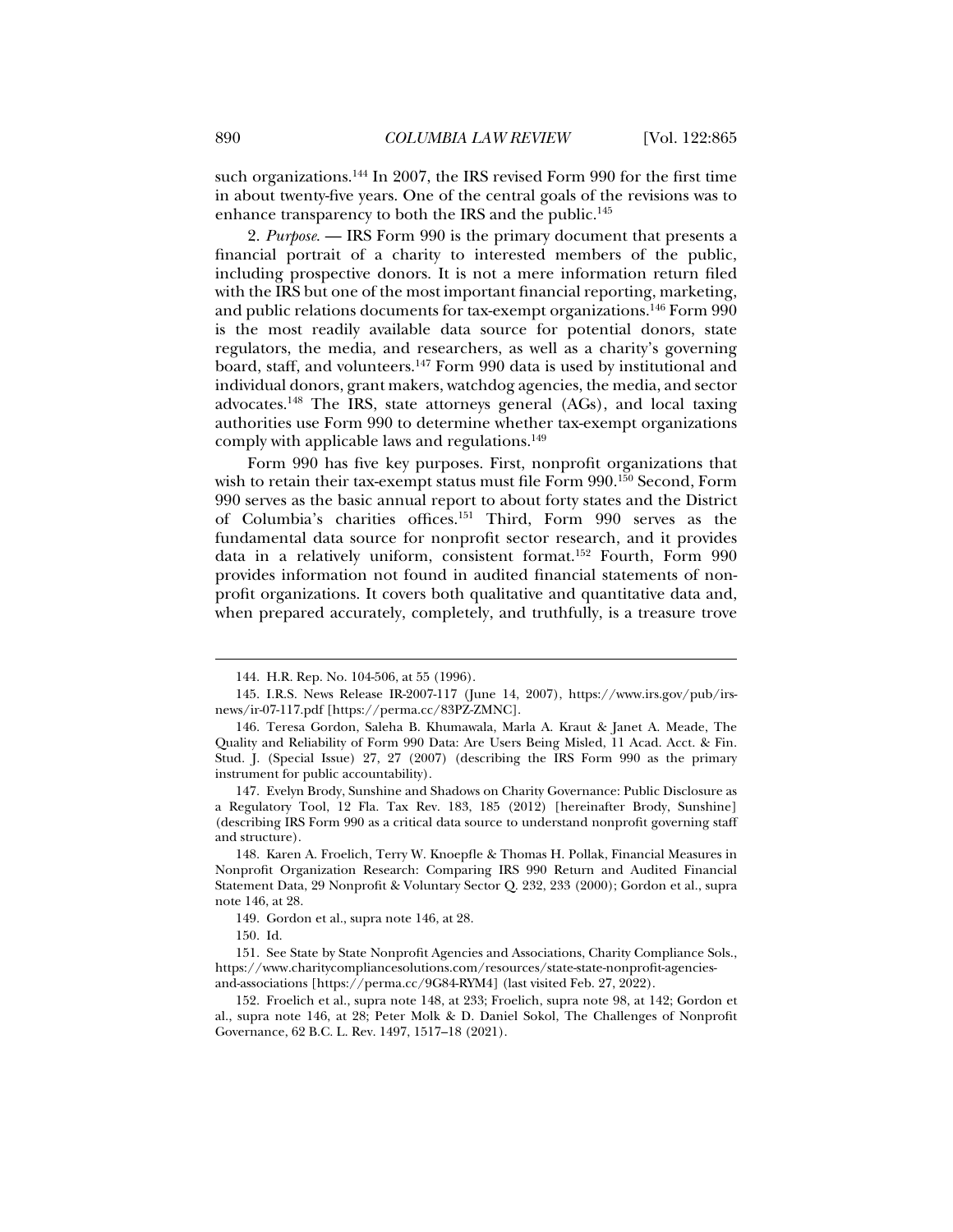of information.153 It contains a wide array of information, including statements of an organization's mission, service accomplishments, information on its governance structure, the names and compensation amount of officers and boards of directors, a balance sheet, and a breakdown of expenses into charitable program expenses, administrative costs, and fundraising expenses.154 Finally, Form 990 is a public report and potentially a powerful means of ensuring and demonstrating accountability.155 Nonprofit organizations must not only file this report with the IRS but also make the report publicly available.

#### C. *IRS Regulation of 501(c) Charities*

Section  $501(c)$  of the IRC includes a broad range of institutions, including civic organizations, labor or agricultural organizations, pension plans, chambers of commerce, fraternal beneficiary societies, churches, hospitals, veterans' organizations, labor unions, animal shelters, and benevolent life insurance associations.156 What these organizations have in common is working for something other than their own financial gain. In return, they receive an assortment of tax advantages, including exemption from federal income taxes and tax deduction by donors. Tax-exempt organizations are not permitted to distribute their profits to those who control them, such as boards of directors and managers.157 To do so would be to violate the prohibition against private inurement to which nearly all tax-exempt organizations are subject.<sup>158</sup>

This Article is primarily concerned with charitable organizations codified under section 3 of 501(c), which are "organized and operated exclusively for [a] [*c*] haritable" purpose.<sup>159</sup> For a 501(c)(3) organization to

 157. Bruce R. Hopkins & Virginia C. Gross, The Legal Framework of the Nonprofit Sector in the United States, *in* The Jossey-Bass Handbook of Nonprofit Leadership and Management 43, 44 (David O. Renz ed., 4th ed. 2016).

158. Id.

j

 159. Treas. Reg. § 1.501(c)(3)-1(a)(1) (as amended in 1990) (emphasis added). Some  $501(c)(3)$  organizations have  $501(c)(4)$  advocacy organization carveouts to engage in lobbying, such as the American Civil Liberties Union. The disclosures advocated in this Article may also apply to them. A  $501(c)(4)$  tax-exempt organization is different from a  $501(c)(3)$  organization because a  $501(c)(4)$  can engage in lobbying and election campaign interventions, so long as such activity is not its primary activity. Id. § 1.501(c)(4)-1(a)(2). In other words,  $501(c)(4)$ s can participate in political (or campaign intervention) activities but must operate "primarily for the purpose of bringing about civic betterments and social improvements." Id. The IRS has, however, never officially provided the meaning of "primary activity." This has left the upper limits on the amount of permitted campaign intervention

 <sup>153.</sup> Gordon et al., supra note 146, at 28 (describing the information contained in Form 990).

 <sup>154.</sup> Form 990 Resources and Tools, IRS, https://www.irs.gov/charities-non-profits/ form-990-resources-and-tools [https://perma.cc/QL2S-D3G2] (last updated Sept. 7, 2021).

 <sup>155.</sup> Gordon et al., supra note 146, at 28 (describing the public availability requirements of Form 990). For further discussion, see infra section IV.C.3 (discussing the Aunt Jemima example).

 <sup>156.</sup> I.R.C. § 501(c) (2018).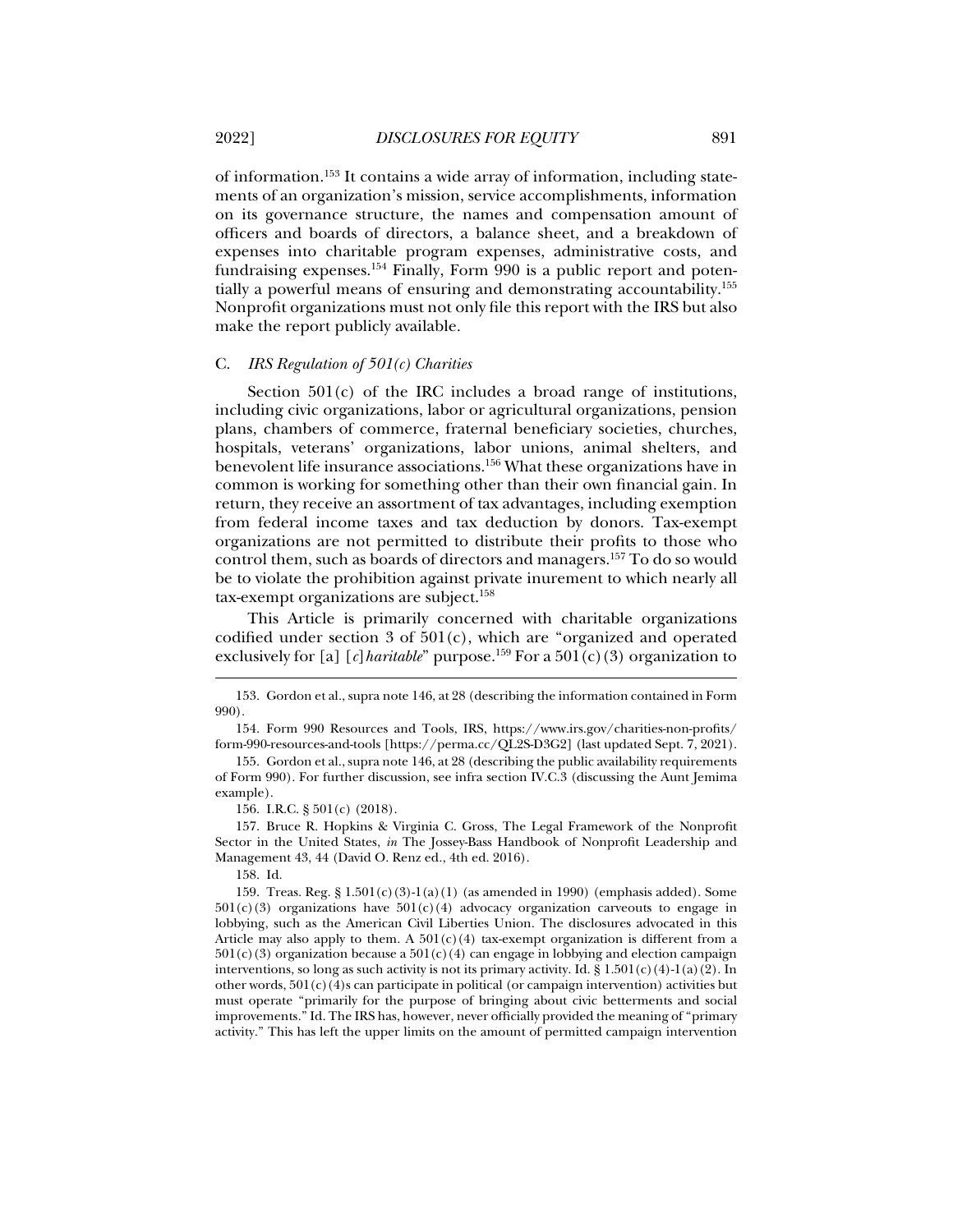be regarded as "*operated exclusively*," it must "engage[] primarily in activities which accomplish one or more of such exempt purposes specified in section  $501(c)(3)$ ."<sup>160</sup> Activities outside of an exempt purpose are permissible if not "more than an insubstantial part of its activities [are] not in furtherance of an exempt purpose."161

The term charitable "includes . . . [r]elief of the poor and distressed or of the underprivileged; advancement of religion; advancement of education or science; erection or maintenance of public buildings, monuments, or works; lessening of the burdens of Government; and promotion of social welfare."162 Promoting social welfare includes lessening neighborhood tensions, working to eliminate prejudice and discrimination, defending human and civil rights, or combating community deterioration and juvenile delinquency.163

It is clear from the statutory definition that *charitable* groups include a wide variety of organizations—from social welfare to educational institutions.164 Philanthropic giving to these organizations is varied. Therefore, this Article focuses primarily on human services organizations that serve the underprivileged and vulnerable and broadly defend human and civil rights.165 These sets of organizations command the third-largest charitable giving effort in terms of dollar amounts after religious and educational institutions. Human services organizations received \$55.99 billion in charitable giving in 2019.<sup>166</sup>

Like other  $501(c)(3)$  nonprofit organizations,  $501(c)(3)$  charitable organizations are exempt from paying federal income tax, and their donors are eligible to claim deductions for their gifts.167 Exemption comes

j

- 163. Id.
- 164. See id.

 166. Id. (comparing human services giving in 2019 to religious giving that totaled \$128.17 billion and educational giving that totaled \$64.11 billion).

 167. Bruce R. Hopkins, The Law of Tax-Exempt Organizations 6 (10th ed. 2011); Hemel, supra note 22, at 151.

unclear; some have resorted to 49% as the upper limit. Ellen P. Aprill, Examining the Landscape of § 501(c)(4) Social Welfare Organizations, 21 N.Y.U. J. Legis. & Pub. Pol'y 345, 346 (2018).

 <sup>160.</sup> Treas. Reg. § 1.501(c)(3)-1(c)(1).

 <sup>161.</sup> Id.

 <sup>162.</sup> Id. § 1.501(c)(3)-1(d)(2).

 <sup>165.</sup> Giving USA 2020: Charitable Giving Showed Solid Growth, Climbing to \$449.64 Billion in 2019, One of the Highest Years for Giving on Record, Giving USA Found. (June 16, 2020), https://givingusa.org/giving-usa-2020-charitable-giving-showed-solid-growth-climbing-to-449-64-billion-in-2019-one-of-the-highest-years-for-giving-on-record/ [https://perma.cc/5858- Y2MB]. Human services organizations—part of public charities—include children's and family services, youth development shelter and crises services, homeless services, food banks, social services, legal services, multipurpose human services organizations, and similar organizations.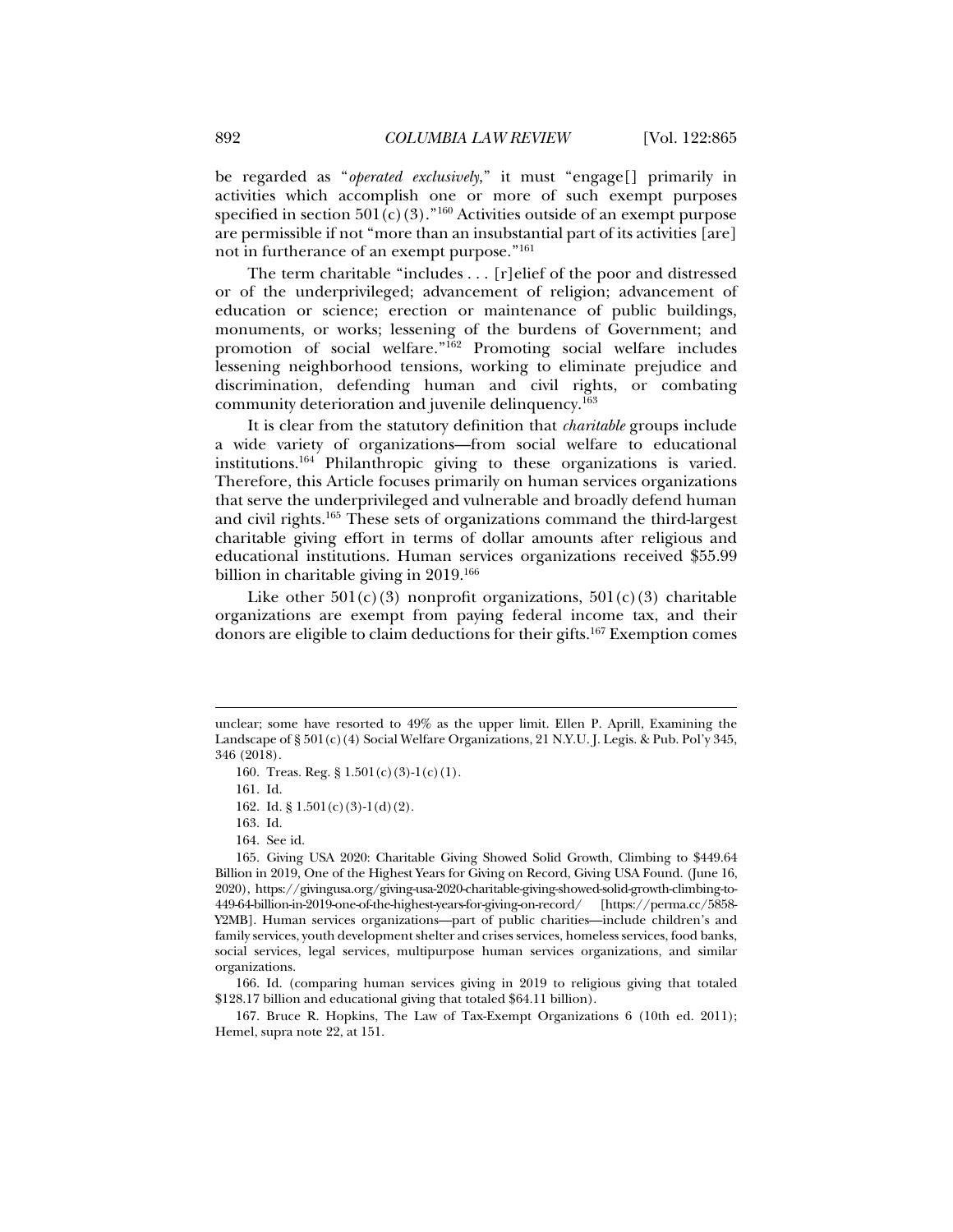with a heavy dose of disclosure obligations and other requirements that dictate how tax-exempt organizations must operate.<sup>168</sup>

These disclosure requirements are rewarded as  $501(c)(3)$  organizations receive the most generous tax treatment. Not only are they exempt from paying federal taxes, contributions to public charities are deductible up to  $60\%$  of adjusted gross income.<sup>169</sup> Public charities are also exempt from a  $2\%$  tax on investment income and payout mandates.<sup>170</sup>

Churches, schools, hospitals, and medical research institutions are automatically considered public charities.<sup>171</sup> Other  $501(c)(3)$  organizations, including the charities that are the subject of this Article—homeless shelters, food banks, legal services organizations, and advocacy groups enjoy these benefits only after a showing to the IRS that they receive sufficient public support. $172$ 

A  $501(c)(3)$  charity can show it receives sufficient public support in three ways. The first way is for an organization to receive 33.3% of its support from the government or from direct or indirect contributions, donations, or grants from the general public.173 The second is the facts and circumstances test, which requires that an organization receive at least 10% of its support from the government and the general public and for the organization's governing body to "represent[] the broad interests of the public."174 A third method requires that the organization receive at least one third of its support from contributions from the general public, government grants, and gross receipts from activities related to its exempt purpose and no more than one third of its support from investments and unrelated business income.<sup>175</sup> A charitable organization that satisfies none of these requirements would be considered a private foundation, which enjoys a more limited deduction and has heightened disclosure requirements.176

 <sup>168.</sup> Hemel, supra note 22, at 144 (describing intensive disclosure requirements for taxexempt organizations).

 <sup>169.</sup> Id. at 159.

 <sup>170.</sup> Id.

 <sup>171.</sup> Id.

 <sup>172.</sup> Id.

 <sup>173.</sup> See Treas. Reg. § 1.509(a)-3 (2021); see also Hopkins, supra note 167, at 321–22. Donors who provide more than 2% of an organization's revenue are excluded from the definition of the general public. IRS, Instructions for Schedule A (Form 990) 5 (2021), https://www.irs.gov/pub/irs-pdf/i990sa.pdf [https://perma.cc/N9VD-TQEX].

 <sup>174.</sup> Hemel, supra note 22, at 159.

 <sup>175.</sup> Id. at 160.

 <sup>176.</sup> Id. Unlike public charities, private foundations, like section 527 political organizations, must publicly disclose their donors in Schedule B of Form 990-PF. IRS, About Schedule B, supra note 25.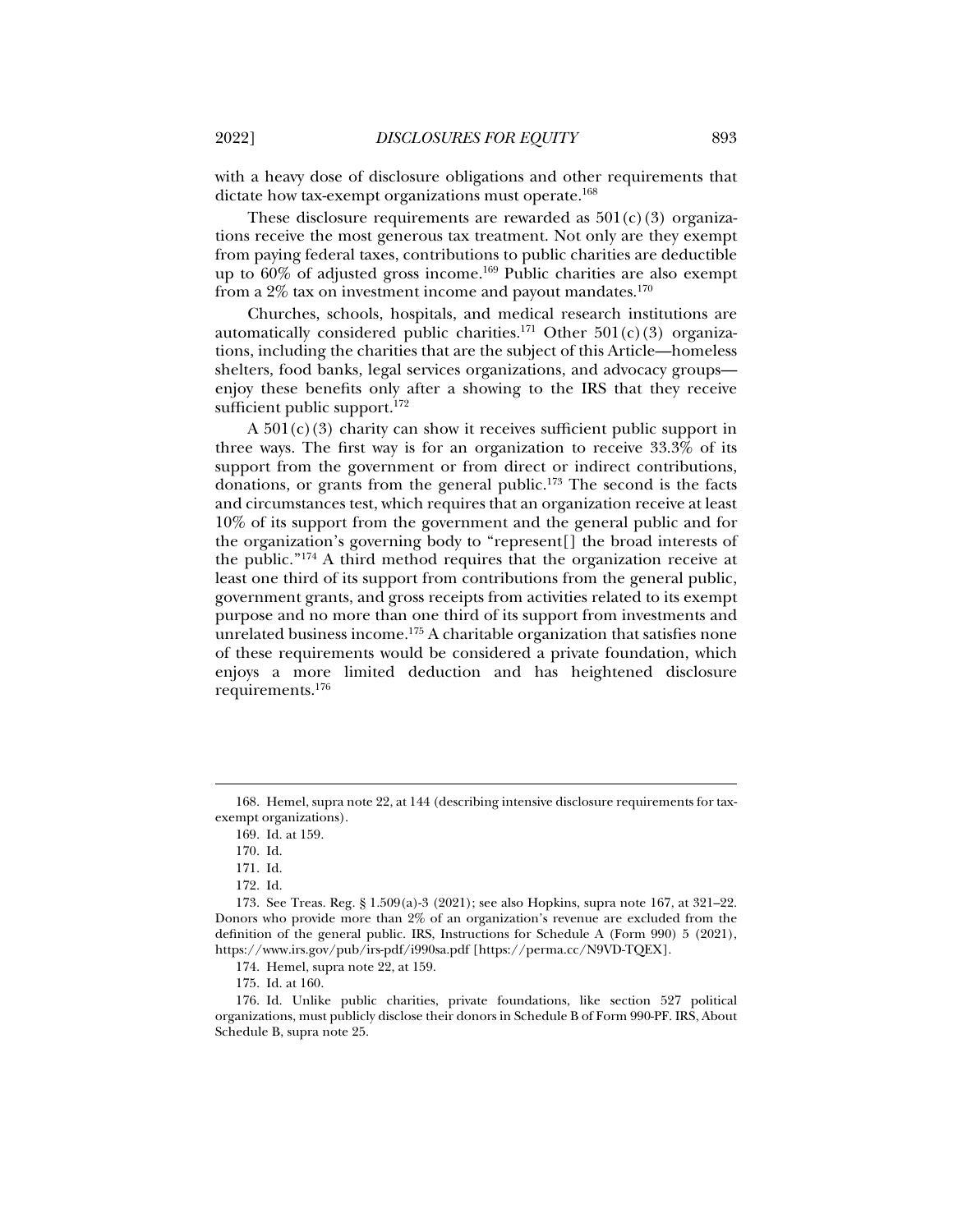In addition to Form 990, public charities must file Form 990 attachments, called Schedules, with the IRS.177 Particularly, charities file Schedule B, or the Schedule of Contributors, to disclose the names and addresses of donors who contribute the greater of \$5,000 or 2% of an organization's annual charitable receipts within a year.178 The purpose of Schedule B is to provide information on contributions the organization reported on Form 990.179 "A *contributor* (person) includes individuals, fiduciaries, partnerships, corporations, associations, trusts, and exempt organizations."180 The IRC, however, prohibits the IRS from disclosing donor information on Schedule B to the public to protect donor privacy. Schedule B is therefore not available for public disclosure or inspection.<sup>181</sup>

In an increasingly digital age, anyone can find a charity's Form 990 online and use it to make determinations about whether to donate to the organization, which has consequences for both its tax-exempt status and how much funding it can generate. However, the current Form 990 and the lack of disclosure mandates for Schedule B prevent the disclosure of donor and race data that can address racial equity in philanthropic support for charities.

#### III. SUPREME COURT JURISPRUDENCE ON MANDATORY DISCLOSURES

This Part provides both descriptive and normative analyses of Supreme Court jurisprudence on disclosure mandates for nonprofit organizations. There are two considerations in analyzing disclosure claims based in privacy. The first is that the Supreme Court has adopted "exacting scrutiny" as the proper framework for analyzing disclosure claims to ensure that there is an actual burden on First Amendment rights produced

 <sup>177.</sup> Schedules for Form 990, IRS, https://www.irs.gov/forms-pubs/about-form-990 schedules [https://perma.cc/U7QY-LDBK] (last updated Mar. 3, 2021) (including Schedules A–O and R).

 <sup>178.</sup> IRS, Schedule B (Form 990): Schedule of Contributors 1 (2021), https://www.irs.gov/pub/irs-pdf/f990ezb.pdf [https://perma.cc/3E9U-AXWB] [hereinafter IRS, Schedule B].

 <sup>179.</sup> Id.

 <sup>180.</sup> Id. at 5. Section 527 political organizations must publicly disclose their donors.

 <sup>181.</sup> Despite the prohibition on the disclosure of Schedule B donor information, there have been concerns about inadvertent disclosures of Schedule B and the impact on donor privacy in some contexts. See, e.g., Ams. for Prosperity Found. v. Harris, 182 F. Supp. 3d 1049, 1057 (C.D. Cal. 2016) (critiquing a pattern of inadvertent disclosures of confidential Schedule B information, including donor names and addresses). Thus, in 2020, the Treasury Department and the IRS decided that trade associations, labor unions, and  $501(c)(4)$  social welfare organizations—those that don't primarily receive tax-deductible contributions—will be among the organizations that will no longer have to file Schedule B. Under the new provision, public charities (and private foundations) must continue to disclose their donors on Schedule B. Treas. Reg. § 1.6033-2 (as amended in 2020).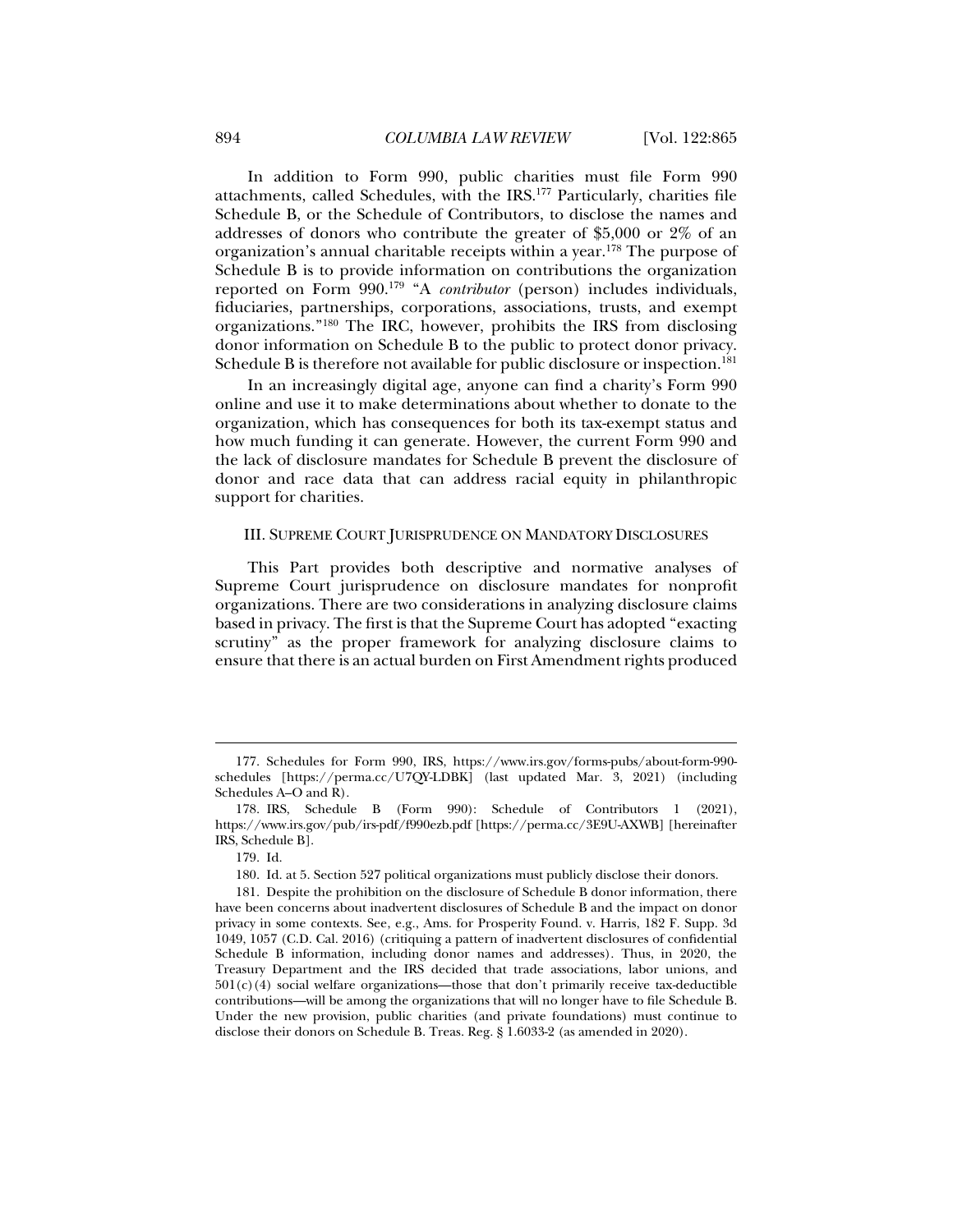by a disclosure requirement.182 With exacting scrutiny, the means and ends must be narrowly tailored to a relevant government interest.<sup>183</sup>

The second is that a claim to bar disclosure can be brought on either facial or as-applied grounds.184 A facial basis makes the argument that disclosure chills the freedom of association for charities in general or a substantial number of charities.<sup>185</sup> A charity can, however, take a narrower as-applied view to prove harassment, economic or other reprisals, threats of physical harm, or similar special circumstances that justify an exception to disclosure as applied to that particular charity.186

The Court's precedent on mandatory disclosures can be divided into two loose categories: protecting racial minorities and "controversial" organizations from disclosures that would chill the freedom of association and disclosures in the arena of campaign finance and electioneering. For the first category, *Americans for Prosperity Foundation v. Bonta* is the most recent example.187 *Americans for Prosperity* involves the constitutionality of a California law that requires  $501(c)(3)$  nonprofit organizations to disclose their Schedule B donor information.188 *Americans for Prosperity* is specifically related to the proposals made in Part IV. Section III.A discusses a line of cases involving racial minorities and controversial, often conservativeleaning, organizations such as in the *Americans for Prosperity* case. Section III.B discusses campaign finance cases involving donor disclosure requirements.

#### A. *Protecting Racial Minorities and "Controversial" Organizations*

The Court has been quick and consistent in invalidating disclosure requirements that chill the freedom of association of racial and ethnic minorities. This was particularly true during the Civil Rights era. In *NAACP v. Alabama ex rel. Patterson*, a landmark Supreme Court case, the state of Alabama compelled the NAACP to reveal the names and addresses of all

184*. Citizens United*, 558 U.S. at 376 (stating that challenges to disclosure statutes may be brought facially or as applied).

 <sup>182.</sup> See, e.g., Citizens United v. Fed. Election Comm'n, 558 U.S. 310, 366 (2010) (reiterating the adoption of the exacting scrutiny standard); Buckley v. Valeo, 424 U.S. 1, 66 (1976) (explaining the necessity of applying exacting scrutiny to mandatory disclosure laws).

<sup>183</sup>*. Citizens United*, 558 U.S. at 366 (explaining that the Court subjects government disclosure requirements to "exacting scrutiny" because of the burden upon speech); *Buckley*, 424 U.S. at 66 (describing why strict scrutiny is applied to compelled disclosure requirements); Transcript of Oral Argument at 6, Ams. for Prosperity Found. v. Bonta, 141 S. Ct. 2373 (2021) (Nos. 19-251, 19-255), 2021 WL 1612035 [hereinafter AFPF, Oral Argument] (statement of Derek Shaffer) (critiquing the lack of narrowly tailored governmental interest in charitable disclosure requirements).

 <sup>185.</sup> Id. at 370.

 <sup>186.</sup> See id. (stating that the Court recognizes that disclosure requirements as applied would be unconstitutional if an organization can reasonably prove its members would face threats, harassment, or reprisals).

 <sup>187. 141</sup> S. Ct. 2373 (2021).

 <sup>188.</sup> Id. at 2379.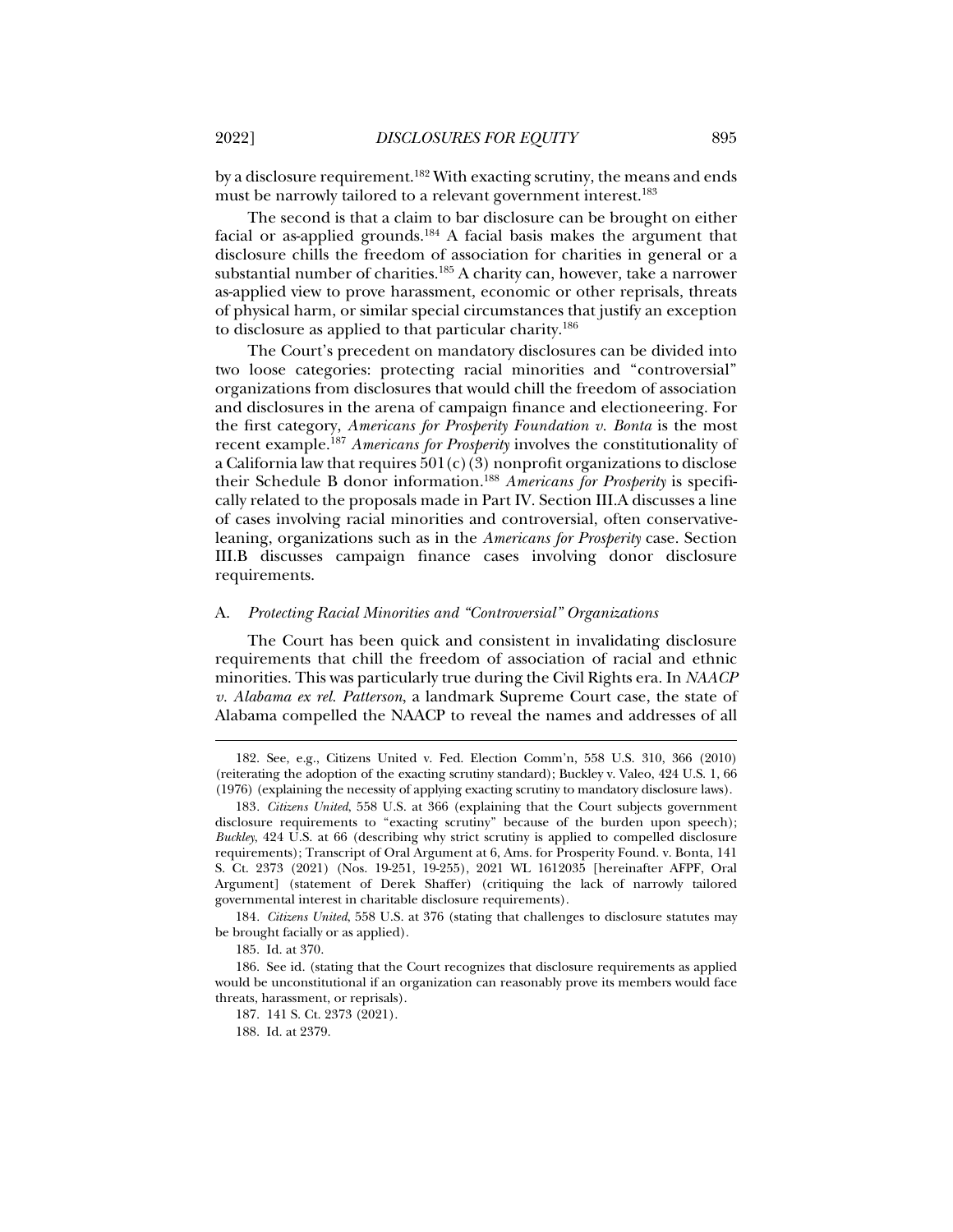its Alabama rank-and-file members and agents to the state's AG without regard to their positions or functions in the association.189 The NAACP provided uncontroverted evidence that, on past occasions, revelation of the identities of its rank-and-file members exposed them to economic reprisal, loss of employment, threat of physical coercion, and other manifestations of public hostility.<sup>190</sup> Alabama's stated interest in the information was to determine whether the NAACP was conducting business in violation of the Alabama Foreign Corporation Registration Statute, and the membership lists were expected to help resolve the issue.191 The Court rejected Alabama's reason on the basis that compelled disclosure of affiliation with advocacy groups may restrain the freedom of association.<sup>192</sup>

In addressing the disclosure issue, the Supreme Court recognized the relationship between the freedom to associate and privacy in one's associations, noting that "[i]nviolability of privacy in group association may . . . be indispensable to preservation of freedom of association, particularly where a group espouses dissident beliefs."193 The Court did not find a substantial relationship between the government's interest to determine the applicability of the statute to the NAACP and the decision on the ouster of the NAACP from the state.

Similarly, in *Bates v. City of Little Rock*, the Court found no relevant correlation between Arkansas's imposition of occupational license taxes and the compulsory disclosure and publication of the membership lists of the local branches of the NAACP.194

*Shelton v. Tucker* was a similar case brought under the Fourteenth Amendment to challenge an Arkansas statute requiring every teacher to file an annual affidavit listing every organization to which the teacher belonged or regularly contributed within the preceding five years as a condition of employment in a state-supported school or college.195 The Arkansas statute did not require school boards to keep the information confidential.196 Each school board was left to deal with the information as it deemed fit.197 Arkansas's stated purpose in enacting the statute was to "provide assistance in the administration and financing of the public schools," and the Court validated a state's right to investigate teachers' competence and fitness.198 There was evidence, however, that the Citizens' Council, or white Citizens' Council, an organization established to oppose racial integration, sponsored the legislation and blatantly announced that

193. Id.

j

196. Id. at 486.

197. Id.

198. Id. at 485 n.5.

 <sup>189. 357</sup> U.S. 449, 451 (1958).

 <sup>190.</sup> Id. at 462.

 <sup>191.</sup> Id. at 464.

 <sup>192.</sup> Id. at 462.

 <sup>194. 361</sup> U.S. 516, 525 (1960).

 <sup>195. 364</sup> U.S. 479, 480–81 (1960).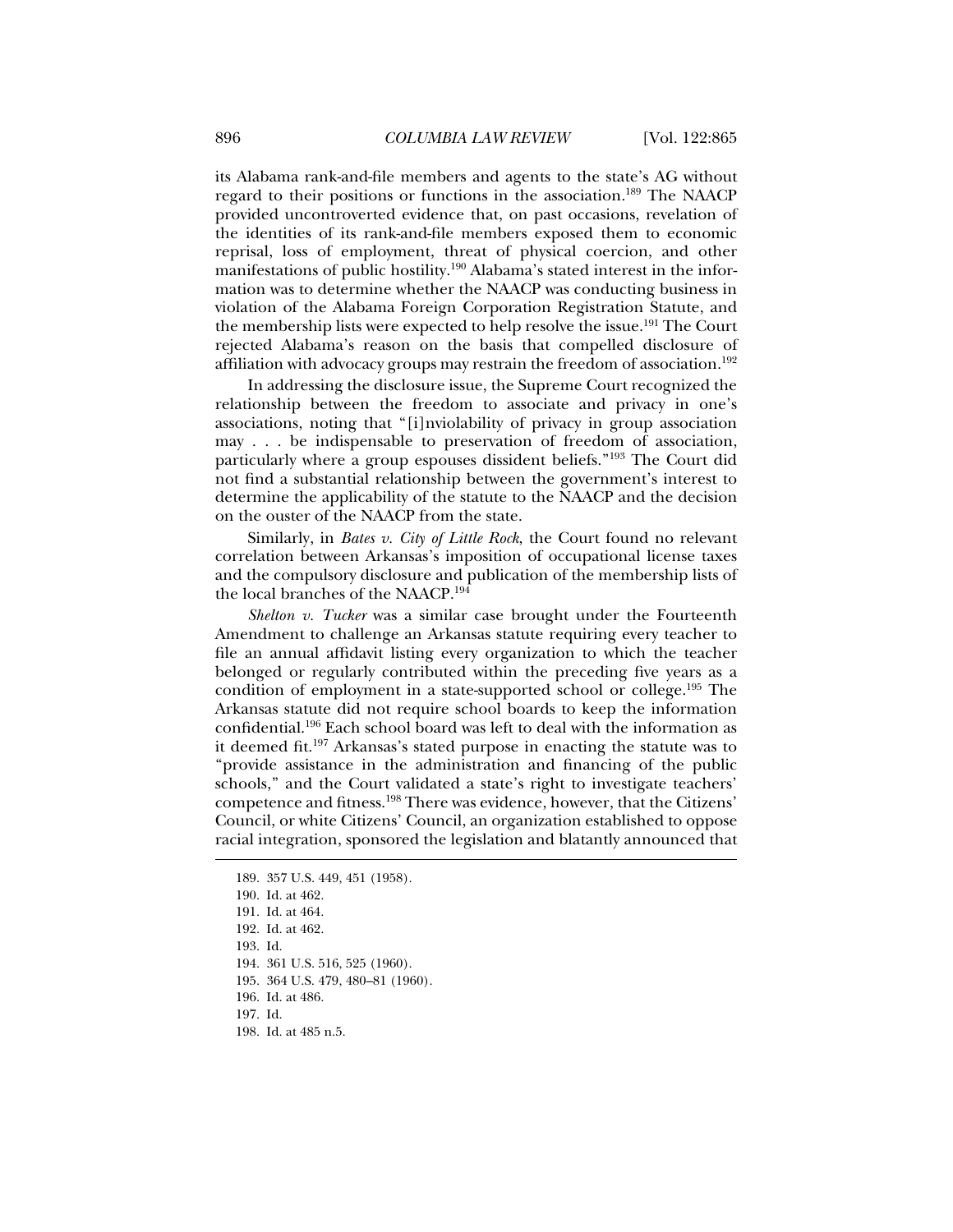it would use it to rid public schools of employees who belonged to the NAACP, the Urban Institute, or any other group that the council deemed threatening to white supremacy.199 The Court reasoned that public exposure of membership information brought the possibility of pressures on school boards to discharge teachers who belong to unpopular or minority organizations.200 The Court therefore held that the statute interfered with the freedom of association.<sup>201</sup>

In January 2021, the Supreme Court granted a petition for writ of certiorari in *Thomas More Law Society v. Becerra*, consolidating the case with *Americans for Prosperity Foundation v. Becerra* to become *Americans for Prosperity Foundation v. Bonta*, which involves the constitutionality of a California charitable registration requirement for  $501(c)(3)$  nonprofit organizations.202

The case asked the Supreme Court to determine whether California's requirement that charitable organizations in the state disclose their Schedule B donor information infringed on donors' and charitable organizations' freedom of speech and association.203 The law required the disclosure of Form 990 Schedule B, which contains the names and addresses of any person, corporation, or other organizational donor that contributes \$5,000 or more in cash or property to the nonprofit within a calendar year.<sup>204</sup> 501(c)(3) organizations that meet the  $33.3\%$ -of-support test of the regulations under the  $IRC<sup>205</sup>$  are required to provide the names and addresses of donors contributing \$5,000 or more only if the donated amount is in excess of 2% of the total contributions the organization within a year.206 An organization with \$10 million in contributions, for example, is required to disclose only donors with contributions of at least \$200,000.207

The California AG used the information solely to prevent charitable fraud, and the information was not made public.<sup>208</sup> Two conservative nonprofit organizations whose missions include the restoration and defense of "America's Judeo-Christian heritage" and "further[ing] free enterprise<sup>[]</sup> [and] free society-type issues<sup>"209</sup> argued that the state's disclosure requirement impermissibly burdened their First Amendment right to free association by deterring individuals from making

 <sup>199.</sup> Id. at 486 n.7.

 <sup>200.</sup> Id.

 <sup>201.</sup> Id. at 488–90.

 <sup>202.</sup> Ams. for Prosperity Found. v. Bonta, 141 S. Ct. 2373, 2379 (2021).

 <sup>203.</sup> Id.

 <sup>204.</sup> Id. at 2380.

 <sup>205.</sup> I.R.C. §§ 170(b)(1)(A)(vi), 509(a)(1) (2018).

 <sup>206.</sup> Treas. Reg. § 1.6033-2 (as amended in 2020).

 <sup>207.</sup> Ams. for Prosperity Found. v. Becerra, 903 F.3d 1000, 1005 (9th Cir. 2018).

<sup>208</sup>*. Bonta*, 141 S. Ct. at 2381.

<sup>209</sup>*. Becerra*, 903 F.3d at 1005 (first alteration in original).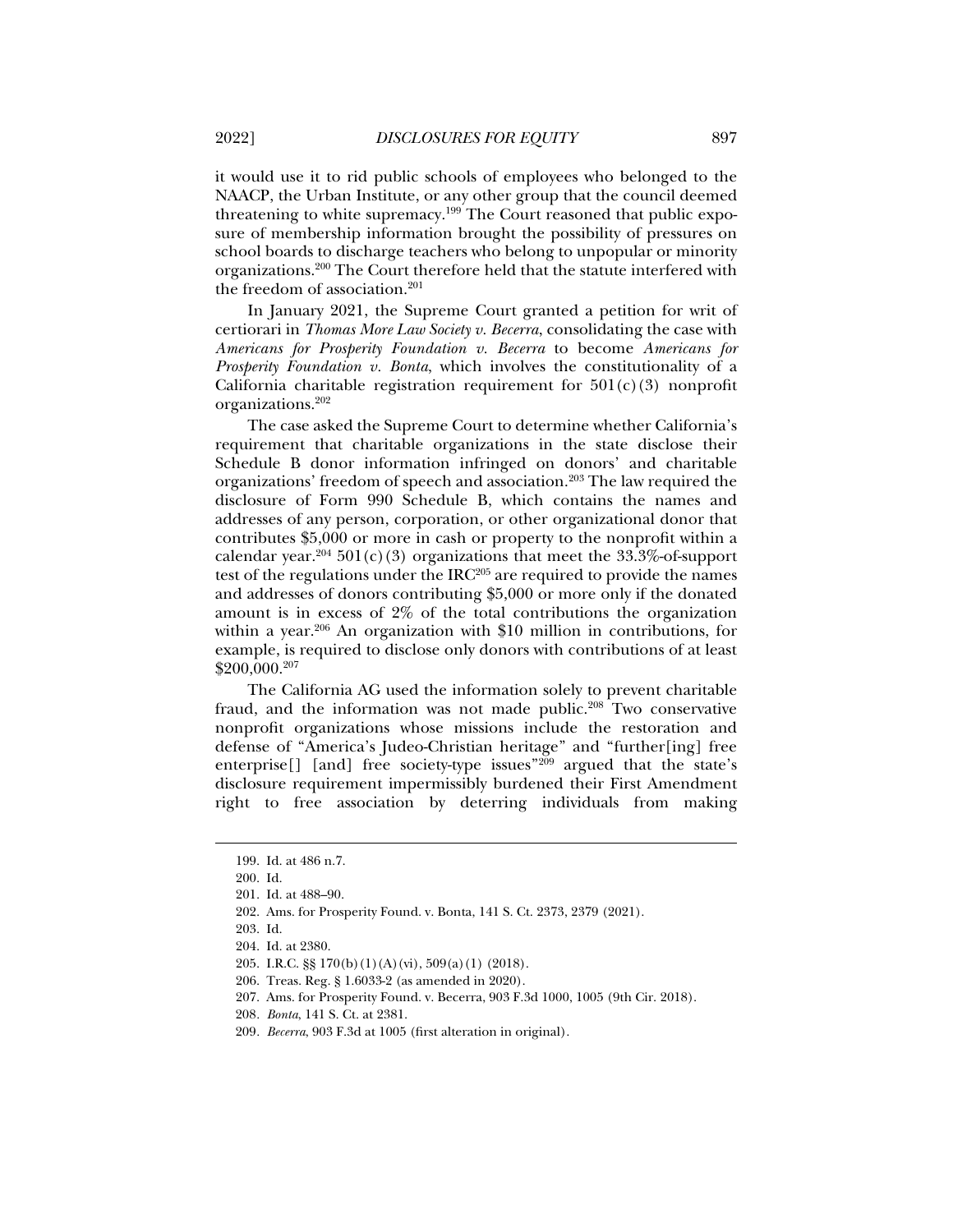contributions.210 If donors have to fear exposure, retaliation, or other reprisal, the argument went, they will be inhibited from expressing their support for certain causes.<sup>211</sup> The plaintiffs likened their experience to that of the *NAACP v. Alabama* plaintiffs.212

The Ninth Circuit held that the Schedule B requirement, which obligates charities to submit information they already file each year with the IRS, survives exacting scrutiny as applied to the plaintiffs because it is substantially related to an important state interest in policing charitable fraud.213 The Ninth Circuit reasoned that "the information is collected solely for nonpublic use, and the risk of inadvertent public disclosure is slight."214

The Supreme Court heard oral arguments in April 2021. The state of California argued that its law is a nonpublic disclosure requirement because it keeps nonprofits' Schedule Bs confidential and it had worked to prevent inadvertent public disclosures, which had occurred in the past.<sup>215</sup>

In a 6-3 ruling in July 2021, the Court struck down California's requirement that charities and nonprofits operating in the state provide the state AG's office with the names and addresses of their largest donors.216 The Court's main concern with the disclosure requirement seemed to be the lack of narrow tailoring. The Court explained:

Given the amount and sensitivity of this information . . . , one would expect Schedule B collection to form an integral part of California's fraud detection efforts. It does not. To the contrary, the record amply supports the District Court's finding that there was not "a single, concrete instance in which pre-investigation collection of a Schedule B did anything to advance the Attorney General's investigative, regulatory or enforcement efforts."<sup>217</sup>

The Court noted that California does not rely on Schedule Bs to initiate investigations.218

The Court said it is irrelevant that some donors might not mind—or might even prefer—the disclosure of their identities to the state since the petitioners introduced evidence that they and their supporters have been subjected to bomb threats, protests, stalking, and physical violence.<sup>219</sup>

<sup>210</sup>*. Bonta*, 141 S. Ct. at 2380; *Becerra*, 903 F.3d at 1005.

<sup>211</sup>*. Bonta*, 141 S. Ct. at 2380.

 <sup>212.</sup> Id. at 2382.

<sup>213</sup>*. Becerra*, 903 F.3d at 1004.

 <sup>214.</sup> Id.

<sup>215</sup>*. Bonta*, 141 S. Ct. at 2400.

 <sup>216.</sup> Id. at 2389.

 <sup>217.</sup> Id. at 2385–86 (quoting Ams. for Prosperity Found. v. Harris, 182 F. Supp. 3d 1049,

<sup>1055 (</sup>C.D. Cal. 2016)).

 <sup>218.</sup> Id. at 2387.

 <sup>219.</sup> Id. at 2388.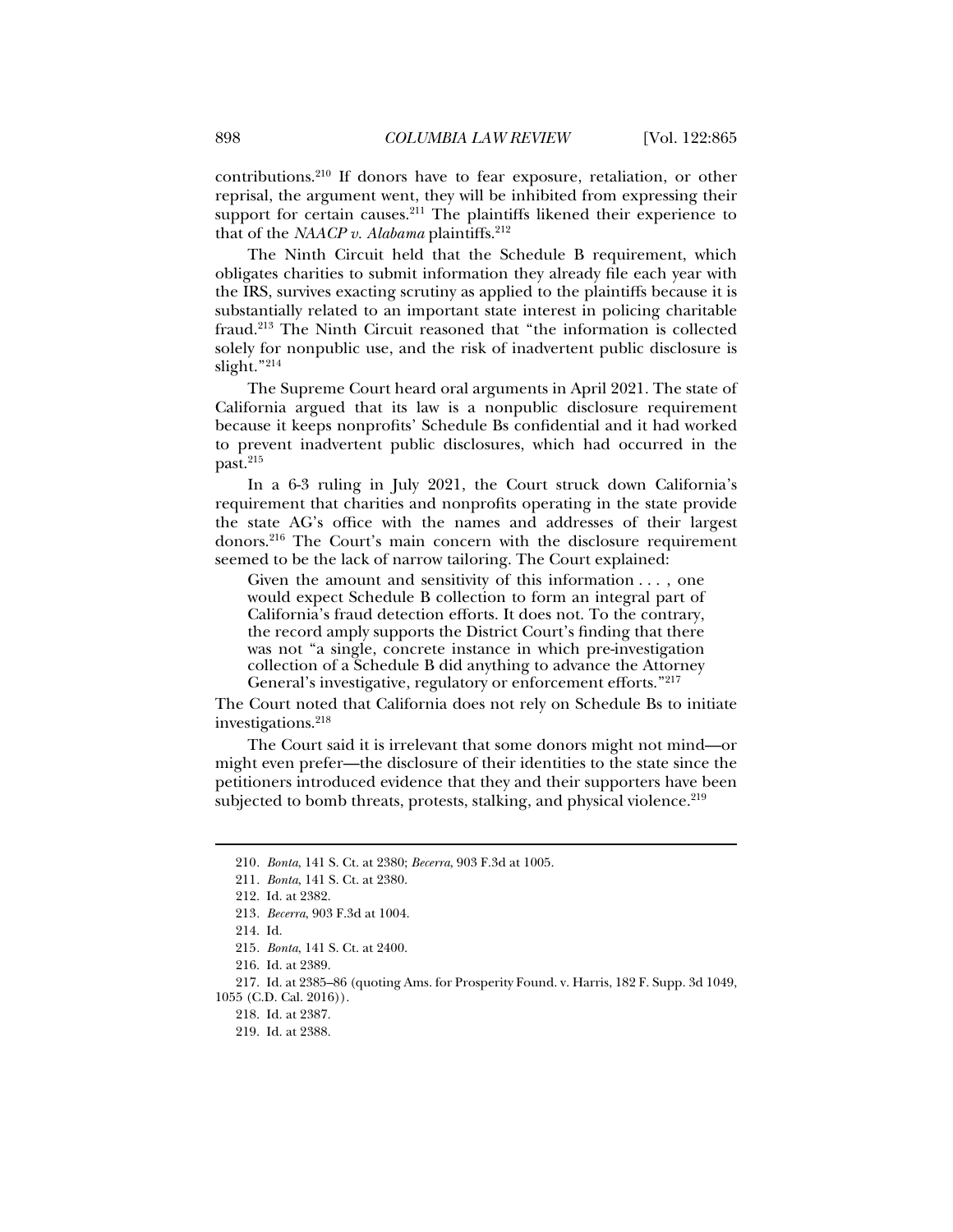However, the majority's opinion did not specifically differentiate between classes of donors—individual vs. institutional, for example. Based on the Court's discussion about the kinds of threats and harassment that are of concern, such as "stalking," "physical violence," or the fact that "'anyone with access to a computer [can] compile a wealth of information about' anyone else, including such sensitive details as a person's home address or the school attended by his children,"220 it seems plausible that the Court's concern is primarily related to individual donors.

Justice Sonia Sotomayor's dissenting opinion rejected the Court's defense of the petitioner's challenge on facial grounds.<sup>221</sup> The dissent centered around the breadth of the Court's opinion invalidating all donor disclosures. She states,

[T]he Court abandons the requirement that plaintiffs demonstrate that they are chilled .... Instead, it presumes (contrary to the evidence, precedent, and common sense) that all disclosure requirements impose associational burdens. For example, the Court explains that there is a risk of chill in this suit because the government requires disclosure of the identity of any donor "with reason to remain anonymous."222

Justice Sotomayor goes on to say,

If the Court had simply granted as-applied relief to petitioners . . . I would be sympathetic . . . . But the Court's decision is not nearly so narrow or modest. Instead, the Court jettisons completely the longstanding requirement that plaintiffs demonstrate an actual First Amendment burden before the Court will subject government action to close scrutiny.<sup>223</sup>

The dissent's analysis is correct, although Justice Sotomayor could have gone further in her analysis by distinguishing between individual and institutional donors. She had a few opportunities to make this important distinction to free the burden of the freedom of association from situations where it is required and those where it may not be entirely necessary. For example, she explains that "[p]rivacy 'may' be indispensable to the preservation of freedom of association, but it need not be. It depends on whether publicity will lead to reprisal."<sup>224</sup> For instance, "[f]or groups that promote mainstream goals and ideas . . . privacy may not be all that important. Not only might their supporters feel agnostic about disclosing their association, they might actively seek to do so."225

With this declaration, Justice Sotomayor could have noted that institutional donors in particular actively seek out disclosure opportunities

 <sup>220.</sup> Id. (alteration in original) (quoting Doe v. Reed, 561 U.S. 186, 208 (2010) (Alito, J., concurring)).

 <sup>221.</sup> Id. at 2392 (Sotomayor, J., dissenting).

 <sup>222.</sup> Id. at 2395 (quoting id. at 2388 (majority opinion)).

 <sup>223.</sup> Id. at 2405 (Sotomayor, J., dissenting).

 <sup>224.</sup> Id. at 2393–94.

 <sup>225.</sup> Id. at 2394.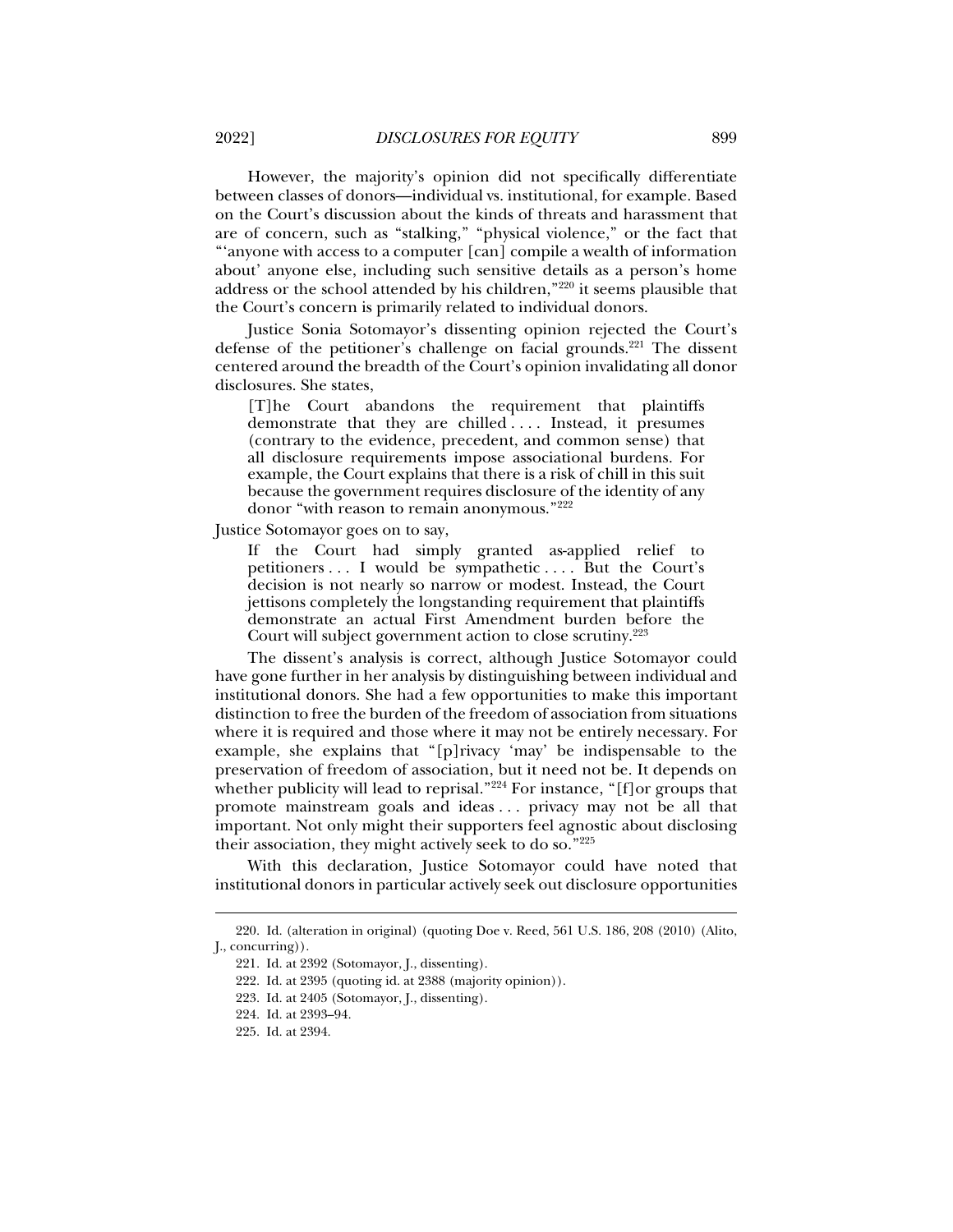especially in support of particular causes. Justice Elena Kagan made a similar argument to Justice Sotomayor's during oral arguments, explaining that, while "some donors to some charities . . . are genuinely concerned about public disclosure for fear of harassment or threats, . . . a very substantial majority of donors in a very substantial majority of charities are not concerned about that. In fact, they rather like public disclosure of their generosity."226 Justice Kagan further noted that donor disclosure is a strategic decision made by some donors and nonprofits because, at times, disclosure can increase association and fundraising.<sup>227</sup> Under the dissent and Justice Kagan's interpretations, the law should permit donors who would benefit from public disclosure to do so. Conservative nonprofit organizations would need to bring as-applied challenges, which require a showing of threat, harassment, or other forms of reprimand that arise or can arise from disclosure and chill the freedom to associate. It also recognizes that there are indeed different classes of donors and that a "one size fits all"228 approach will not suffice.

In sum, Supreme Court precedent has protected minority organizations from disclosing their members when it would have a chilling effect on the freedom of association. The Court's *Americans for Prosperity* decision likens the claims of conservative organizations to those of the NAACP to make a broad ruling against disclosure. But neither the majority nor the dissenting opinions in *Americans for Prosperity* distinguish between individual and institutional donors. Part IV addresses this distinction.

#### B. *Campaign Finance and Electioneering*

While the campaign finance context differs from the context of  $501(c)(3)$  nonprofit charities, the Court has upheld mandatory disclosures where the interest served is especially significant.

In *Buckley v. Valeo*, a case involving a facial challenge to the donor disclosure requirement in the Federal Election Campaign Act of 1971 brought by political figures and a number of politically conservative  $501(c)(4)$  advocacy organizations, the Court held that the government can compel exposure of the identity of a minor party's donors.<sup>229</sup> Using exacting scrutiny, the Court acknowledged that public disclosure of contributions to candidates and political parties may chill donors, that is, deter some individuals who otherwise might contribute, or expose contributors to harassment or retaliation.<sup>230</sup> On the other hand, the privacy interest

 <sup>226.</sup> AFPF, Oral Argument, supra note 183, at 24.

 <sup>227.</sup> Id. at 25.

<sup>228</sup>*. Bonta*, 141 S. Ct. at 2398 (Sotomayor, J., dissenting).

 <sup>229. 424</sup> U.S. 1, 69–70 (1976) (affirming that "substantial governmental interests in 'informing the electorate and preventing the corruption of the political process' were furthered by requiring disclosure of minor parties and independent candidates" (quoting Buckley v. Valeo, 519 F.2d 821, 867 (D.C. Cir. 1975))).

 <sup>230.</sup> Id. at 68.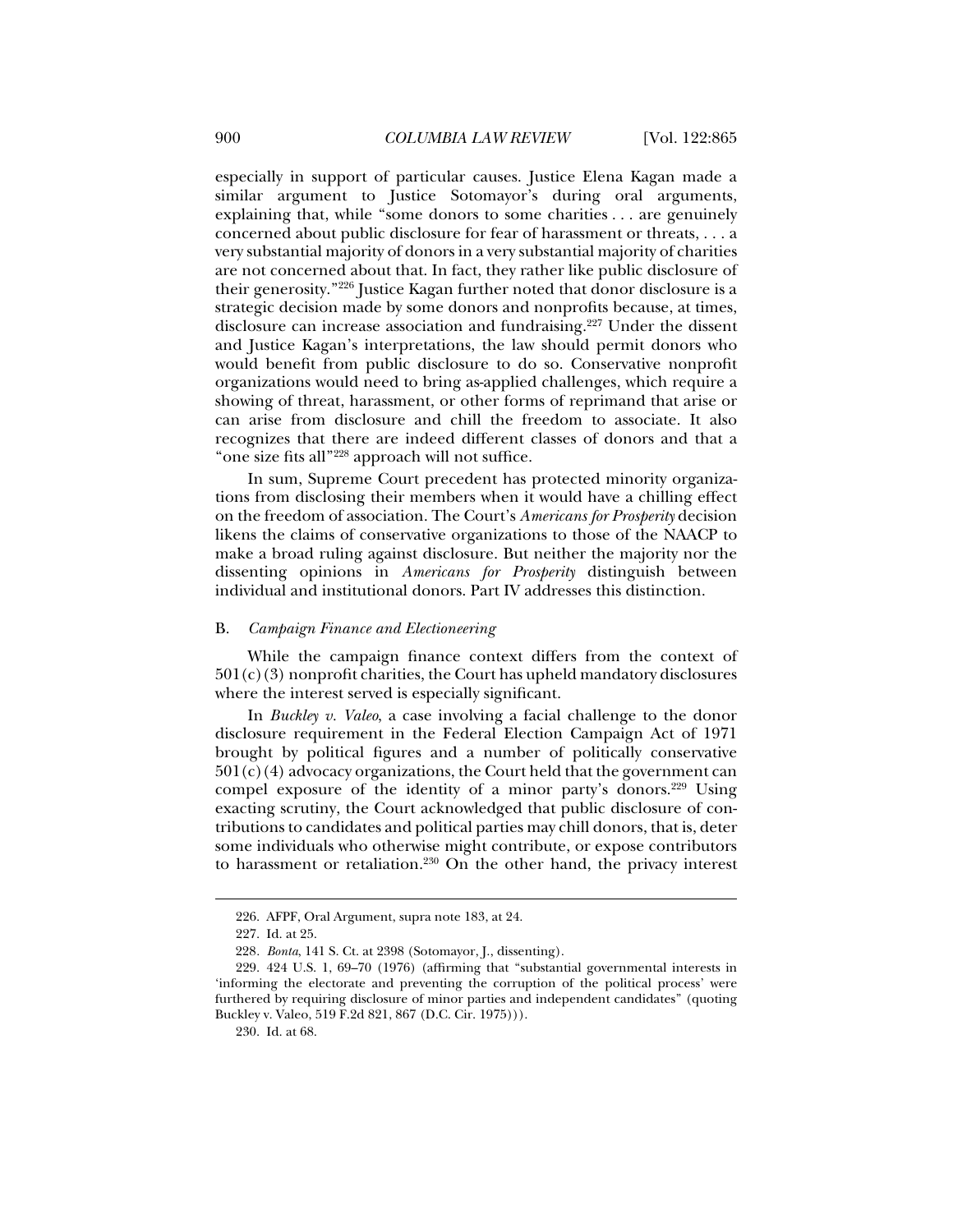must be weighed against the government's interests, which includes providing information to the public for accountability.<sup>231</sup> The Court found that the government's interest in compelling disclosure overrides the privacy right because disclosure retards corruption and the public has a right to know to whom politicians are beholden.<sup>232</sup> "[D] isclosure requirements deter actual corruption and avoid the appearance of corruption by exposing large contributions and expenditures to the light of publicity."233 The Court added that "recordkeeping, reporting, and disclosure requirements are an essential means of gathering the data necessary to detect violations of the contribution limitations."234

*McConnell v. Federal Election Commission*235 and *Citizens United v. Federal Election Commission*236 extended disclosure to "electioneering communications" that reference candidates over broadcast media within close proximity to an election.237

In *McConnell,* a case brought by similar groups of 501(c)(4) advocacy nonprofit organizations, the Court again ruled in favor of public disclosure. The Court found that the disclosure provisions of the Bipartisan Campaign Reform Act (BCRA) of 2002 require organizations to reveal the identities of their donors so that the public can identify the source of the funding behind broadcast advertisements influencing certain elections.238 It noted, however, that rejection of the facial challenge to the requirement to disclose individual donors does not foreclose possible future challenges to particular applications of that requirement.<sup>239</sup> In other words, the Court recognized that the law in question would be unconstitutional as applied to an organization if there was a reasonable probability that the group's

j

 238. 540 U.S. at 156 ("The Government's strong interests in preventing corruption, and in particular the appearance of corruption, are thus sufficient to justify subjecting all donations to national parties to the source, amount, and disclosure limitations of FECA."). 239. Id. at 198.

 <sup>231.</sup> Id.

 <sup>232.</sup> Id. at 67.

 <sup>233.</sup> Id.

 <sup>234.</sup> Id. at 67–68.

 <sup>235. 540</sup> U.S. 93 (2003), overruled in part by Citizens United v. Fed. Election Comm'n, 558 U.S. 310 (2010).

 <sup>236. 558</sup> U.S. 310.

 <sup>237.</sup> See Jennifer Mueller, The Unwilling Donor, 90 Wash. L. Rev. 1783, 1799 (2015) (describing the Supreme Court's historical treatment of campaign communication restrictions); Monica Youn, Proposition 8 and the Mormon Church: A Case Study in Donor Disclosure, 81 Geo. Wash. L. Rev. 2108, 2109–10 (2013) (describing the current scholarly debate over campaign finance disclosure); Elizabeth Garrett, Voting With Cues, 37 U. Rich. L. Rev. 1011, 1011 (2003) (discussing the burdens of various disclosures on citizens and organizations); David Lourie, Note, Rethinking Donor Disclosure After the Proposition 8 Campaign, 83 S. Cal. L. Rev. 133, 134 (2009) (describing the California disclosure laws that identified donors behind Proposition 8).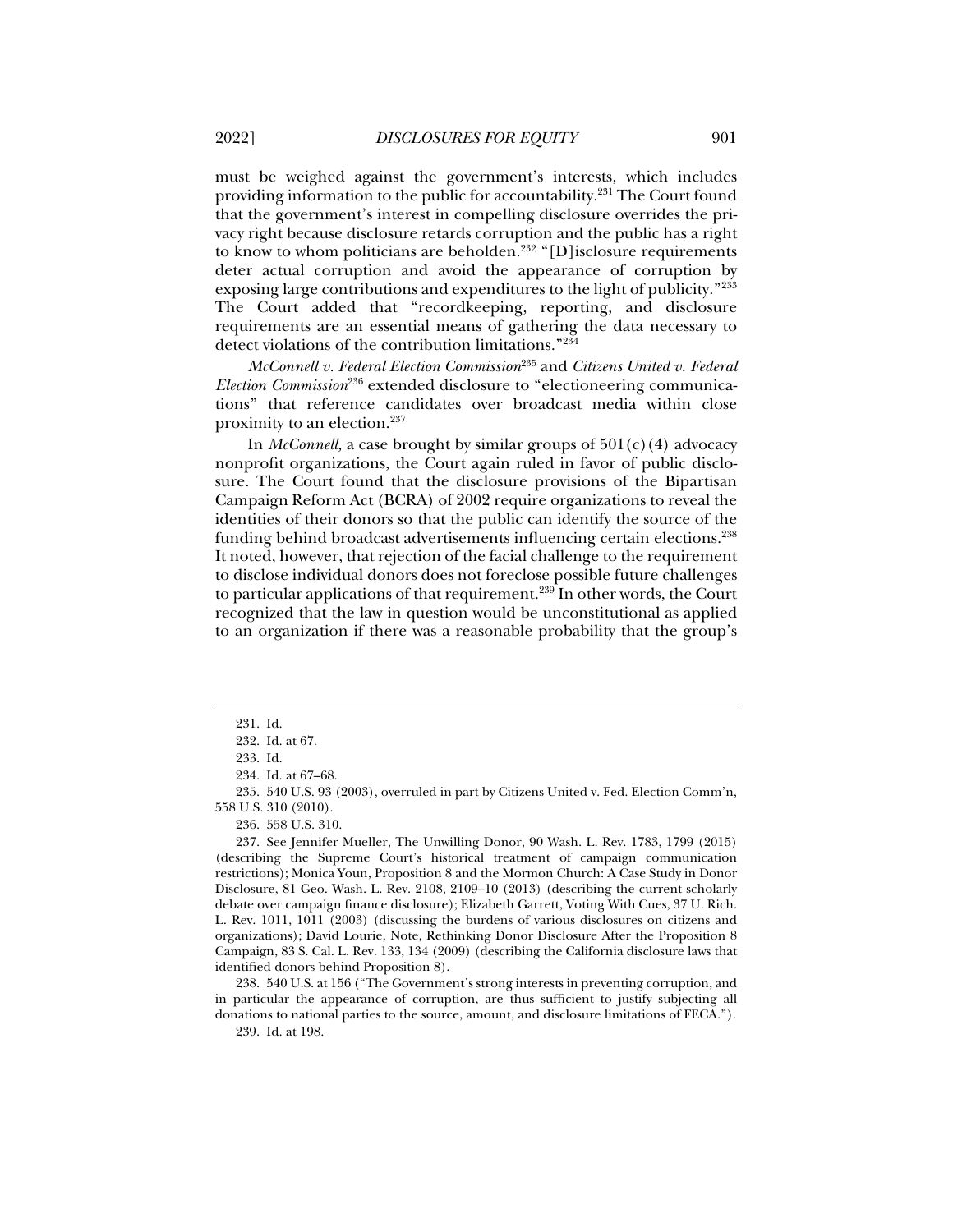members would face threats, harassment, or reprisals if their names were disclosed.<sup>240</sup>

The BCRA was again challenged in the *Citizens United* case.<sup>241</sup> In making an as-applied argument, Citizens United, a conservative  $501(c)(4)$ advocacy organization, argued that disclosure requirements "can chill donations to an organization by exposing donors to retaliation."242 The Court concluded that Citizens United offered no evidence that its members may face threats or reprisals.<sup>243</sup> To the contrary, the facts revealed that Citizens United had been disclosing its donors for years and identified no instance of harassment or retaliation.<sup>244</sup> The Court held that although disclaimer and disclosure requirements may burden the ability to speak, they "'impose no ceiling on campaign-related activities' and 'do not prevent anyone from speaking.<sup>"245</sup> Disclaimer and disclosure requirements are constitutional as applied to both the broadcast of the film and the ads promoting the film itself, since the ads qualify as electioneering communications. The Court held that disclosure provisions did not violate the First Amendment and that "transparency enables the electorate to make informed decisions and give proper weight to different speakers and messages."246

*Doe v. Reed* involved slightly different facts but held that disclosure of signatures on a referendum does not violate the Constitution.247 *Doe* involved a challenge to a Washington state law, the Washington Public Records Act (PRA), requiring petitions opposing a state law to contain valid signatures of registered Washington voters and the names and addresses of those signers.248 The PRA further authorized private parties to obtain copies of the documents, including signers' names and addresses.249 The particular petition in *Doe* being opposed was the expanded rights to same-sex couples.<sup>250</sup> Respondents invoked the PRA to obtain the names and addresses of all signatories of the petition, and the petition signers objected that such public disclosure would violate their First Amendment rights.<sup>251</sup> Names and addresses were initially submitted

 <sup>240.</sup> Id.

 <sup>241.</sup> *Citizens United*, 558 U.S. 318--22. The Court also held that nonprofit organizations and unions could spend unlimited funds on elections. Id. at 365.

 <sup>242.</sup> Id. at 370.

 <sup>243.</sup> Id.

 <sup>244.</sup> Id.

 <sup>245.</sup> Id. at 366 (first quoting Buckley v. Valeo, 424 U.S. 1, 64 (1976); then quoting McConnell v. Fed. Election Comm'n, 540 U.S. 93, 201 (2003)).

 <sup>246.</sup> Id. at 371.

 <sup>247. 561</sup> U.S. 186, 191 (2010).

 <sup>248.</sup> Id. at 192.

 <sup>249.</sup> Id. at 190–91.

 <sup>250.</sup> Id. at 192.

 <sup>251.</sup> Id. at 193.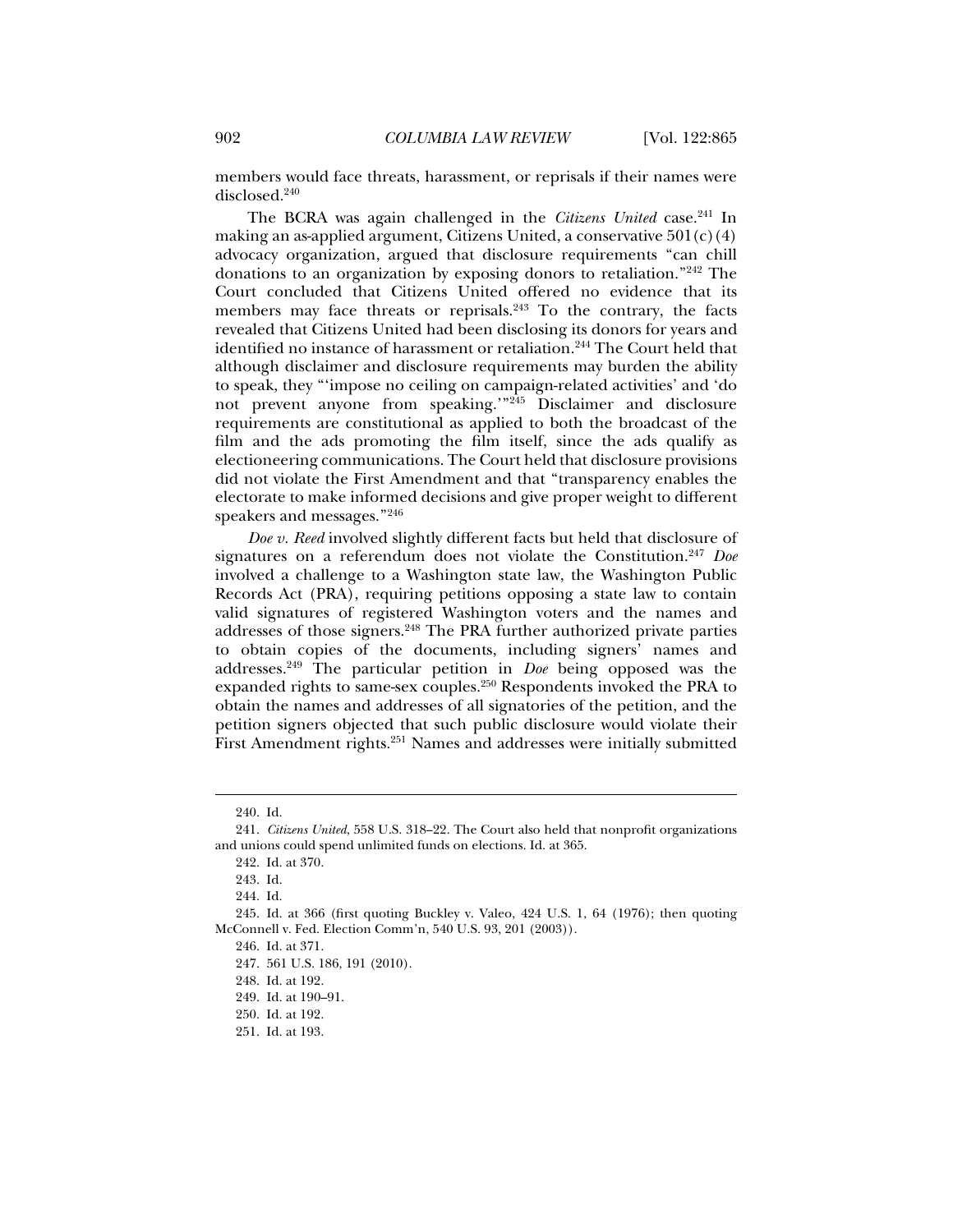to the government for verification and canvassing to ensure that only lawful signatures are counted.252

The PRA survived exacting scrutiny because the Court reasoned that the state had a sufficiently important government interest in "preserving electoral integrity."253 With exacting scrutiny, compelled public disclosure of associational information is often permissible when the interests served by the disclosure are especially significant.254 The Court noted that the state was not only protecting against fraud but also "simple mistake, such as duplicate signatures or signatures of individuals who are not registered to vote in the [s]tate."255 Public disclosure can be substantially related to the government's interests in deterring public corruption, identifying violations of substantive campaign finance restrictions, informing the electorate, or curing inadequacies.<sup>256</sup> Public disclosure promotes transparency and accountability in the electoral process to an extent other measures cannot.<sup>257</sup>

The Court, however, left room for a narrow as-applied challenge if there is a showing of a reasonable probability that compelled disclosure of personal information will subject parties to threats, harassment, or reprisals from either government officials or private parties for the organization alone rather than all nonprofits in general.258

In *McCutcheon v. Federal Election Commission*, the Court fleshed out its reasoning on public charity donor disclosures in light of technological advancements.259 The Court explained that, "[w]ith modern technology, disclosure now offers a particularly effective means of arming the voting public with information. . . . [G]iven the internet, disclosure offers much more robust protections against corruption."260

In sum, the Court has been much more permissive of public disclosures in the political context because of the integrity of the electoral process and for transparency and accountability in the electoral process. The Court has yet to permit donor disclosure in  $501(c)(3)$  nonprofit organizations. Therefore, the proposals in Part IV are narrowly tailored and deferential to donor privacy concerns.

j

258. Id. at 200.

259. 572 U.S. 185 (2014).

 <sup>252.</sup> Id. at 190–91.

 <sup>253.</sup> Id. at 198.

 <sup>254.</sup> Brief Amici Curiae of the ACLU et al. in Support of Petitioners at 5, Ams. for Prosperity Found. v. Becerra, 141 S. Ct. 2373 (2021) (Nos. 19-251, 19-255), 2021 WL 826687.

<sup>255</sup>*. Doe*, 561 U.S. at 198.

 <sup>256.</sup> Id. at 194, 197–98.

 <sup>257.</sup> Id. at 199. The "exacting scrutiny" standard applied by the Supreme Court in *Citizens United* and *Doe* was subtly distinct from the one the Court applied in the *Americans for Prosperity* case. The exacting scrutiny in *Americans for Prosperity* requires narrow tailoring to a sufficiently important governmental interest, while the earlier cases required a "substantial relation" to such an interest.

 <sup>260.</sup> Id. at 224.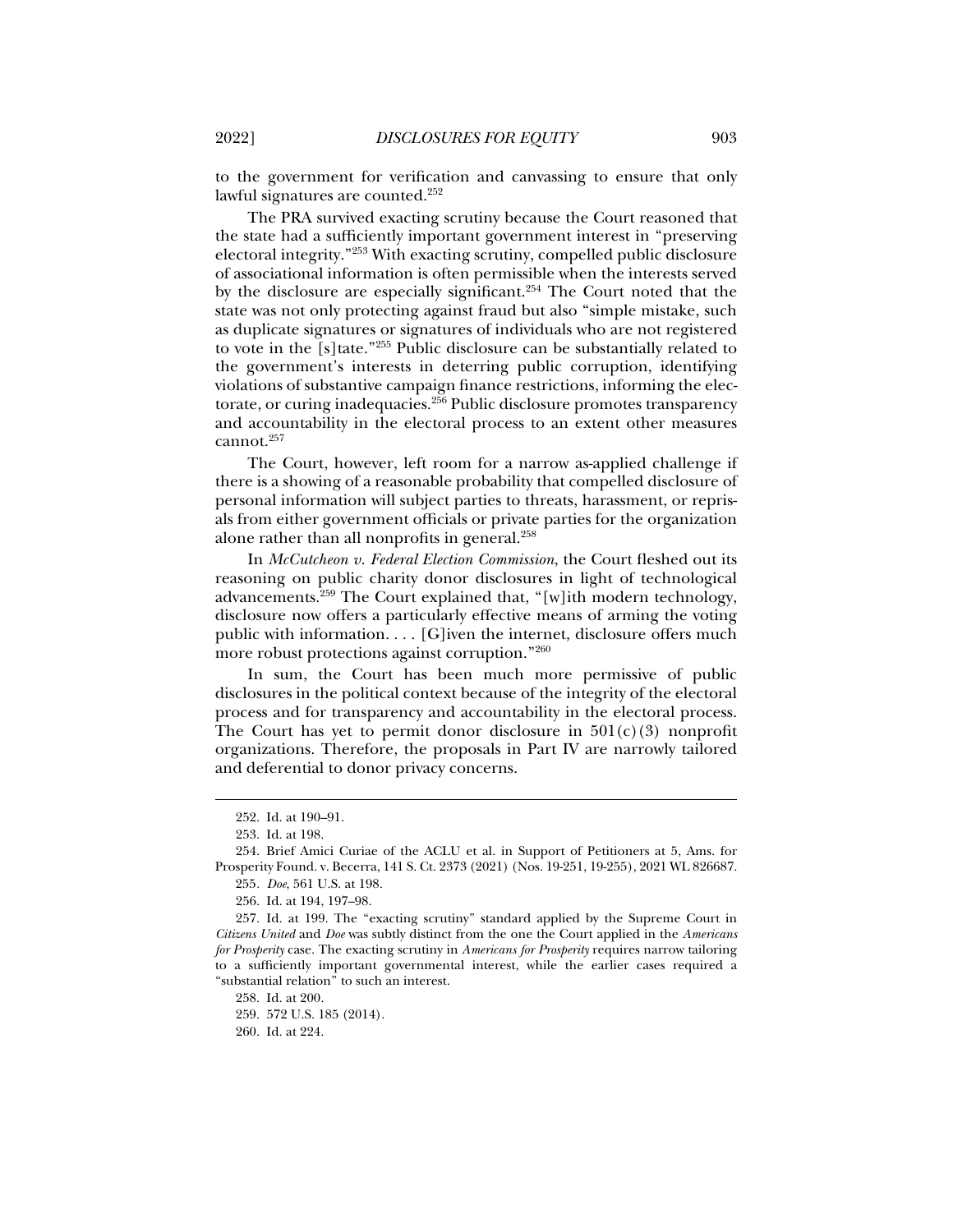#### IV. PROPOSALS, COSTS, AND ENFORCEMENT MECHANISMS

The proposals made in this Part have two central goals. The first is to increase funding to underfunded minority-led and minority-serving organizations that address some of the most pressing issues of our time, including mass incarceration and the eviction crises exacerbated by the COVID-19 pandemic. $261$  The second is to address the lack of public data on minority-led and minority-serving organizations to improve public accountability of corporate and foundation donors who benefit from making public commitments of support to racial and ethnic minorities.

The media has been an effective monitor of public charities over the years.262 And in the age of social media, the public has assumed an even more powerful role in holding organizations accountable. Part of the goal then is to enhance the public's role by harnessing the public with information and data.

The public disclosure of organizational, financial, and member data for public charities is not controversial. Indeed, organizations that solicit charitable contributions have an incentive to disclose some of this information to potential donors regardless of any statutory requirement.<sup>263</sup>

Arguments made in favor of more disclosures have stopped short of requiring the disclosure of donor information for public charities. And no scholar has yet to argue for the disclosure of race data for public charities. In light of Supreme Court jurisprudence on disclosure and the freedom of association, this Article argues that the government's interest in the disclosure of donor and race data in the narrowly tailored context of increasing funding to minority-led or minority-serving public charities outweighs privacy interests. In mandatory disclosure cases, the Supreme Court's goal has been to assess the constitutionality of disclosure requirements that threaten to chill the freedom of association.264 The proposals here are unlikely to chill the freedom of association.

The Biden Administration's Equitable Data Working Group and other interested parties can use these proposals to make a strong case for donor and race disclosure to address racial inequalities in funding nonprofit charities. The proposals here are meant to ensure that minority-led

 <sup>261.</sup> One unintended but additional benefit to disclosing race data is the likelihood that nonprofit organizations will begin to increase diversity among their top managers and directors or increasingly serve communities of color to boost access to private funding. For a discussion of the importance of racial and ethnic diversity in nonprofit charities, see generally Adediran, Nonprofit Board, supra note 39 (discussing the influence that board members have on setting the mission and the agenda of the organizations).

 <sup>262.</sup> See Molk & Sokol, supra note 152, at 1532 (stating the media has covered many high-profile instances of nonprofit misconduct).

 <sup>263.</sup> Id. (discussing the need for nonprofits to garner trust and engagement with donors).

 <sup>264.</sup> See, e.g., Citizens United v. Fed. Election Comm'n, 558 U.S. 310, 336 (2010); Buckley v. Valeo, 424 U.S. 1, 10 (1976); Shelton v. Tucker, 364 U.S. 479, 486–87 (1960); Bates v. City of Little Rock, 361 U.S. 516, 523 (1960).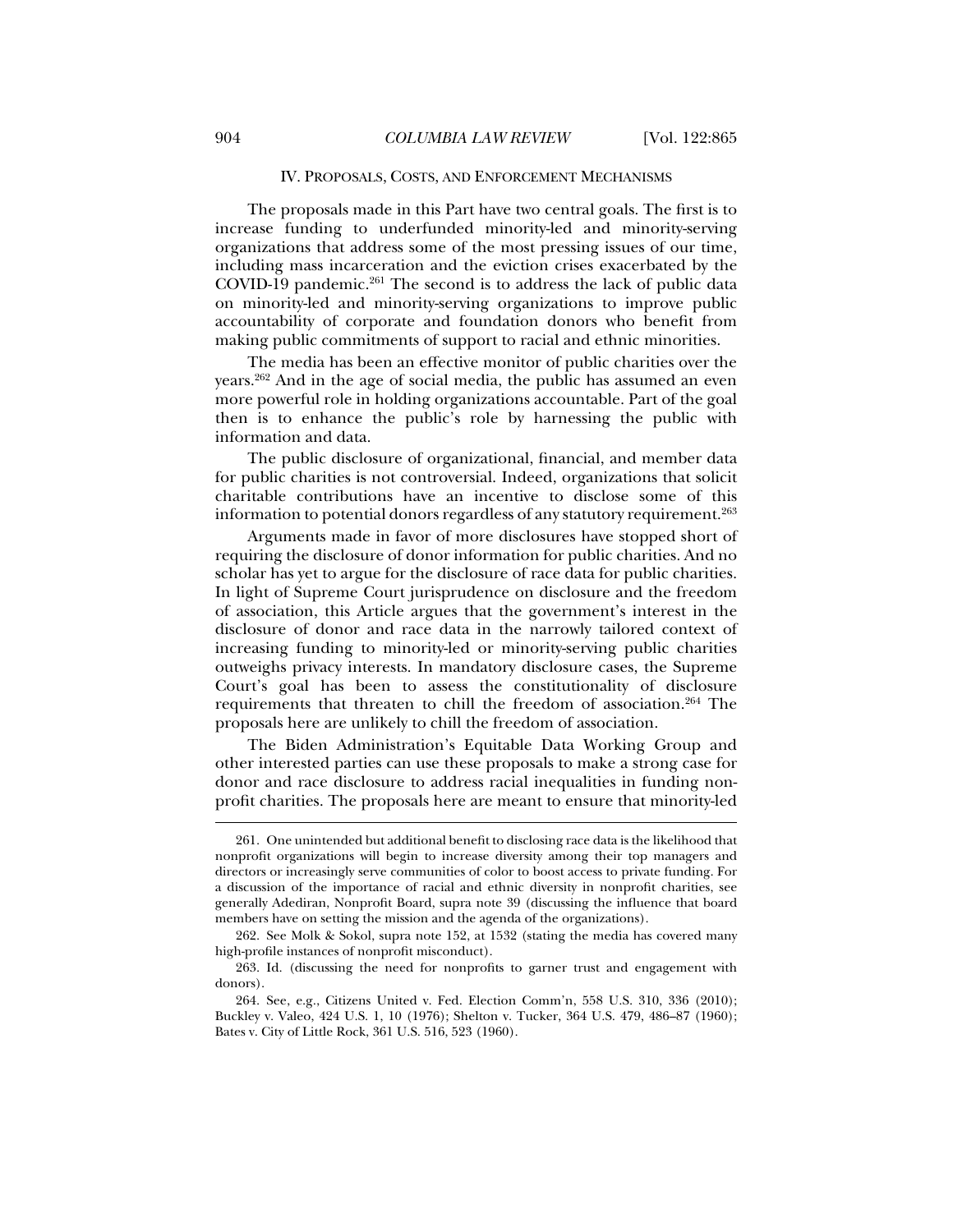organizations and those that serve communities of color actually receive funding from private foundations and corporations who benefit from public commitments to these organizations. Both the government and the public should know which organizations are minority-led or minorityserving public charities and be able to hold accountable corporations and foundations that benefit from making public statements about supporting these organizations. The goal of these sections is to make two concrete proposals for legislative change to section 6104 of the IRC, although these are by no means the only ways to address these problems.265

The first proposal would modify Schedule B and require the disclosure of institutional donors. The second would modify Form 990 to include the race and ethnicity of listed top managers and board directors. It would also permit including race and ethnicity information for populations served.

Supreme Court precedent, particularly the *Americans for Prosperity* decision, is unlikely to preclude the disclosure of institutional donors and the race of top managers and directors under these proposals for three reasons. First, the proposals below are narrowly tailored to require only the disclosure of corporate funders, foundations, and government entities with very little privacy to protect if disclosure is required. Private foundations are already required to disclose the nonprofits they financially support in their Form 990-PF.<sup>266</sup> Some corporations are already publicly touting their financial support to large nonprofits, although the information is inconsistent.267 The proposals are unlikely to run afoul of Court precedent aimed at protecting individuals—not institutions and companies—from threats or harassment. Second, there is no case law specifically barring the disclosure of top managers and directors of charities. Indeed, Form 990 already provides a public list of the names of board members and top managers for all public charities. Adding race and ethnicity would provide important data to determine whether an organization is minority led for purposes of accountability. Third, there is currently little public information on whether an organization serves communities of color, and Supreme Court precedent does not seem to preclude disclosing that information.

#### A. *Modify Schedule B to Disclose Donor Information*

Public charities are already required to provide the names and addresses of donors who contribute the greater of \$5,000 or 2% of the organizations' annual charitable receipts to the IRS in their Schedule B

 <sup>265.</sup> I.R.C. § 6104 (2018).

 <sup>266.</sup> IRS, Form 990-PF: Return of Private Foundation (2021), https://www.irs.gov/ pub/irs-pdf/f990pf.pdf [https://perma.cc/VPN9-PS5F]. This means that information on foundation donees is already publicly available. There is no way to determine, however, if donees are minority-led or minority-serving nonprofits.

 <sup>267.</sup> See supra note 2 and accompanying text.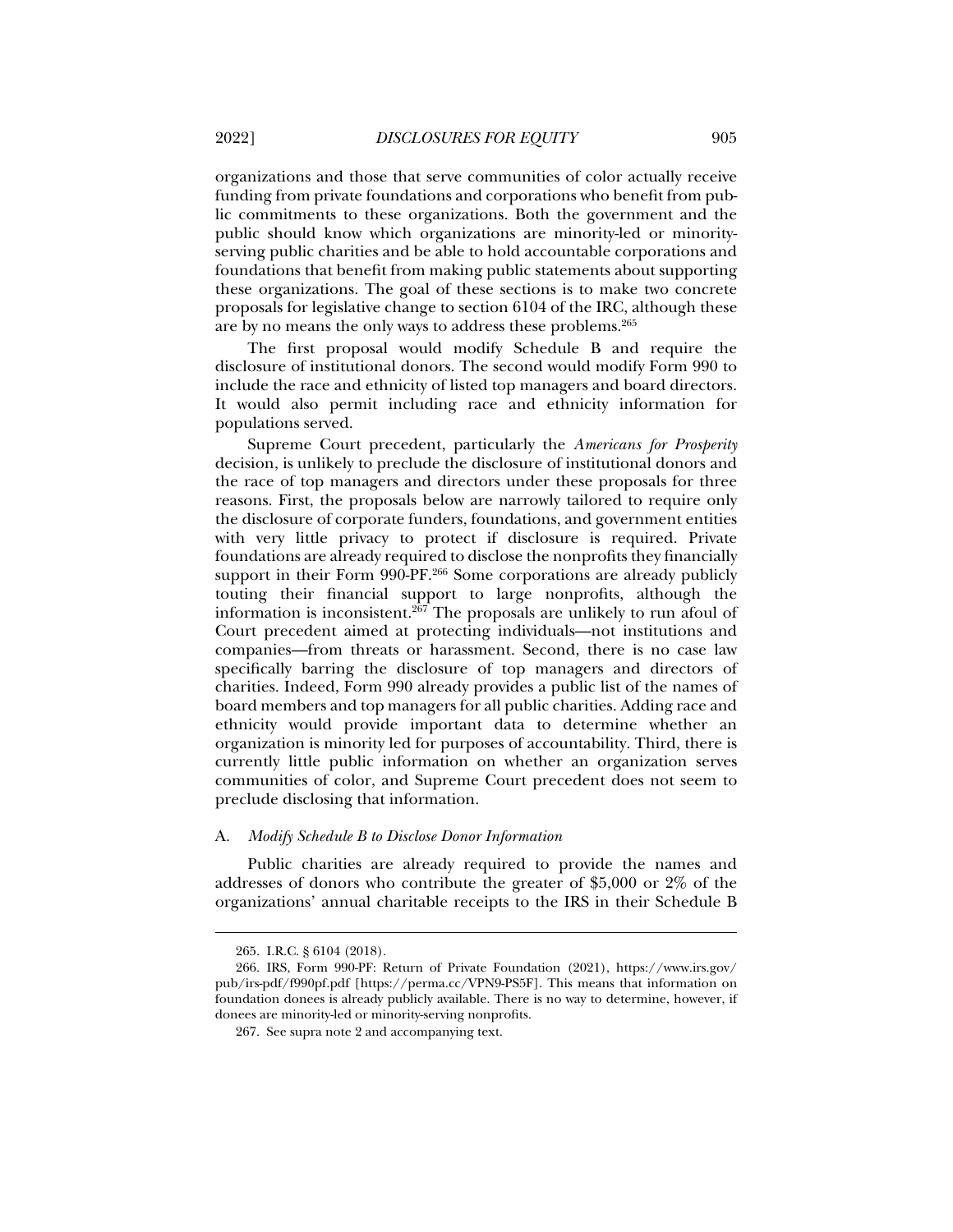filings.268 For organizations that receive 33.3% of their support from the government or public—which is most of these charities—they need only report donors who contribute 2% or more of the organizations' annual contributions.269 This means that donor lists for publicly supported charities would be relatively small. Turning back to EJI, discussed in Part I, its revenue from contributions in 2018 was about \$30 million, $270$  which means that it needs to only disclose donors who contributed a minimum of \$60,000 that year. The list of Schedule B donors will likely be small, especially for charities with sizable revenues.

While Schedule B donor information is kept confidential from public disclosure,<sup>271</sup> all other information on Schedule B, including the amount contributed and the description of noncash contributions, is made available for public inspection unless the information clearly identifies the contributor. Schedule B has three parts, but only parts I and II are applicable to  $501(c)(3)$  public charities.<sup>272</sup> Part I requires a list of the names and addresses of contributors and a designation of the kinds of contributions given as either from a person (defined broadly as individuals, fiduciaries, partnerships, corporations, associations, trusts, and exempt organizations), payroll (employee donations from paycheck), or noncash donations. Part II requires further information about noncash property, including real estate and stocks.

First, the IRS, through its broad disclosure authority, should require, or Congress should authorize the IRS to require, the disclosure of Schedule Bs for charities. To prevent running afoul of the constitutional protection of the freedom of association and concerns about donor privacy and a chilling effect, two provisions should follow. The first is that individuals should be omitted from publicly disclosed Schedule Bs. Only corporations, foundations, and government entities—including state and local government donors—should be listed and disclosed on Schedule Bs. The second is that the provision that requires charities to list only donors that give the greater of \$5,000 or 2% of an organization's annual receipts should be removed. In other words, it should not matter whether Amazon is donating \$10,000 or \$3 million to EJI in 2021. If Amazon, a corporate

 <sup>268.</sup> See supra notes 177–178 and accompanying text.

 <sup>269.</sup> See Molly F. Sherlock & Jane G. Gravelle, Cong. Rsch. Serv., R40919, An Overview of the Nonprofit and Charitable Sector 28 (2009), https://sgp.fas.org/crs/misc/ R40919.pdf [https://perma.cc/W52U-5JM5] ("[G]overnment grants and payments to charitable organizations were \$351 billion, or 29% of charitable organizations' total revenue [in 2005]."); Giving Statistics, supra note 77 (noting that the public is responsible for most annual donations).

 <sup>270.</sup> EJI, Form 990, supra note 79, at 1.

 <sup>271.</sup> Schedule B is publicly available for private foundations who file Form 990-PF, section 527 political organizations, and political action committees (PACs) that file Form 990 or 990-EZ.

<sup>272.</sup> Part III applies to section  $501(c)(7)$ , (8), or (10) organizations that received contributions exclusively for religious, charitable, or other applicable purposes during the tax year. IRS, Schedule B, supra note 178, at 1.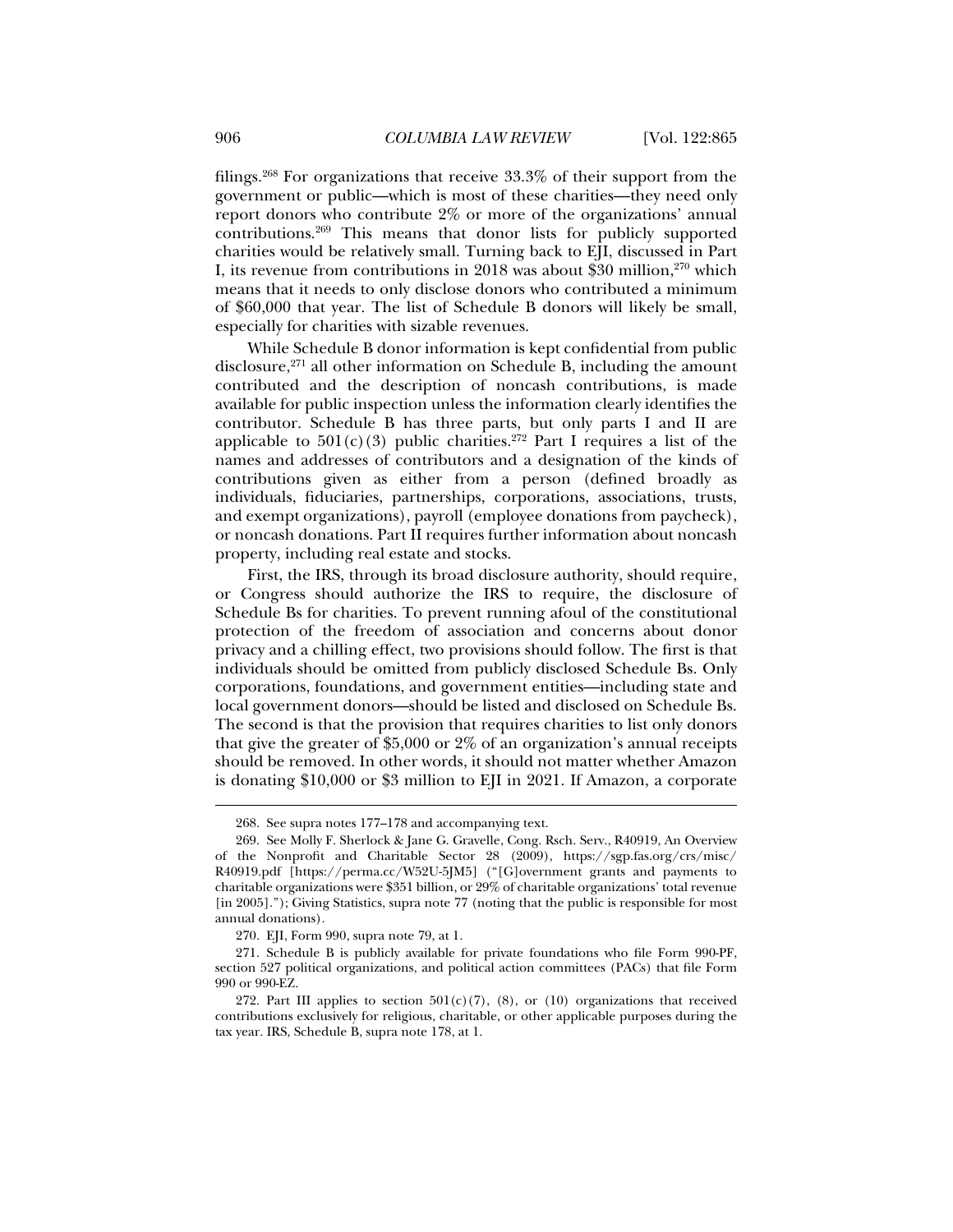donor, contributes to EJI, that fact should be publicly disclosed. Removing the \$5,000 or 2% limit ensures that public commitments to donate certain dollar amounts can be tracked. For example, if Amazon publicly commits to donating \$5 million to minority-led organizations, the public can track whether the donated amount yields the promised amount even where dollar amounts are small compared to the organization's annual receipts.

Second, the law should allow an opt-out provision for charities that consider themselves to be "controversial" and can prove that disclosing their corporate or foundation donors would chill the freedom of association and effectively cut them off from much needed private funding. This means that the default would be disclosure, but specific organizations can opt out of disclosure if they believe there can be a chilling effect. To opt out, an organization would need to submit proof of a chilling effect to the IRS to make its disclosure confidential. The standard of proof should not be too stringent. A chilling effect should include any *evidence* of a relationship between an institutional donor's dollars going to an organization and an adverse effect, such as evidence that customers are boycotting a brand because of a company's donations to an organization or where a corporation or private foundation refuses to donate to an organization because it is concerned about publicly associating with the organization.

It is, however, unlikely that the opt-out provision would apply to many organizations if Justice Sotomayor's and Justice Kagan's declarations were true that most donors want to publicly disclose their donations.<sup>273</sup> The optout provision would also require actual evidence rather than speculation of a chilling effect. In any event, requiring charities to disclose only institutional donors is more likely to withstand exacting scrutiny under Supreme Court precedent because institutional donors who already provide public information about their donations—as opposed to individual donors—are less likely to have their privacy rights infringed by a narrowly tailored disclosure requirement.

#### B. *Modify Form 990 to Require Race and Ethnicity Data*

Making Form 990's Schedule B publicly available would not resolve the lack of data on the race of those who run charities or the communities they serve. Therefore, the second proposal is to require the inclusion of race and ethnicity of top managers, board members, and communities served in Form 990. Currently, part VII of Form 990 requires the names and compensation of board members and top management, including the CEO.274 This information is publicly available. The IRS can either include an additional column in Form 990 to add information on the race and

 <sup>273.</sup> See supra notes 225–227 and accompanying text.

 <sup>274.</sup> IRS, Form 990 Instructions, supra note 107, at 25–42.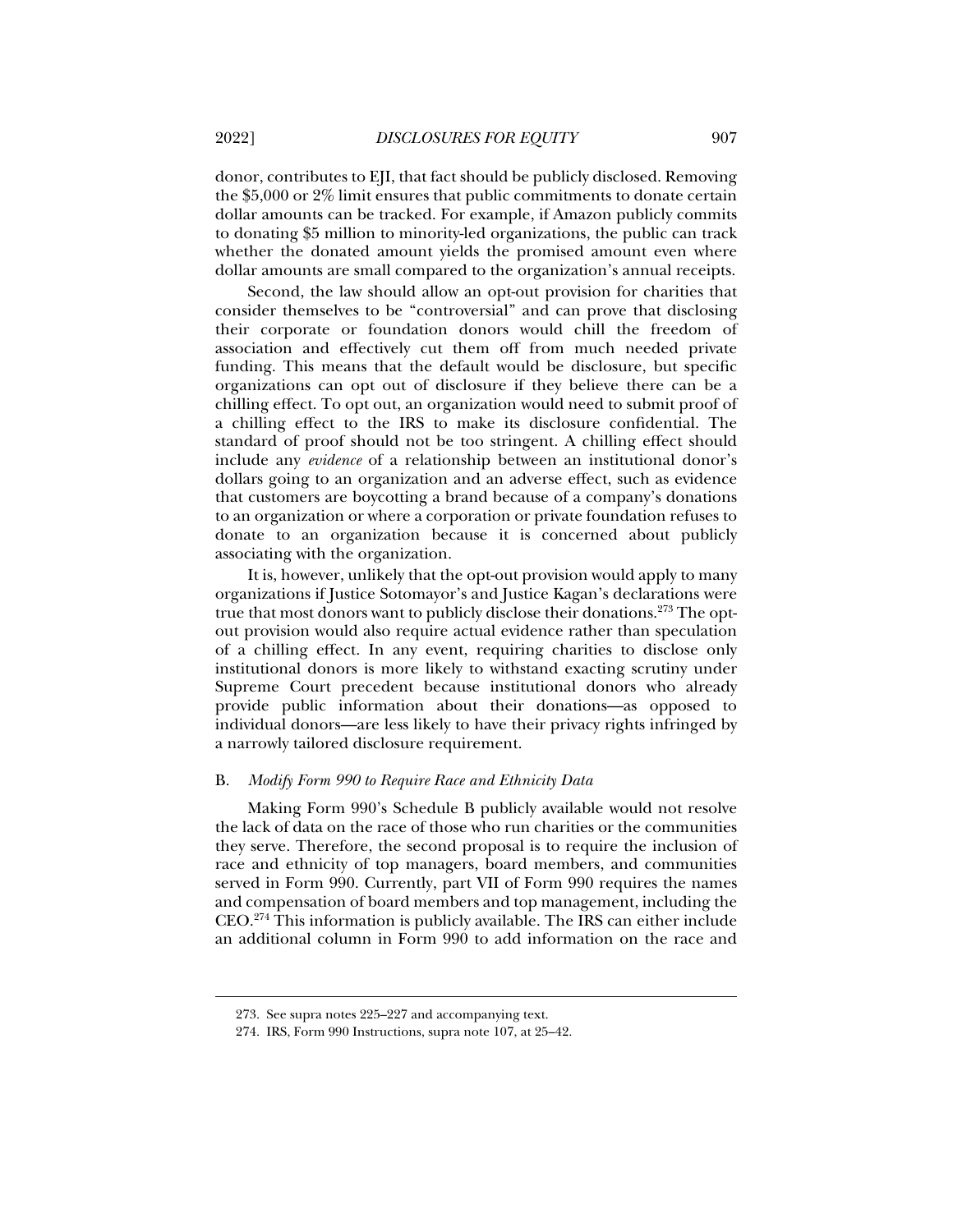ethnicity of each listed individual or create a new Schedule for both the current part VII of Form 990 and race data. Either option would work.

Form 990 should also incorporate qualitative and quantitative data on the race and ethnicity of populations served. As Part I discusses, an organization like EJI currently provides qualitative data on its Form 990 making it clear that its clients are racial and ethnic minorities. Coalition for the Homeless, on the other hand, does not currently include the demographics of its client population on its Form 990. Organizations should track the demographics of their client populations if they do not already do so and be required to report that information on Form 990. Organizations whose client populations are diffuse or not well defined such as environmental groups advocating for communities of color should provide general descriptions of beneficiaries of the organizations' advocacy efforts. By requiring data on populations served, Form 990 data can become more uniform across the board, rather than having some charities include race information on clients while others omit the data.

In sum, this Article proposes modifying Schedule B to only require the public disclosure of institutional donors. Form 990 should also be modified to include race and ethnicity data on those who run nonprofit charities and client populations served. These changes are narrowly tailored to achieve the end of increasing funding to underfunded minority-led and minority-serving charities.

#### C. *Costs, Enforcement, and Funding*

This section considers potential costs of the two proposals calling for publicly disclosing donor and race data. It then addresses enforcement concerns and how to nudge donors to fund minority-led and minorityserving organizations even after disclosures are realized.

1. *Potential Costs of Disclosing Donor and Race Data*. — Most scholarship and commentary on the benefits of donor disclosure have been in the campaign finance context because campaign finance has the most robust legal doctrine on mandatory donor disclosures.275

Professors Richard Briffault and Lloyd Hitoshi Mayer have argued that disclosure in the electioneering context is unlikely to deter large donors who have significant interests in government decisionmaking and view campaign contributions as a cost of doing business.276 Disclosure can, however, chill contributions from individuals who do not want their views or affiliations broadcast over the internet to the rest of the world.<sup>277</sup> This

 <sup>275.</sup> See Richard Briffault, Reforming Campaign Finance Reform: A Review of *Voting With Dollars*, 91 Calif. L. Rev. 643, 652 (2003) (reviewing Ackerman & Ayres, supra note 237) (discussing the extensive legal doctrine on campaign finance disclosure).

 <sup>276.</sup> Id. at 655; Lloyd Hitoshi Mayer, Disclosures About Disclosure, 44 Ind. L. Rev. 255, 281 (2010).

 <sup>277.</sup> Briffault, supra note 275, at 655.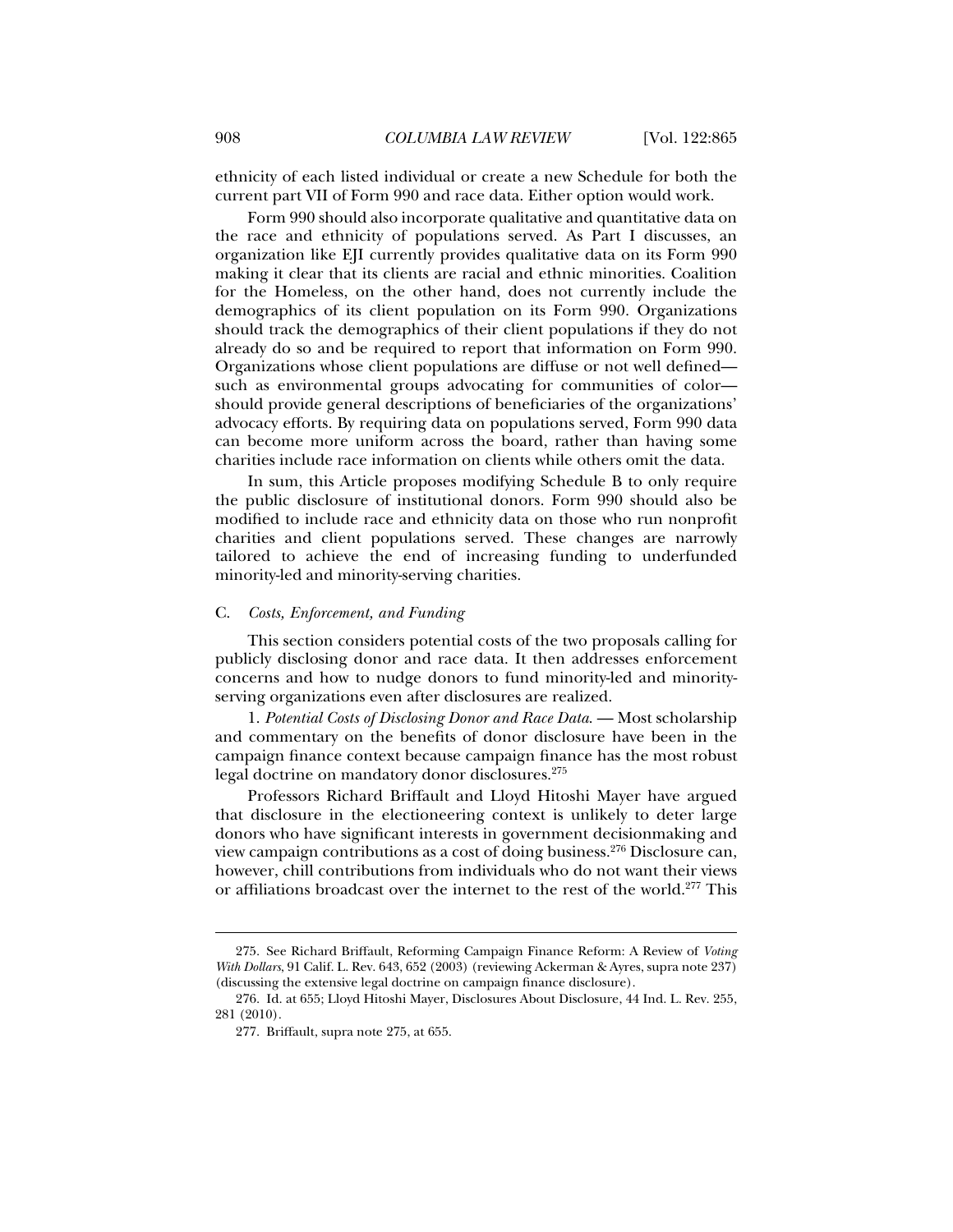view is consistent with the *NAACP* line of cases, which aim to protect individual members of nonprofit organizations.

Corporate, private foundation, and government disclosures are unlikely to have the chilling effect the Supreme Court is often concerned about when it strikes down disclosure requirements, such as with rank-andfile members of the NAACP or individual teachers. Private foundations already disclose their donees, and corporations already disclose their donations with favorable responses from consumers that benefit them. Including government entities will likely have the same or similar effect as foundation disclosures. The proposals simply systematize disclosures in a way that would allow the public to monitor and hold entities accountable for racial capitalism and benefit organizations that serve communities of color.

Still, mandatory disclosures are not without costs. Even where mandatory disclosures can succeed in the context of corporate accountability and public information, they can be costly in terms of money, effort, and time or have unintended and undesirable consequences, such as driving out better regulation or potentially negatively impacting the people it purports to help.278 But in this context, voluntary disclosure methods will likely be more flawed because they are less likely to yield robust and systematic data.279

It is uncertain that modifying Schedule B and Form 990 to make donor and race data publicly available would be completely beneficial. After all, most government decisions are made under conditions of substantial uncertainty, in which the optimal choice depends on information about consequences that cannot yet be grasped fully even if research and analysis are conducted.280 There are costs and unintended consequences to consider.

The first is the administrative cost to charities that may be required to provide additional information and potentially submit two Schedule B attachments. The current Schedule B requires the names of all donors who contribute 2% or more of the organization's annual revenue. For organizations with smaller revenues, that list can include individual donors. The Schedule B that this Article proposes would require disclosing all institutional donors to the public—corporations, foundations, and government—regardless of the percentage of their annual donations. This can be burdensome and create additional administrative tasks for some charities. Disclosing institutional donors, however, can also potentially

 <sup>278.</sup> Ben-Shahar & Schneider, supra note 101, at 651 (arguing that the extensive time, costs, and assumptions of disclosures can lead to unwanted consequences).

 <sup>279.</sup> See Estlund, supra note 27, at 405 (describing the limits of voluntary disclosures).

 <sup>280.</sup> See Matthew C. Stephenson, Information Acquisition and Institutional Design, 124 Harv. L. Rev. 1422, 1427 (2011) (stating that most governmental decisions are made under conditions of uncertainty); Cass R. Sunstein, Political Equality and Unintended Consequences, 94 Colum. L. Rev. 1390, 1390 (1994) (stating that many government regulations have unintended consequences that were not considered at the outset).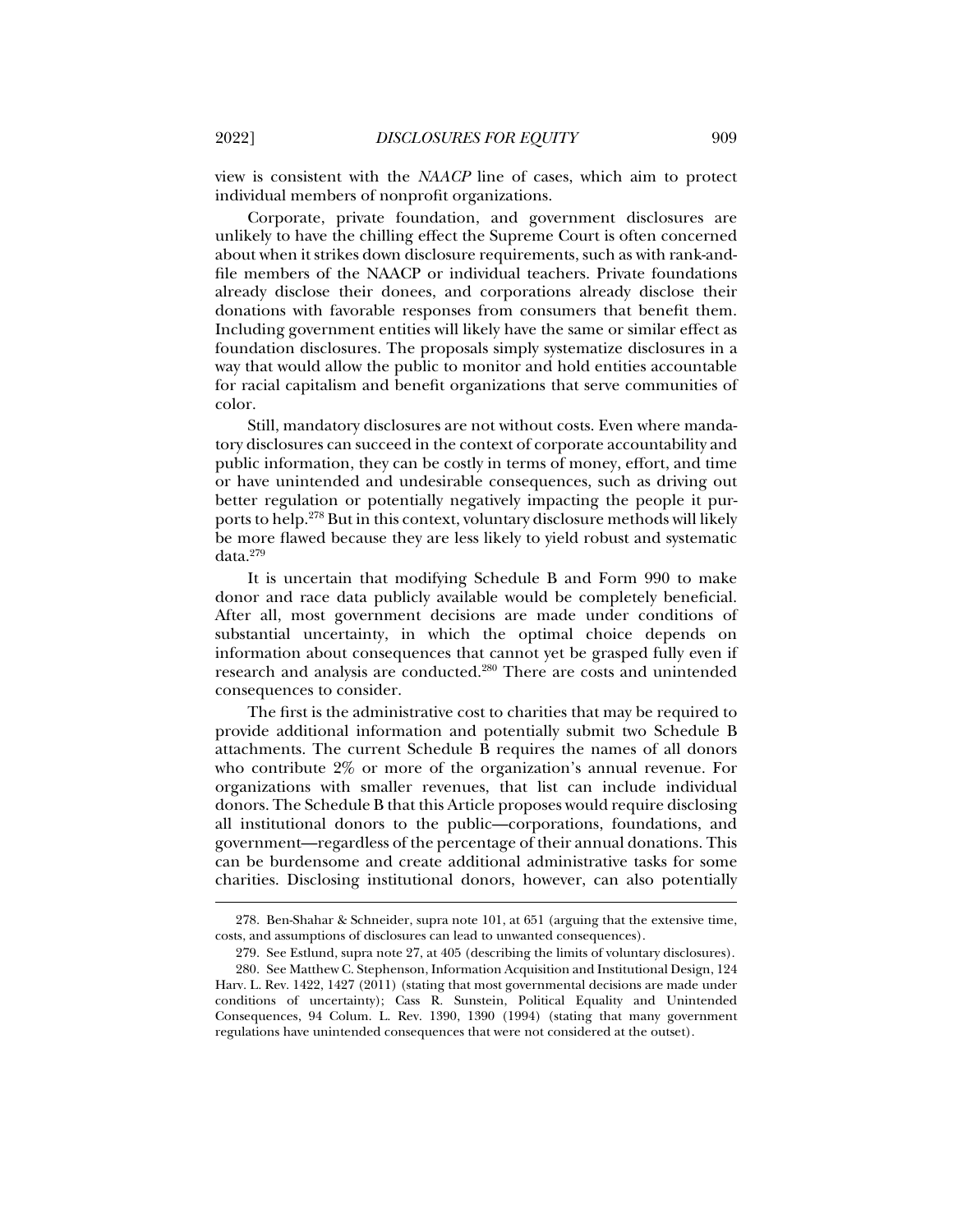lead to more funding for a charity, especially if it is a minority-led or minority-serving organization. Disclosing institutional donors will reveal which corporations and foundations actually followed through on their pledges to donate, which watchdog organizations can then use to hold these donors accountable and therefore lead to more funding for the organizations.

The second is the unintended consequence of a negative response from future administrations. Even if Congress makes these changes or the Biden Administration encourages the IRS to collect donor and race data for the socially beneficial purpose of potentially increasing funding to nonprofit organizations, the data can be exploited by a future government with less benign motives.<sup>281</sup> A future president would have the power to sign an executive order stating that minority-led organizations and charities that primarily serve communities of color would receive less government funding. This would significantly impact organizations that are already underfunded and struggling to survive. While this executive order would likely violate the Equal Protection Clause and therefore be unconstitutional, the language can send a signal and have a ripple effect on a range of governmental, nonprofit, and other institutional processes.<sup>282</sup> Despite this potential risk, the benefit of disclosure still outweighs the risk of pronouncements that will likely be found unconstitutional. Congress can also minimize this unintended consequence by including a limit on the use of the data.

The third is the unintended consequence of a chilling effect. While hard to imagine at this point in history, it is possible that an organization that reveals that it disproportionately benefits communities of color could hurt its fundraising. And while it is unlikely, corporations in particular and potentially also foundations and government entities—can experience backlash for their decisions to donate to certain organizations. Companies can be boycotted, and decisions to donate to certain organizations that are economically favorable today may not be favorable a year from now. The risk is likely limited, however, because a nonprofit can choose to use the opt-out option by showing proof of backlash resulting from donating to a particular organization to the IRS on a yearly basis. Companies and foundations can also simply change course over time.

The fourth is a potential privacy cost from collecting race and ethnicity data. Data on race and ethnicity can be considered sensitive information, particularly for individual board directors and executives. However, since the names of individual board members and executives are

 <sup>281.</sup> See ACLU et al., supra note 254, at 6 (explaining the risks of potential misapplication and weaponizing of disclosed race data).

 <sup>282.</sup> See Exec. Order No. 13,950, 85 Fed. Reg. 60,683 (Sept. 28, 2020); see also Fabiola Cineas, Critical Race Theory, and Trump's War on It, Explained, Vox (Sept. 24, 2020), https://www.vox.com/2020/9/24/21451220/critical-race-theory-diversity-training-trump [https://perma.cc/S8FQ-SRAL] (describing the broader effect of the former President's executive order banning racial sensitivity training).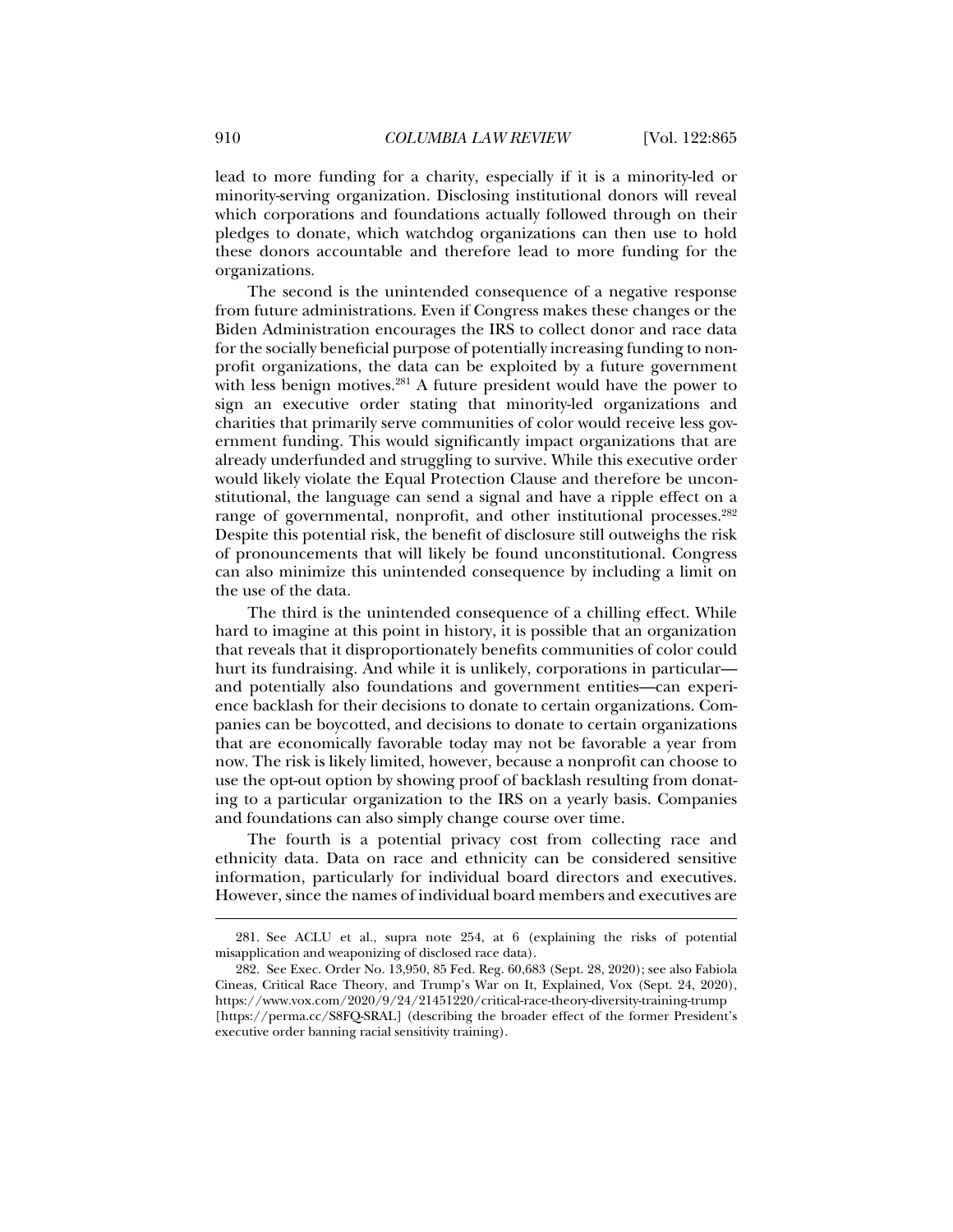already listed on Form 990, there is less of a privacy concern than if their names were not already public information.283

The fifth is that data collection on race and ethnicity in the United States is both complex and has racial origins. The historical motivations and origins of counting the nation's people and the racial undertones in past and present race and ethnicity data have been documented.284 Government agencies often collect race and ethnicity data in a similar manner as the census to make determinations on a range of political and social factors.285 For the past generation, the census has been under a lot of scrutiny.286 Recently, the U.S. Census Bureau has had to defend its ability to count the population accurately.<sup>287</sup> The Hispanic origin category in particular has historically been fraught with inaccuracies.<sup>288</sup> There have also been many discussions about the extension and deepening of

 285. See Margo Anderson & Stephen E. Fienberg, Race and Ethnicity and the Controversy Over the US Census, 48 Current Socio. 87, 87–88 (2000) (discussing the census's methodology for collecting racial and ethnic data for various policy purposes); Madiba Dennie & Thomas Wolf, The State of Census Lawsuits, Brennan Ctr. for Just. (Jan. 12, 2021), https://www.brennancenter.org/our-work/analysis-opinion/state-census-lawsuits [https://perma.cc/VN6A-4GTZ] (examining challenges to the 2020 census by various organizations fueled by social and policy concerns).

 286. See, e.g., Felicity Barringer, On Weekend for Counting, Census Itself Is Under Scrutiny as Never Before, N.Y. Times (Apr. 1, 1990), https://timesmachine.nytimes.com/ timesmachine/1990/04/01/340690.html?pageNumber=26 (on file with the *Columbia Law Review*) (tracing several decades of scrutiny levied on the census).

 287. See Press Release, Statement From U.S. Census Bureau Director Steven Dillingham: Delivering a Complete and Accurate 2020 Census Count, U.S. Census Bureau (Aug. 3, 2020), https://www.census.gov/newsroom/press-releases/2020/delivering-completeaccurate-count.html [https://perma.cc/WGU7-LWJZ] (defending the 2020 census's methodology).

 288. See, e.g., John R. Logan, How Race Counts for Hispanic Americans, *in* The Afro-Latin@ Reader: History and Culture in the United States 471, 471–72 (Miriam Jiménez Román & Juan Flores eds., 2010) (assessing the racial differences among Latinx Americans and the lack of identity categories for this population); G. Cristina Mora, Cross-Field Effects and Ethnic Classification: The Institutionalization of Hispanic Panethnicity, 1965 to 1990, 79 Am. Soc. Rev. 183, 183 (2014) (explaining how the Hispanic category emerged on the census).

 <sup>283.</sup> Some might consider the public availability of race and ethnicity to be controversial. See, e.g., Brody, supra note 147, at 204 (describing the privacy interests and concerns of charitable donors). A potential alternative to disclosing the race and ethnicity of individual managers and board members is to require aggregate reporting.

 <sup>284.</sup> See, e.g., Christine B. Hickman, The Devil and the One Drop Rule: Racial Categories, African Americans, and the U.S. Census, 95 Mich. L. Rev. 1161, 1171 (1997) (tracing the nation's racialized history of categorizing nonwhite individuals to current discussions of a multiracial self-identification category on census forms); Naomi Mezey, Erasure and Recognition: The Census, Race and the National Imagination, 97 Nw. U. L. Rev. 1701, 1702–03 (2003) (discussing the way racial data collection both shapes identities and is influenced by historical conceptions of racial identity).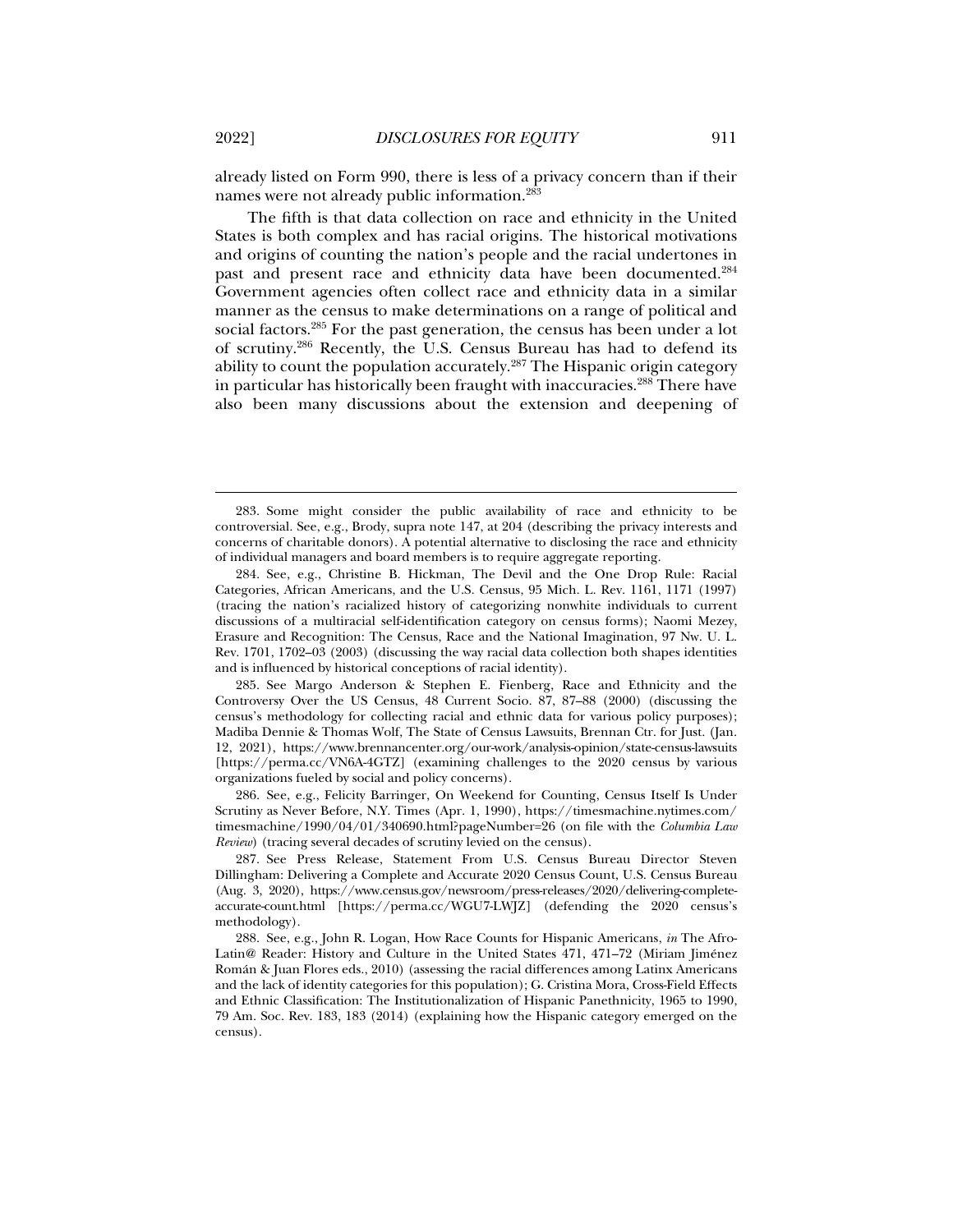statistical information on the race and ethnic characteristics of the population and advocacy for more specific classifications.289

Prior to the 2000 census, individuals were allowed to choose only one racial category.290 Beginning in 2000, individuals were allowed to select from among six different Asian groups in addition to "Other Asian," with the option to write in a specific group.<sup>291</sup> Individuals have also had the option to choose more than one race.<sup>292</sup> People who choose two or more races in their answer to the race question are included in the multiple-race population.293 For the first time, the 2020 census allowed individuals who chose white, Black, or African American for their race to give more information about their origins, such as German, Lebanese, African American, Jamaican, Haitian, Nigerian, Ethiopian, or Somali.<sup>294</sup> These are all welcome changes and can be incorporated in the new Form 990 race data. Ultimately, the realities of the relationship between data collection and race and ethnicity would not impact data collection in Form 990. Still, this history and contemporary issue is worth noting.

Finally, there is the potential, although unlikely, of gaming the system that may initially be detrimental to minority communities but will likely reverse itself. Consider the possibility that, in order to receive additional funding, an organization that does not serve communities of color fills its board with racial and ethnic minorities who are not active members of the organization. This minority-led organization may at first have little positive impact on communities of color. It is probable, however, that because of minority presence on the board, the organization would become more responsive to serving communities of color.295 Even if it does not, increasing racial and ethnic diversity on nonprofit boards is a positive unintended outcome.296

 <sup>289.</sup> Anderson & Fienberg, supra note 285, at 92 (discussing scholarly and public debate on the salience of race and ethnicity as social markers).

 <sup>290.</sup> See Kim Parker, Juliana Menasce Horowitz, Rich Morin & Mark Hugo Lopez, Multiracial in America: Proud, Diverse and Growing in Numbers, Pew Rsch. Ctr. (June 11, 2015), https://www.pewresearch.org/social-trends/2015/06/11/multiracial-in-america/ [https://perma.cc/W53Y-47X2] (noting that the Census Bureau first started allowing people to choose more than one racial category in 2000).

 <sup>291.</sup> Anna Brown, The Changing Categories the U.S. Census Has Used to Measure Race, Pew Rsch. Ctr. (Feb. 25, 2020), https://www.pewresearch.org/fact-tank/2020/02/25/thechanging-categories-the-u-s-has-used-to-measure-race/ [https://perma.cc/45CH-YFMF].

 <sup>292.</sup> See Debra Thompson, Making (Mixed-)Race: Census Politics and the Emergence of Multiracial Multiculturalism in the United States, Great Britain and Canada, 35 Ethnic & Racial Stud. 1409, 1413–14 (2012).

 <sup>293.</sup> See generally id. (discussing the movement for allowing respondents to choose more than one racial category).

 <sup>294.</sup> Race/Ethnicity and the 2020 Census, Jason Jurjevich (Mar. 23, 2019), https://www.jasonjurjevich.com/census-2020-faces/raceethnicity-and-the-2020-census [https://perma.cc/2RHN-ZF2H].

 <sup>295.</sup> See Adediran, Racial Allies, supra note 11, at 2162.

 <sup>296.</sup> See id.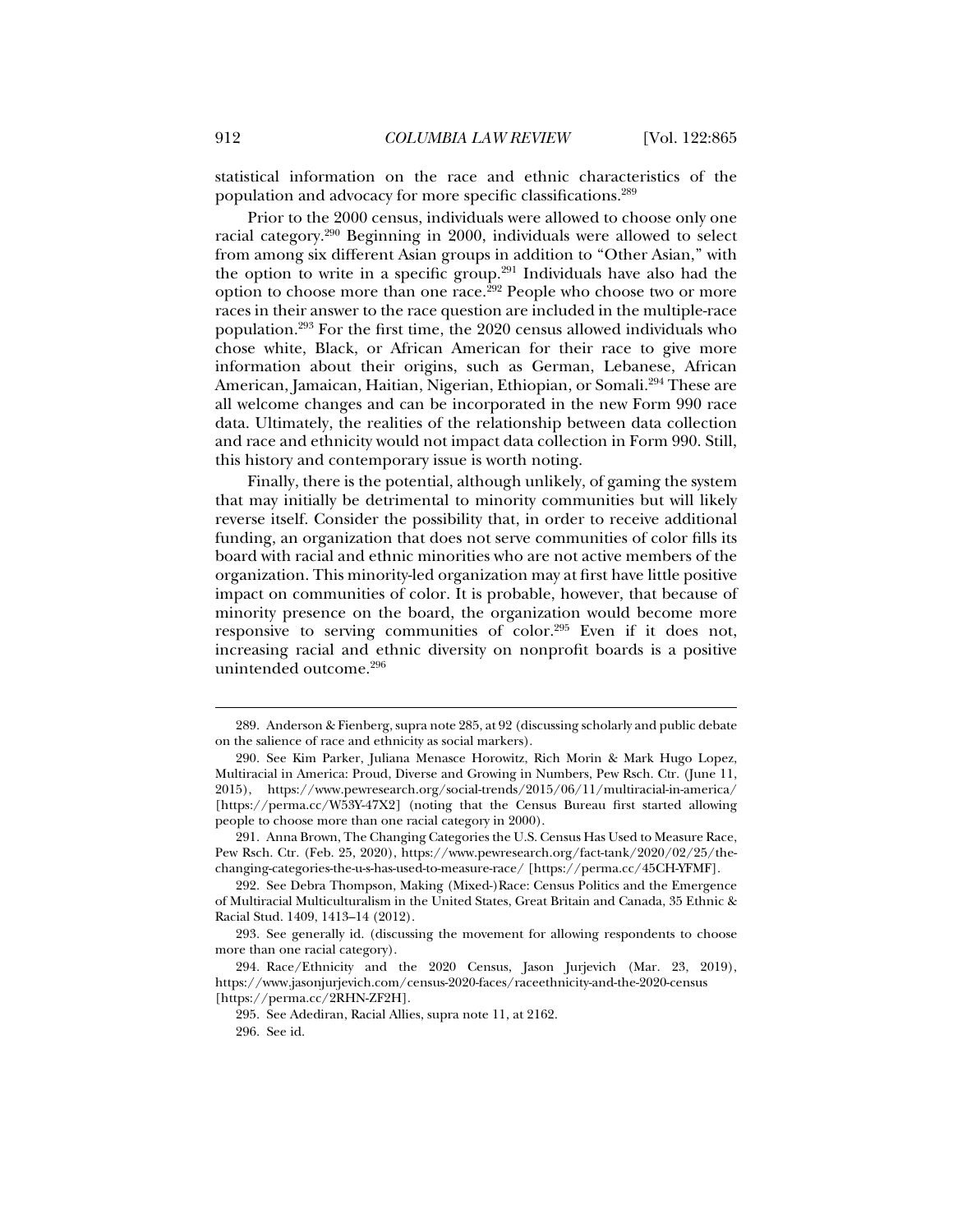To protect individual privacy, the new Form 990 should have an optout provision for organizations that can show with some evidence that they or their institutional donors have been or can be harassed by disclosing their donors or the race of their board members and top executives.

2. *Enforcement*. — Once the problem of lack of data is resolved—that is, Congress acts and requires charities to disclose their institutional donors and the race of their top managers—there is the second layer of having mechanisms in place to increase and sustain funding to minorityled and minority-serving nonprofit organizations. There are a few avenues for collecting donor and race data for public charities. One is through the IRS as part of its tax-exempt regulations. A second option is through state AGs, who oversee charities within their states. A third option is through secretaries of states, with whom entities file their articles of incorporation. A fourth option is through a newly created entity. None of these avenues are foolproof, although the IRS remains the best option.

Public charities are established to serve the public, and the public is inherently interested in their dealings. It is not immediately clear, however, who would enforce the proposed changes to Schedule B and Form 990. It is therefore important to consider possible enforcement mechanisms and challenges.

The law generally relies on those with immediate interest in an enterprise administered by a fiduciary to engage in rule enforcement.<sup>297</sup> State corporate law vests enforcement of the fiduciary duties of for-profit corporate directors in its shareholders.298 Unlike a corporation with shareholders who have clear interests in its dealings, a nonprofit charity generally has no beneficiary who is sufficiently interested in holding the charity accountable.<sup>299</sup>

Consequently, the question of who has standing to enforce a nonprofit charity's fiduciary duty of care in ensuring proper disclosure in its Form 990 and Schedule B can be rather complicated.<sup>300</sup> Four groups can, in theory, serve as potential plaintiffs in actions that charge a public charity's board directors with breaching their fiduciary duties: state AGs, executives of the nonprofit, donors, and those with a "special relationship" to the organization, including beneficiaries of its services.<sup>301</sup> No state has

 <sup>297.</sup> See Kenneth L. Karst, The Efficiency of the Charitable Dollar: An Unfulfilled State Responsibility, 73 Harv. L. Rev. 433, 436 (1960) (stating that the beneficiaries of an organization are typically relied upon to engage enforcement mechanisms when needed).

 <sup>298.</sup> Developments in the Law: Nonprofit Corporations, supra note 28, at 1594.

 <sup>299.</sup> Karst, supra note 297, at 436 (stating that there is typically no beneficiary of a charity who is in the position to call the charitable fiduciary to account).

 <sup>300.</sup> See Lloyd Hitoshi Mayer, Fiduciary Principles in Charities and Other Nonprofits, *in* The Oxford Handbook of Fiduciary Law 103, 118 (Evan J. Criddle, Paul B. Miller & Robert H. Sitkoff eds., 2019) (examining the issue of which individuals can enforce a charitable organization's fiduciary duties).

 <sup>301.</sup> Developments in the Law: Nonprofit Corporations, supra note 28, at 1594–95 (listing the individuals who can be identified as potential plaintiffs in actions that charge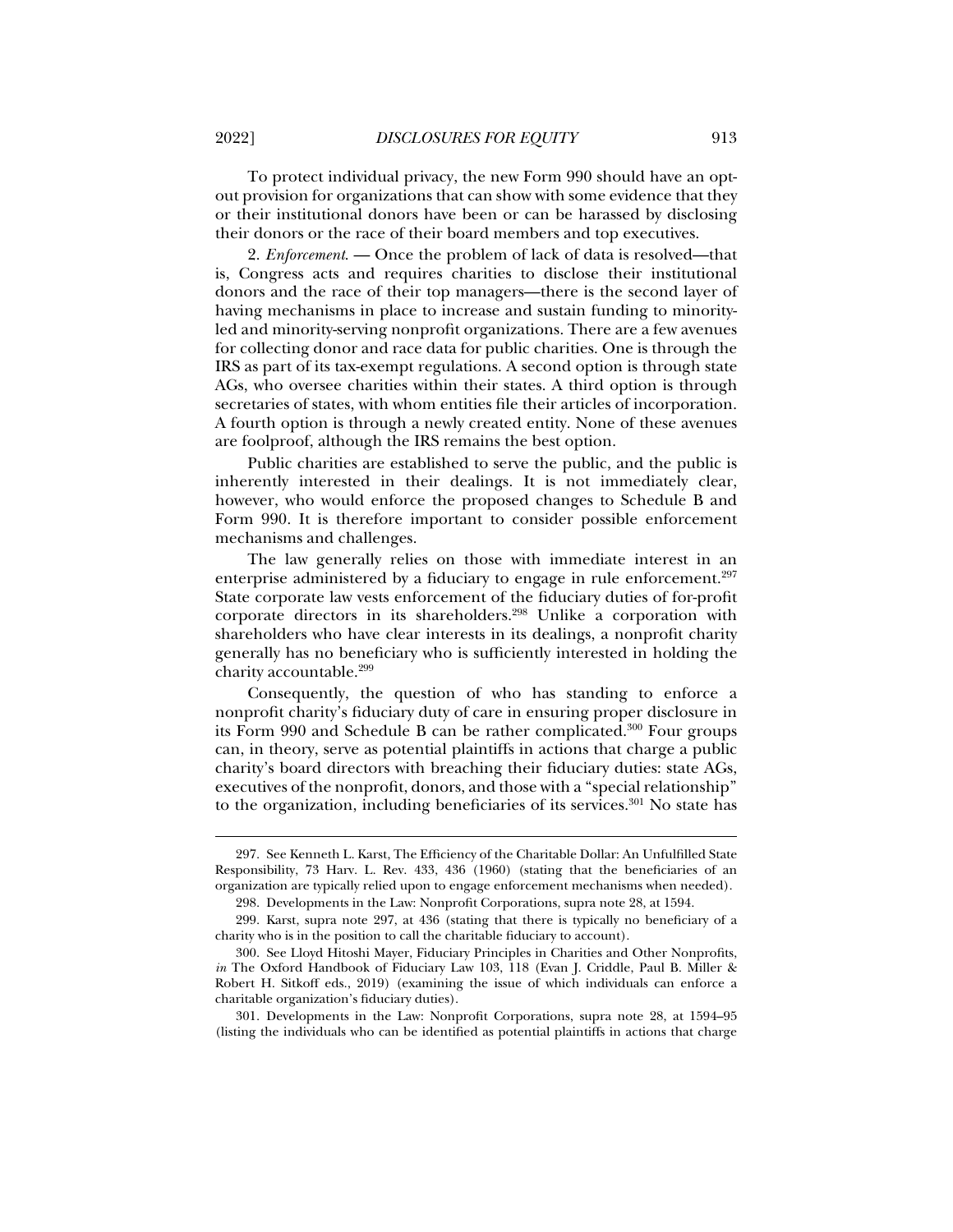legislatively conferred standing on persons who are not public officials or members of a nonprofit organization.<sup>302</sup> Members of the general public have no right to bring a lawsuit against a nonprofit director for breach of fiduciary duties.303 The rationale is that, without this limit on who can sue on behalf of a nonprofit organization, charities can be subjected to harassing litigation.<sup>304</sup> The first two groups—state AGs and executives have played a significant role in enforcing the duties of nonprofit board directors in general, but courts have regularly denied standing to donors and beneficiaries of services.305

Based on the current legal landscape, some courts have generally permitted state AGs to bring actions against nonprofit directors.306 To enforce accurate annual reporting of donor and race data, a state AG's office could monitor Form 990 and Schedule B filings to ensure that charities with majority racial-and-ethnic-minority leaders or charities that service communities of color are not underfunded in relation to white-led organizations or those who do not primarily serve communities of color and that corporations and foundations that publicly claim to financially support these organizations are doing so. It is very unlikely, however, that

 302. See O'Donnell v. Sardegna, 646 A.2d 398, 411 (Md. 1994) (stating that, if a nonprofit corporation is the vehicle for a trust, then standing is conferred by statute).

 303. Developments in the Law: Nonprofit Corporations, supra note 28, at 1595 (noting that statutes typically vest the power to enforce duties of charitable trusts in state AGs).

 304. Karst, supra note 297, at 449 (stating that members of the public at large cannot sue to enforce the duties of a charitable fiduciary because of the risk of harassing litigation).

 305. Id. at 446 (explaining that courts have been reluctant to give standing to charitable donors suing a benefactor).

 306. See, e.g., Lopez v. Medford Cmty. Ctr., Inc., 424 N.E.2d 229, 232 (Mass. 1981) (holding that the AG has the exclusive role to protect the public interest by bringing proceedings to correct abuses in the administration of a public charity).

nonprofits with breaching their fiduciary duties). Despite this fact, the Revised Model Nonprofit Corporation Act is silent on who might have a "special relationship." For other types of tax-exempt nonprofits, the Revised Model Nonprofit Corporation Act and several state statutes allow the members of a nonprofit organization to bring a derivative action for breach of fiduciary duty against the nonprofit's directors. But derivative suits by members of a nonprofit are relatively rare. See, e.g., Krukas v. AARP, Inc., 458 F. Supp. 3d 1, 10 (D.D.C. 2020) (declining plaintiff's claims of a beneficiary interest in AARP Trust despite the organization holding their insurance policies and premium payments). A member must have "the right to vote for the election of a director or directors." Revised Model Nonprofit Corp. Act  $\S 1.40(21)$  (1987); see also id.  $\S 6.30(a)(i)$  (stating that a proceeding may be brought by "any member or members having five percent or more of the voting power or by fifty members"); N.Y. Not-for-Profit Corp. Law § 623(a) (McKinney Supp. 1992) (declaring that an action may be brought by "five percent or more of any class of members"); Cal. Corp. Code §  $5142(a)(1)$  (1979) (allowing members to bring a lawsuit in the name of the organization). Employees of homeowner associations, which are often  $501(c)(4)$ ,  $501(c)(7)$ , or  $528$  organizations, have brought derivative suits against executives. See, e.g., McMillan v. Ryan Jackson Props., LLC, 753 S.E.2d 373, 375 (N.C. Ct. App. 2014) (describing condo owners suing a nonprofit condo association corporation); Sayyah v. O'Farrell, No. CA2000-06-017, 2001 WL 433789, at \*1 (Ohio Ct. App. Apr. 30, 2001) (describing members of a homeowner nonprofit organization that brought suit against its manager for alleged wrongdoing).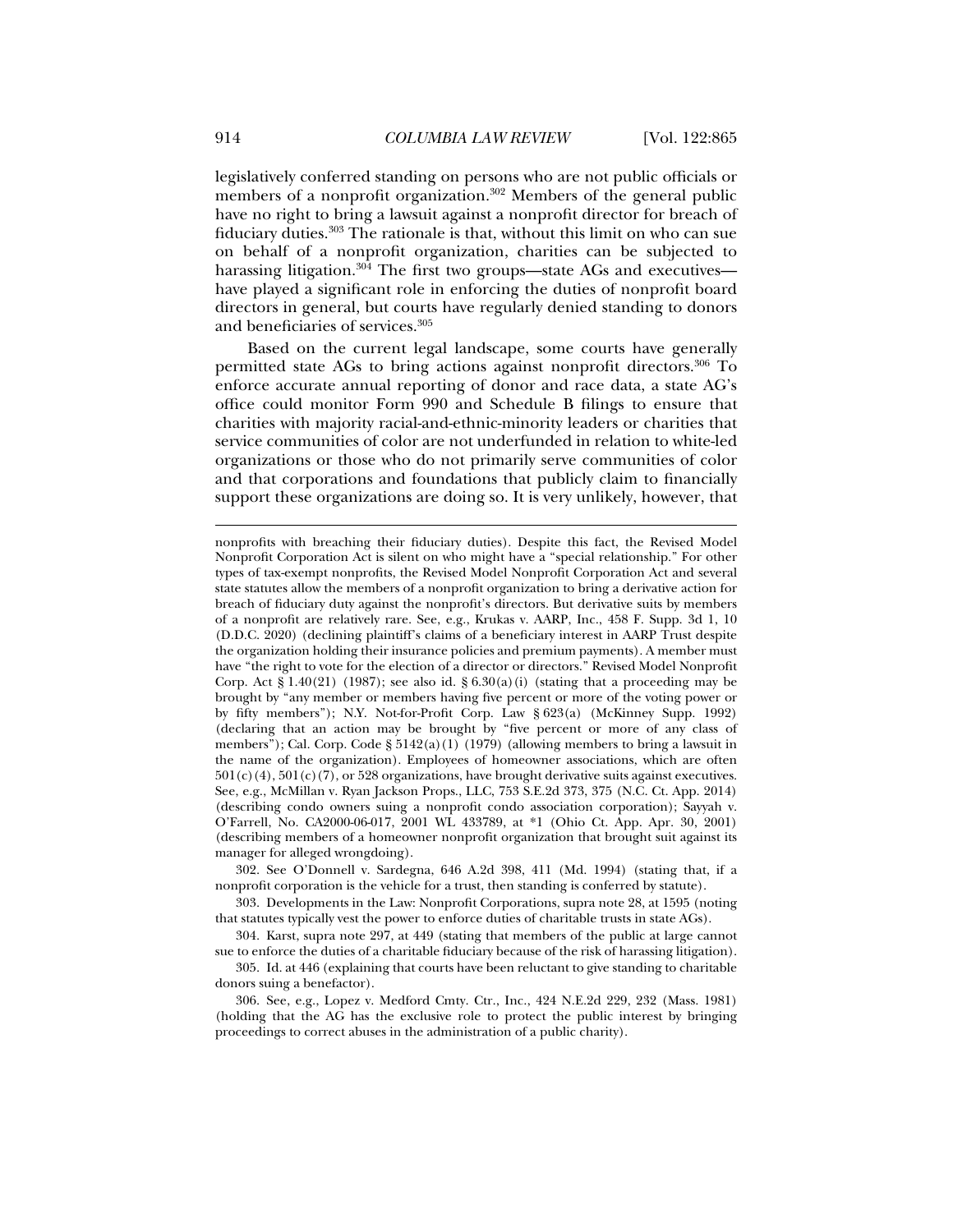any state's AG would bring a derivative lawsuit to enforce donor and race disclosure requirements because enforcement of nonprofit tax rules by state AGs is rare and AGs lack resources and incentives to uncover violations of fiduciary duties.<sup>307</sup>

Outside of the AGs, an organization's executives can also bring a derivative lawsuit against its directors for failing to report race and donor data. Here too, however, it is unclear that nonprofit charity executives would bring such legal actions for a number of reasons. First, the race data that are being collected are directly related to the top executives themselves. It is possible that some nonprofit executives would be inclined to enforce the requirement, especially if the organization's leadership is racially and ethnically diverse and reporting would benefit the organization from a funding perspective. On the other hand, top executives in nonprofit charities that are less racially and ethnically diverse may not want to disclose their race since doing so may not benefit them from a funding standpoint. Some executives may also have privacy concerns as discussed earlier and may prefer not to enforce the disclosure requirements at all.

In theory, other employees and clients of a nonprofit charity can bring a derivative suit—by virtue of their "special relationships" with the organization—against boards of directors for not providing race and donor data on Form 990 or Schedule B in order to ensure that the organization receives much needed funding. It is unclear, however, if a court would recognize staff and clients as potential plaintiffs in a derivative lawsuit on behalf of a nonprofit charity.308 Even in the unlikely event that a court grants staff and clients standing to sue boards of directors for noncompliance, without strong incentives, it is unlikely that staff members of a charitable nonprofit would bring such a derivative lawsuit. It is even more unlikely that a charity's beneficiaries would come together to sue board directors for noncompliance with disclosure requirements.

Finally, the IRS itself can attempt to police these disclosures by conditioning continued tax-exempt status on the disclosure of donor and race data or imposing a penalty for nondisclosure. The penalty would be

 <sup>307.</sup> See Evelyn Brody, Whose Public? Parochialism and Paternalism in State Charity Law Enforcement, 79 Ind. L.J. 937, 948 (2004) (stating that very few cases involving nonprofit fiduciary issues reach courts because of strong incentives to pursue reform over punishment); Developments in the Law: Nonprofit Corporations, supra note 28, at 1595– 96, 1600 (explaining that AGs typically lack the resources and incentives to uncover violations of fiduciary duties); Dana Brakman Reiser, Enron.org: Why Sarbanes-Oxley Will Not Ensure Comprehensive Nonprofit Accountability, 38 U.C. Davis L. Rev. 205, 219 (2004) (contending that, even when AGs enforce, they are focused on financial disclosures above other forms of organizational disclosures).

 <sup>308.</sup> See O'Donnell v. Sardegna, 646 A.2d 398, 405 n.7, 408–09 (Md. 1994) (listing eight decisions from other jurisdictions recognizing derivative suits by members of not-for-profit membership organizations but declining to extend standing to subscribers to nonprofit health plans). While this case involved a membership organization, which is distinct from a public charity, it still illustrates that courts might be unwilling to grant standing to parties such as members, clients, or staff.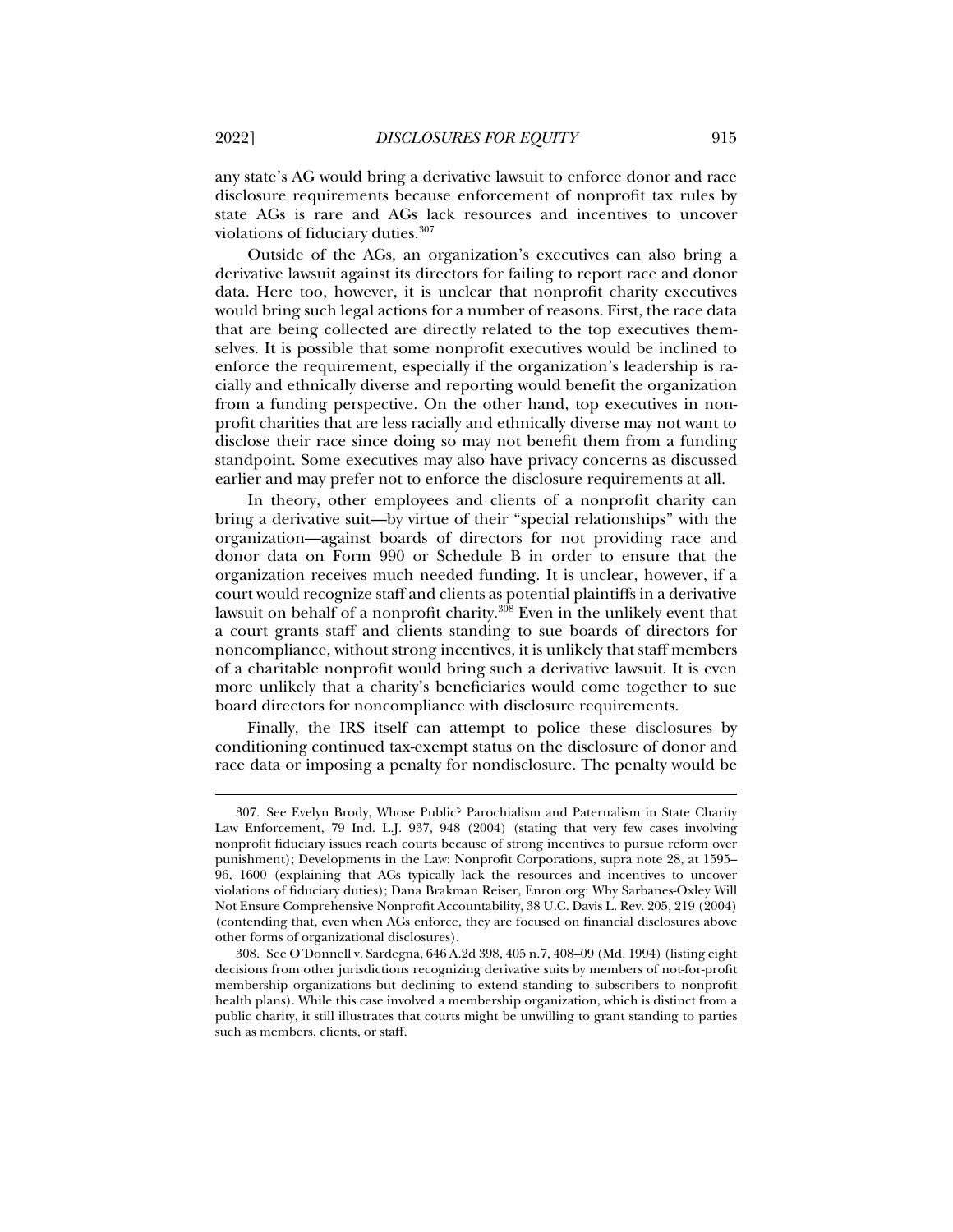akin to the current penalty for nondisclosure of Form 990, which states that an "organization [that] fail[s] to [disclose Form 990] may be subject to a penalty of \$20 per day for as long as the failure continues. There is a maximum penalty of \$10,000 for each failure to provide a copy of an annual information return."309 IRS oversight can work well in theory. Academics, however, have written much about the IRS's failings in maintaining oversight of tax-exempt organizations because of shrinking resources and growing responsibilities.<sup>310</sup>

Since underenforcement is generally an issue in tax-exempt nonprofits, these new proposals will likely not be an exception. Still, this Article takes the position that, relative to the other avenues, the IRS is the most efficient and effective option for the mandatory disclosure of donor and race data for public charities for two reasons.

First, the IRS has broad—although not limitless—authority to collect information deemed necessary for the administration of the federal tax law. In 2008, the IRS broadened its disclosure authority for tax-exempt organizations to include governance and management policies that are not required by the IRC.<sup>311</sup> While controversial, this move was meant to "promote standards of good governance, management and accountability" since the IRS "contributes to a compliant, healthy charitable sector by expecting the tax-exempt community to adhere to commonly accepted standards of good governance."312 Standards of good governance can be interpreted to include the equitable distribution of funds received by taxexempt organizations. It can also include the goal of increasing racial diversity on nonprofit boards. Even if the IRS is unable to expand its authority to collect donor and race data in this way, Congress can step in to allow donor disclosures and race data for top managers, board members, and communities served in publicly filed IRS tax-exempt forms.

Second, the IRS already collects donor information in Schedule B and the names of top managers and board members in Form 990. No other entity already houses this data. The modifications in Part IV call for publicly disclosing institutional donors that are already reported in

 <sup>309.</sup> Public Disclosure and Availability of Exempt Organizations Returns and Applications: Penalties for Noncompliance, IRS, https://www.irs.gov/charities-non-profits/ public-disclosure-and-availability-of-exempt-organizations-returns-and-applications-penaltiesfor-noncompliance#:~:text=Responsible%20persons%20of%20a%20tax,of%20an%20annual %20information%20return [https://perma.cc/2WUD-682R] (last updated Sept. 7, 2021).

 <sup>310.</sup> See, e.g., Lloyd Hitoshi Mayer, "The Better Part of Valor Is Discretion": Should the IRS Change or Surrender Its Oversight of Tax Exempt Organizations?, 7 Colum. J. Tax L. 80, 80 (2016) (discussing the IRS failing to conduct effective oversight of exempt organizations).

<sup>311.</sup> IRS, Governance and Related Topics— $501(c)(3)$  Organizations 1 (2008), https://www.irs.gov/pub/irs-tege/governance\_practices.pdf [https://perma.cc/JZ6Y-MWFU].

 <sup>312.</sup> Steven T. Miller, Comm'r, Tax Exempt and Gov't Entities, IRS, Remarks Before the Philanthropy Roundtable: The IRS's Role in an Evolving Charitable Sector 4 (Nov. 10, 2007), https://www.irs.gov/pub/irs-tege/philanthoropy\_roundtable1107.pdf [https://perma.cc/ T2RC-GP8V].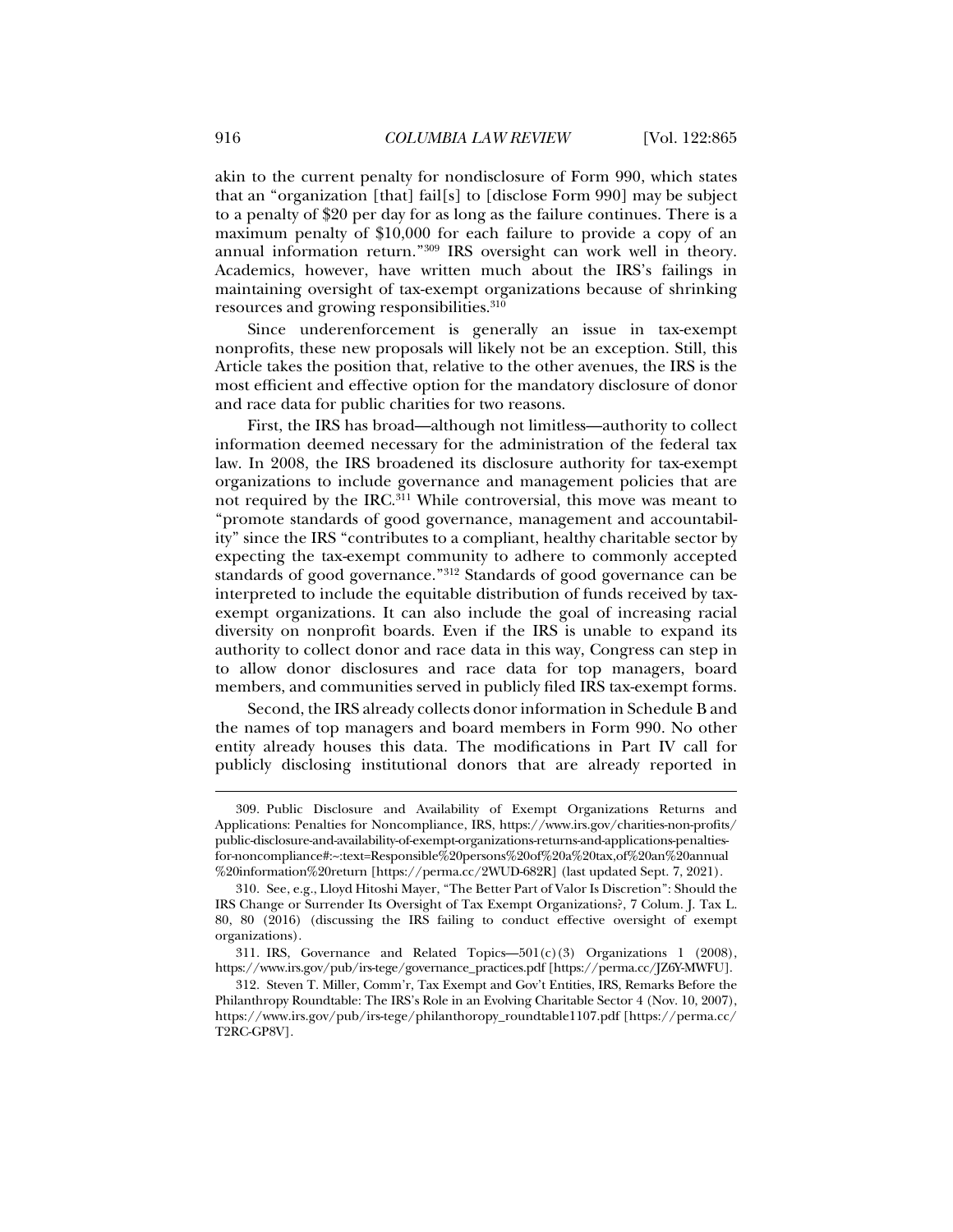Schedule B and adding race and ethnicity data to already publicly available information.

Below, section IV.C.3 discusses a series of private systems of enforcement that can all work in concert to move the system from disclosure to increasing funding to minority-led and minority-serving charities.

3. *From Disclosure to Funding*. — There are a number of mechanisms that can be put in place to move from merely having data about minorityled or minority-serving organizations and their donors to actually increasing funding to those organizations. The first is the role of private watchdog organizations. The second is establishing a certification program. The third is the role of the public at large.

a. *Private Watchdog Organizations*. — Nonprofit watchdog organizations, such as the Better Business Bureau (through its Wise Giving Alliance),<sup>313</sup> GuideStar (now Candid),<sup>314</sup> CharityWatch,<sup>315</sup> Charity Navigator, $316$  and Network for Good, $317$  are devoted to monitoring and rating the transparency and performance of nonprofit organizations. In general, these watchdogs are set up to assist donors to determine whom to support among the over one million  $501(c)(3)$  public charities dedicated to addressing similar issues.

But watchdog organizations have extended their roles beyond servicing donors to providing information to the public at large. Notably, Candid has begun working to nudge foundations and corporations to fund racial equity issues by providing updated news, analysis, and perspectives about philanthropical support for racial justice causes.<sup>318</sup>

Watchdog organizations are also repositories of Form 990 for public charities. These organizations have digitized Form 990s, making them available and accessible to all on the internet.<sup>319</sup> With donor and race data made publicly available, watchdog organizations can easily provide an annual analysis of funding to minority-led and minority-serving organizations. Importantly, these organizations can easily monitor

 <sup>313.</sup> Give.org: BBB Wise Giving All., https://give.org/ [https://perma.cc/4NKH-XEAC] (last visited Jan. 26, 2022).

 <sup>314.</sup> Candid, https://candid.org/ [https://perma.cc/C8V9-4DX6] (last visited Jan. 26, 2022).

 <sup>315.</sup> CharityWatch, https://www.charitywatch.org/ [https://perma.cc/X64R-Y6AH] (last visited Jan. 26, 2022).

 <sup>316.</sup> Charity Navigator, https://www.charitynavigator.org/ [https://perma.cc/ZR9X-PQSA] (last visited Jan. 26, 2022).

 <sup>317.</sup> Easily Understand Your Fundraising Campaign Results, Network for Good, https://www.networkforgood.com/all-in-one-platform/measurement-and-tracking/ [https://perma.cc/4G8H-3DVT] (last visited Jan. 26, 2022).

 <sup>318.</sup> Funding for Racial Equity, Candid, https://candid.org/explore-issues/racialequity [https://perma.cc/834B-AZDT] (last visited Jan. 26, 2022).

 <sup>319.</sup> See, e.g., 990 Finder, Candid, https://candid.org/research-and-verify-nonprofits/ 990-finder [https://perma.cc/F39S-L6JD] (last visited Jan. 26, 2022) (providing a database of Form 990s for private foundations, public charities, and other nonprofits).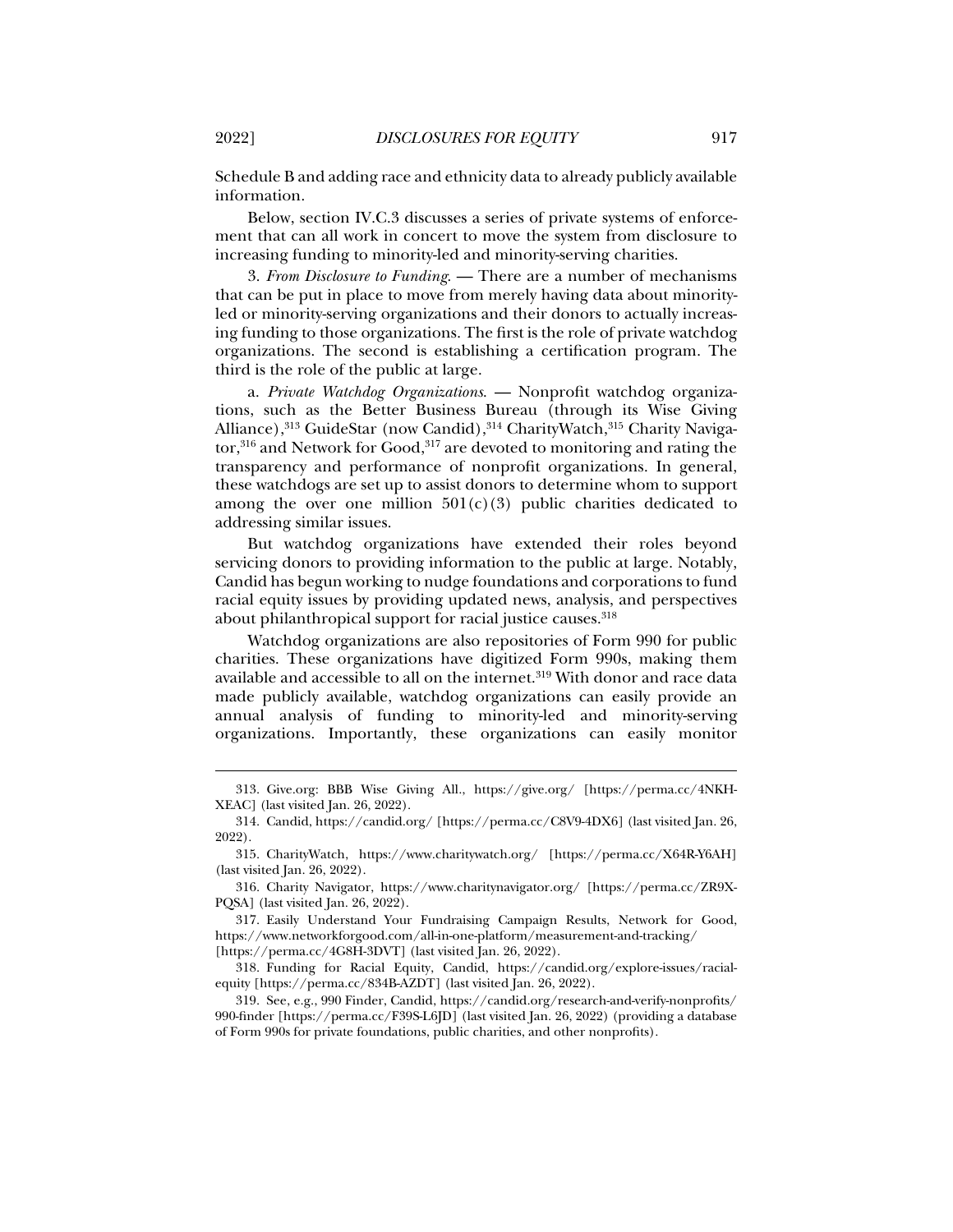foundation and corporate giving to minority-led and minority-serving organizations every year and over time. With the publicly available information provided by watchdog organizations, other constituents, including the media and the public through social media and other means, can call out institutional donors with inconsistencies by conducting a simple search on a watchdog organization's database matching institutional donors with charities.

In addition, it is possible that some organizations would submit Form 990 and Schedule Bs with inaccurate information even if the IRS requires disclosure.<sup>320</sup> Watchdog organizations can provide analysis of inaccuracies in the data. Watchdog organizations can also arm individual donors with data that can help to financially support minority-led or minority-serving organizations if they choose to. In 2020, individual donors comprised 69% of total giving to charitable organizations, so there is a need for this critical information for individual donors.<sup>321</sup>

b. *Certification Program*. — The second enforcement mechanism is to establish a certification program through a nonprofit organization. Certifications are a growing practice that corporations and firms use to signal their commitments to certain social values.<sup>322</sup> Empirical research on

 <sup>320.</sup> Even though Form 990 requires the signature of an organization's officer, under penalties of perjury, denoting that the officer has examined the form and that all of the information reported in it is "true, correct, and complete," empirical research has shown that organizations submit Form 990 with errors. See Froelich et al., supra note 148, at 248 (studying a sample of 350 nonprofit organizations' Form 990s and finding errors on the reporting of activities typically not considered a priority for nonprofits, including management expenses and commercial revenue sources, and fewer errors on programs, fundraising, and contributions); Gordon et al., supra note 146, at 30 (finding errors in Form 990 data for thirty-nine environmental organizations by comparing it to financial disclosures in audited statements).

 <sup>321.</sup> Nat'l Philanthropic Tr., supra note 1. One scholar has argued that individual donors seldom use publicly available tax disclosures to make decisions about whether to donate to a nonprofit organization. See Lumen N. Mulligan, What's Good for the Goose Is Not Good for the Gander: Sarbanes-Oxley-Style Nonprofit Reforms, 105 Mich. L. Rev. 1981, 1998 (2007) (arguing that "most donors do not investigate the financial or governance practices of nonprofit organizations before donating" due to the small scale of donations). Data on race and institutional donors, however, may generate a different reaction from individual donors than financial data.

 <sup>322.</sup> See Adediran, Relational Costs, supra note 38, at 395 (discussing particular certifications and how they signal an organization's commitment to social responsibility); Eldar, supra note 57, at 955–58 (discussing private certifications and concerns they may be misleading consumers). Examples include B Corp, Fair Trade, LEED, and Mansfield Diversity certification. About B Corp Certification, B Lab Glob., https://www.bcorporation.net/ en-us/certification [https://perma.cc/N5EN-BEYL] (last visited Jan. 26, 2022); Fair Trade Certification, Fair Trade Certified, https://www.fairtradecertified.org/business [https://perma.cc/KDR4-VAEL] (last visited Jan. 26, 2022); LEED Rating System, U.S. Green Bldg. Council, https://www.usgbc.org/leed [https://perma.cc/T578-B4VC] (last visited Jan. 26, 2022); Mansfield Rule 4.0, Diversity Lab, https://www.diversitylab.com/mansfieldrule-4-0/ [https://perma.cc/N2AU-J6U2] (last visited Jan. 26, 2022) (declaring the participation of 118 major law firms to the Mansfield Rule, a measure of whether law firms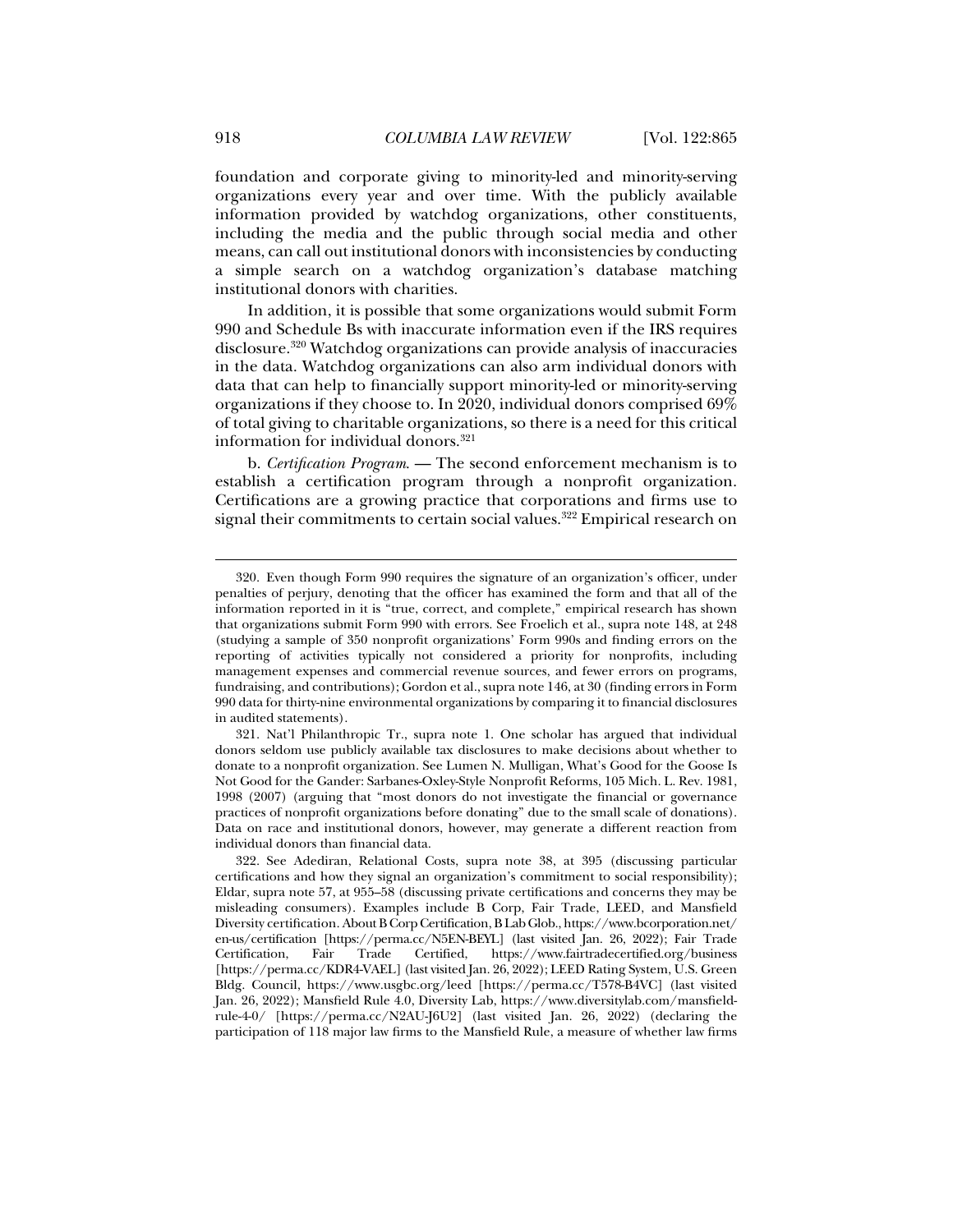the effectiveness of certifications is generally mixed.323 The certification program proposed here, however, is different from other certification programs because it is a means to obtain external funding, rather than a means to change internal processes within an organization. Its primary goal is to serve as a nudge for corporations and foundations to donate to minority-led and minority-serving organizations.

A nonprofit organization such as Giving Gap, formerly known as Give Blck—a new digital platform launched in September 2020 to connect Black-led nonprofits to funding by raising visibility—can be established as a certification entity.324 Currently, Giving Gap provides information on not only well-known national organizations but other Black-led nonprofit organizations.325 It allows members of the public to submit information on a nonprofit that fits the criteria for inclusion.326 Giving Gap can be expanded to include all minority-led and minority-serving organizations, or similar platforms can be created to encompass a wider range of minority nonprofits.

Taking year-by-year data from the watchdog organizations, the expanded Giving Gap or similar organization would issue certifications to corporations and foundations that are following through on their commitments. These certifications would publicly signal support to minority-led and minority-serving organizations.

Such certifications also have a critical role in addressing inequality even among minority-led and minority-serving organizations because of their media acclaim and reach. $327$  By increasing visibility to charities that

325. Giving Gap, supra note 324.

have "affirmatively considered at least 30 percent women, lawyers of color, LGBTQ+ lawyers, and lawyers with disabilities for leadership and governance roles").

 <sup>323.</sup> See, e.g., Malu Villela, Sergio Bulgacov & Glenn Morgan, B Corp Certification and Its Impact on Organizations Over Time, 170 J. Bus. Ethics 343, 354 (2021) (describing conflicting research on the impact of B Corp certification on socially responsible conduct).

 <sup>324.</sup> Giving Gap, https://www.givinggap.org/ [https://perma.cc/Q6VK-QFZW] (last visited Jan. 26, 2022); Give Blck: New Database Connects Donors to Black Nonprofits, Cision PR Newswire (Sept. 24, 2020), https://www.prnewswire.com/news-releases/give-blck-newdatabase-connects-donors-to-black-nonprofits-301137438.html [https://perma.cc/T2UM-27YA]. Groundswell Fund is another organization that does this on a limited scale by serving as a funding intermediary for organizations owned by women of color and trans and gendernonconforming people of color. Groundswell's Approach, Groundswell Fund, https://groundswellfund.org/groundswells-approach/ [https://perma.cc/K5RC-U8VL] (last visited Jan. 26, 2022).

 <sup>326.</sup> Thank You for Submitting to the Giving Gap Database, Giving Gap, Google Forms, https://forms.gle/5o8i3p3KBdtKYRWt7 (on file with the *Columbia Law Review*) (last visited Jan. 26, 2022).

 <sup>327.</sup> See Paul Sullivan, As Donations Shift in the Pandemic, New Databases Aim to Help, N.Y. Times (Sept. 25, 2020), https://www.nytimes.com/2020/09/25/your-money/ donations-social-causes-coronavirus.html (on file with the *Columbia Law Review*) (last updated June 15, 2021) (highlighting Give Blck's launch in September 2020 and reporting an uptick in donations to its featured organizations).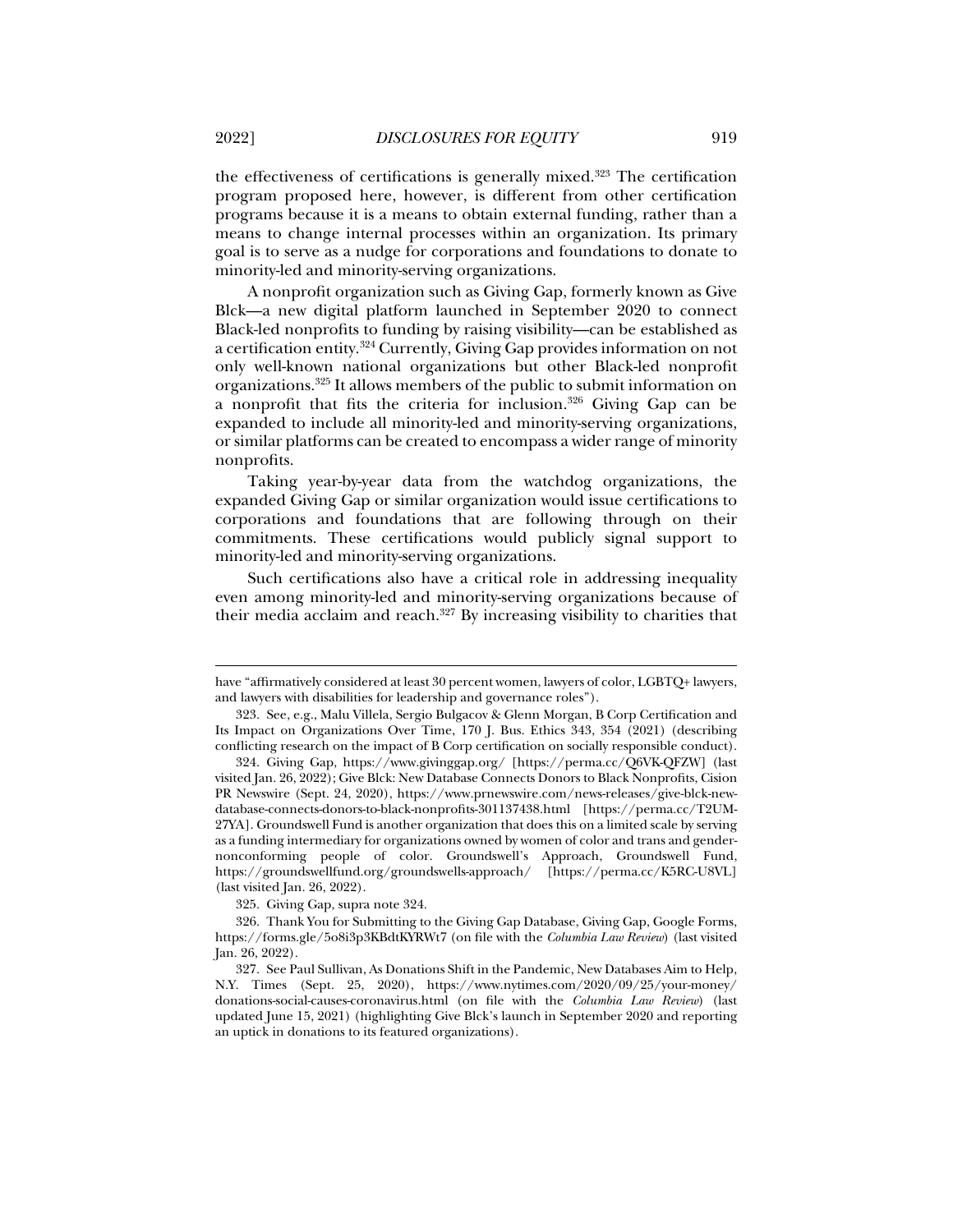are not well known or national in reach, disparities in funding between such charities and well-known charities can be mitigated.

To be sure, a certification program through Giving Gap or a similar organization is not a panacea: It is applicable largely to institutional and not individual donors. Institutional donors often respond to political, economic, and social pressures that individuals may not have. While certifications may be sufficient to sustain funding from Amazon or Google, individuals are unlikely to find certifications useful. This is where the public's role and social media are crucial to enforcing the nudge for both institutional and individual donors.

c. *The Role of the Public*. — While the public at large cannot bring a derivative lawsuit on behalf of a nonprofit organization, members of the public have a role to play in scrutinizing contributors in relation to public commitments about supporting minority-led and minority-serving organizations and raising awareness about racial inequality in philanthropy.328

Recently, the public has held corporations claiming to support racial justice issues accountable when their actions are inconsistent with public statements.329 Social media has strengthened public accountability and resulted in calls to boycott a number of brands. For example, Prada was forced to stop selling its \$550 monkey figurine after social media users called out a strong resemblance to racist caricatures historically used to dehumanize Black people.330 Similarly, after many decades of Quaker Oats knowing that its Aunt Jemima brand was built on racist imagery and its top executives resisting change, the company announced its decision to rebrand Aunt Jemima days after a TikTok video describing the brand's history was shared widely on social media.<sup>331</sup>

 <sup>328.</sup> See, e.g., Angel Hsu, Omar Malik, Laura Johnson & Daniel C. Esty, Comment, Mobilize Citizens to Track Sustainability, 508 Nature 33, 34–35 (2014) (advocating for the public to track sustainability); Jamillah Bowman Williams, Lisa Singh & Naomi Mezey, #MeToo as Catalyst: A Glimpse Into 21st Century Activism, 2019 U. Chi. Legal F. 371, 377 (discussing the proliferation of online social justice movements).

 <sup>329.</sup> See, e.g., Nick Corasaniti & David Gelles, Business Coalitions Speak Out Against Voting Restrictions in Texas, N.Y. Times (May 4, 2021), https://www.nytimes.com/2021/ 05/04/us/politics/microsoft-hp-patagonia-texas-voting-rights.html (on file with the *Columbia Law Review*) (last updated May 7, 2021) (illustrating how executives and companies have put pressure on Texan legislators to resist proposed restrictions on balloting); Hannah Denham, In Reversal, Starbucks Will Allow Employees to Wear 'Black Lives Matter' T-Shirts, Wash. Post (June 12, 2020), https://www.washingtonpost.com/business/2020/06/12/ starbucks-black-lives-matter/ (on file with the *Columbia Law Review*) (discussing public denouncement after Starbucks banned their employees from wearing Black Lives Matter shirts and a subsequent change in corporate policy).

 <sup>330.</sup> Chiara Albanese & Robert Williams, Prada Will Stop Selling \$550 Monkey Figure Decried as Racist, Bloomberg (Dec. 14, 2018), https://www.bloomberg.com/news/ articles/2018-12-14/prada-will-stop-selling-550-monkey-figure-decried-as-racist (on file with the *Columbia Law Review*).

 <sup>331.</sup> Tiffany Hsu, Aunt Jemima Brand to Change Name and Image Over 'Racial Stereotype', N.Y. Times (June 17, 2020), https://www.nytimes.com/2020/06/17/business/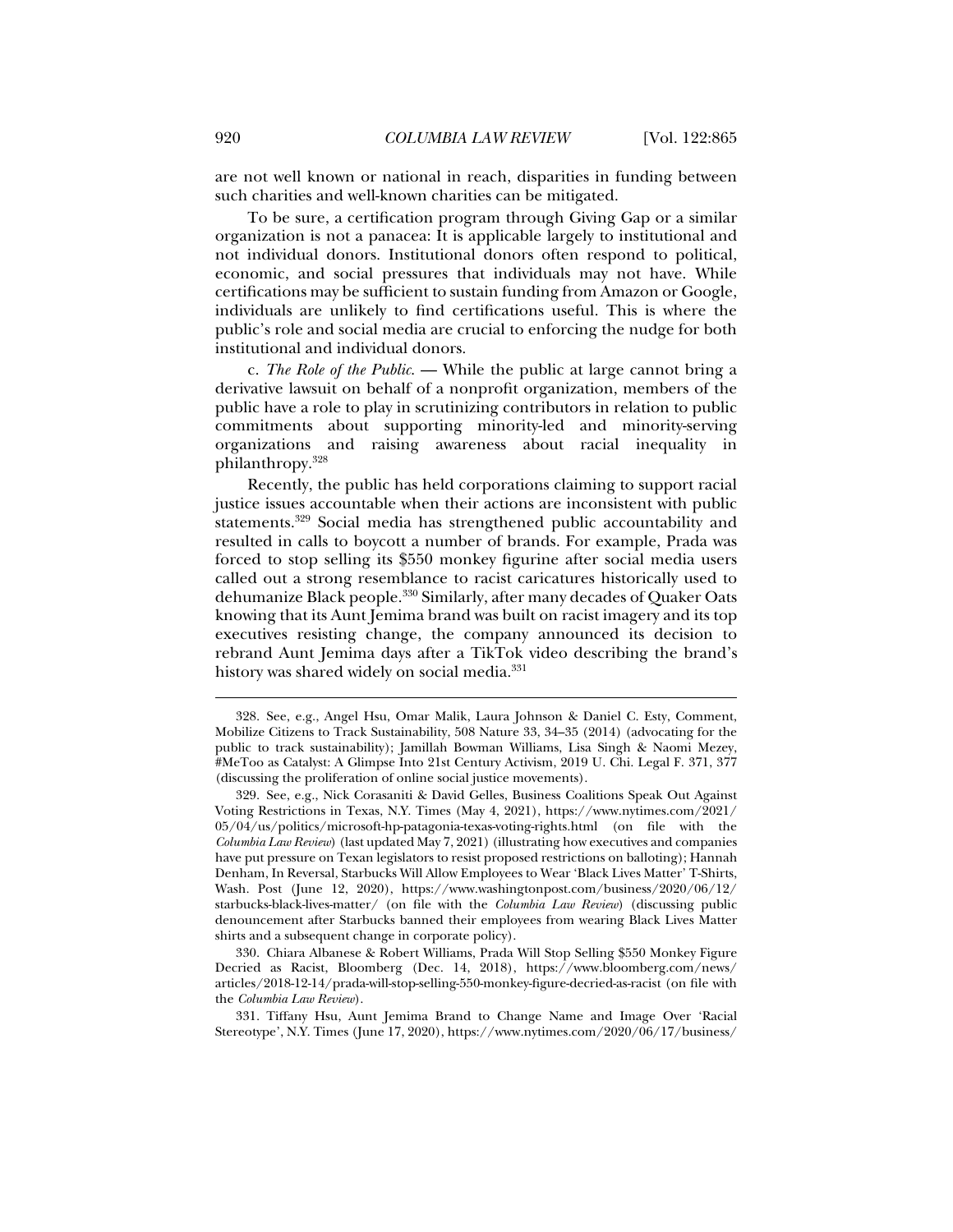There are drawbacks to giving the public and social media such an important enforcement role. Public accountability can be unpredictable and inconsistent. Professor Linda Sugin has written against public accountability—particularly the role of the media—in the enforcement of nonprofit fiduciary duties because the press may be too enthusiastic to indict without following through on evidence.<sup>332</sup> However, watchdog organizations can serve as a check on the media's information and reach based on the information they make available.<sup>333</sup>

Particularly for individual donors, there is a possibility of public fatigue over time, in which people follow watchdog analysis for some time and their interest begins to wane as time goes on. However, changes in the current moment of racial reckoning suggests that a large group of individuals will likely maintain interest in funding for minority-led and minority-serving organizations.334

In sum, to address inequality in funding for minority-led and minority-serving nonprofit organizations and hold corporations and foundations accountable for racial capitalism, the IRS should use its current authority to collect information related to nonprofit management to require the disclosure of donor and race data. If the IRS is limited in its authority to mandate these disclosures, particularly with regards to donor information, Congress should step in to modify the IRC to permit the IRS to collect and publicly disseminate donor and race data. Assuming that donor and race data become publicly available, private watchdogs, certifications, and the public can work in concert to advance disclosure to improve funding equity for minority-led and minority-serving nonprofit charities. This will begin the process of curing racial capitalism in the nonprofit sector.

#### **CONCLUSION**

This Article addresses the racial gap in charitable contributions. It argues that nonprofit charities should disclose their donors and the race

aunt-jemima-racial-stereotype.html (on file with the *Columbia Law Review*) (last updated Feb. 10, 2021).

 <sup>332.</sup> Linda Sugin, Strengthening Charity Law: Replacing Media Oversight With Advance Rulings for Nonprofit Fiduciaries, 89 Tul. L. Rev. 869, 890 (2015) (discussing the risk that the press may be too zealous in looking for nonprofit misconduct where none exists or evidence is ambiguous).

 <sup>333.</sup> See id. at 890 ("The media attention to a particular scandal might not reflect the seriousness of any legal violations but might instead reflect the public interest in a celebrity or a well-known institution." (footnote omitted)).

 <sup>334.</sup> See Ashley Quarcoo & Medina Husaković, Carnegie Endowment for Int'l Peace, Racial Reckoning in the United States: Expanding and Innovating on the Global Transitional Justice Experience 7 (2021), https://carnegieendowment.org/files/202110- Quarcoo\_Racial\_Reckoning\_final.pdf [https://perma.cc/H9PG-Q4M2] (noting that current demands for racial justice are fundamentally different from past moments of racial reckoning because there is buy-in from larger cross-sections of American society than in the past).